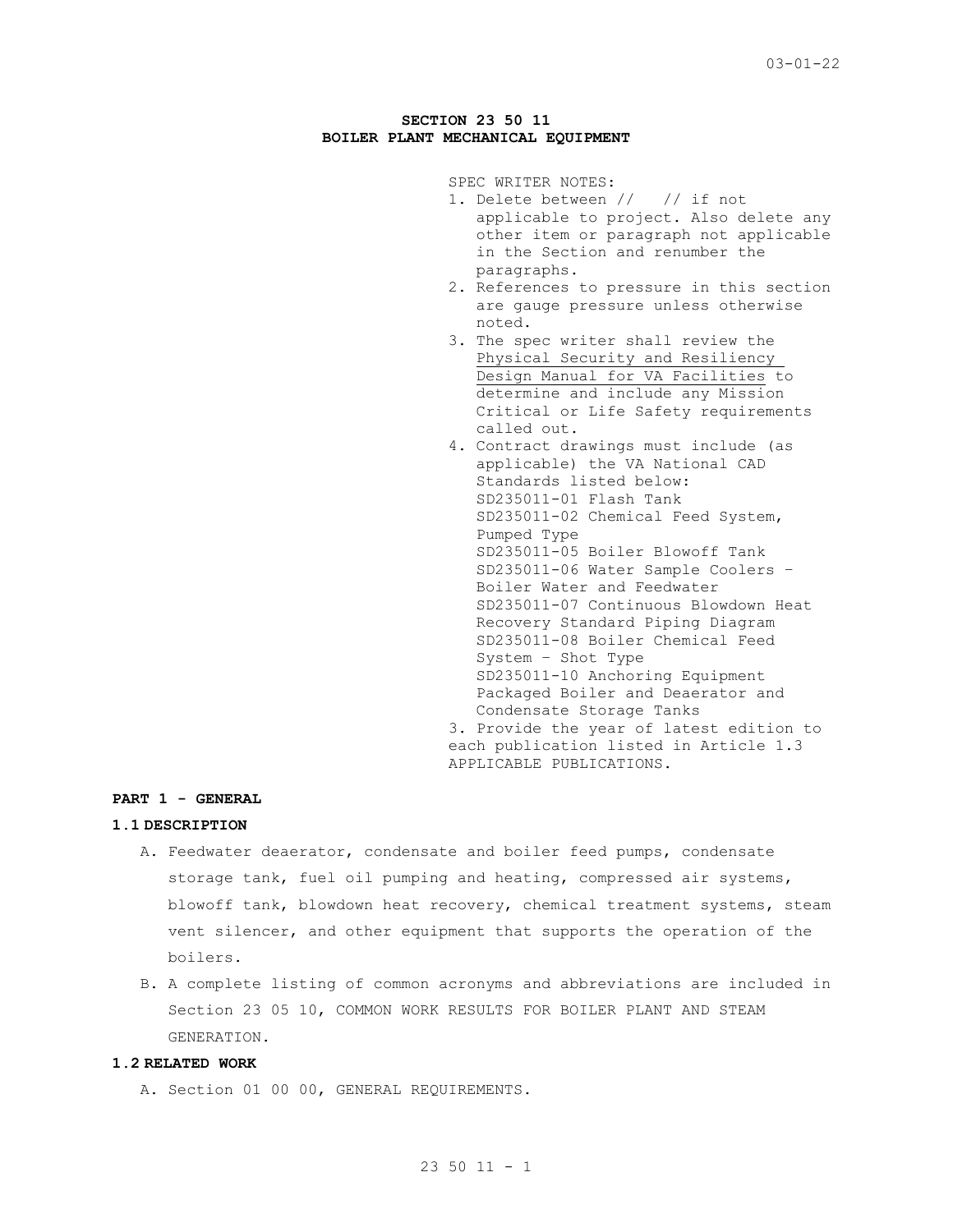B. Section 01 33 23, SHOP DRAWINGS, PRODUCT DATA, AND SAMPLES.

- C. Section 01 81 13, SUSTAINABLE CONSTRUCTION REQUIREMENTS.
- D. //Section 01 91 00, GENERAL COMMISSIONING REQUIREMENTS.//
- E. Section 09 91 00, PAINTING.
- F. //Section 13 05 41, SEISMIC RESTRAINT REQUIREMENTS FOR NON-STRUCTURAL COMPONENTS.//
- G. Section 22 31 11, WATER SOFTENERS.
- H. Section 22 67 21, WATER DEALKALIZING SYSTEM.
- I. Section 23 05 10, COMMON WORK RESULTS FOR BOILER PLANT AND STEAM GENERATION.
- J. Section 23 05 51, NOISE AND VIBRATION CONTROL FOR BOILER PLANT.
- K. Section 23 07 11, HVAC AND BOILER PLANT INSULATION.
- L. //Section 23 08 00, COMMISSIONING OF HVAC SYSTEMS.//
- M. //Section 23 08 11, DEMONSTRATIONS AND TESTS FOR BOILER PLANT.//
- N. Section 23 09 11, INSTRUMENTATION AND CONTROL FOR BOILER PLANT.
- O. Section 23 09 23, DIRECT-DIGITAL CONTROL SYSTEM OR HVAC.
- P. Section 23 21 11, BOILER PLANT PIPING SYSTEMS.
- Q. Section 26 29 11, MOTOR CONTROLLERS.

#### **1.3 APPLICABLE PUBLICATIONS**

SPEC WRITER NOTE: 1.Make material requirements agree with requirements specified in the referenced Applicable Publications. Verify and update the publication list to that which applies to the project, unless the reference applies to all mechanical systems. Publications that apply to all mechanical systems may not be specifically referenced in the body of the specification, but, shall form a part of this specification.

2.Insert the year of approved latest edition of the publications between the brackets //----// and delete the brackets if applicable to this project.

- A. The publications listed below form a part of this specification to the extent referenced. The publications are referenced in the text by the basic designation only. Where conflicts occur these specifications and the VHA standard will govern.
- B. American Society of Mechanical Engineers (ASME): B16.9-//2018//..........Factory-Made Wrought Buttwelding Fittings B16.34-//2017//.........Valves Flanged, Threaded and Welding End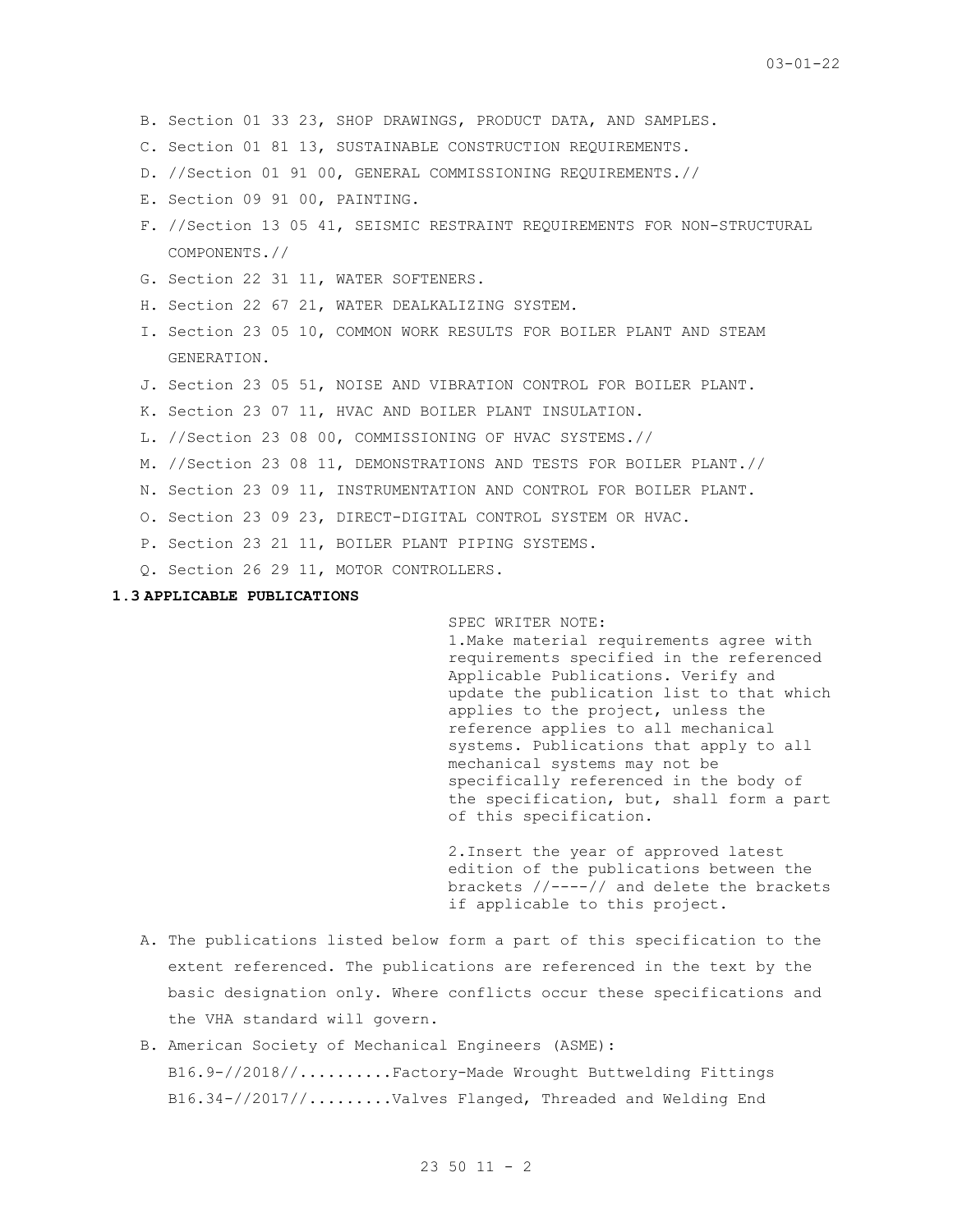PTC 12.3 -//1997//......Performance Test Code on Deaerators ASME Boiler and Pressure Vessel Code – BPVC Section VIII-//2019//......Rules for Construction of Pressure Vessels, Divisions 1 and 2 C. American Society for Testing and Materials (ASTM): A53/A53M-//2018//.......Standard Specification for Pipe, Steel, Black and Hot-Dipped, Zinc-Coated, Welded and Seamless A106/A106M-//2019//.....Standard Specification for Seamless Carbon Steel Pipe for High Temperature Service A234/A234M-//2019//.....Standard Specification for Piping Fittings of Wrought Carbon Steel and Alloy Steel for Moderate and High Temperature Service A285/A285M-//2017//.....Standard Specification for Pressure Vessel Plates, Carbon Steel, Low- and Intermediate– Tensile Strength A414/A414M-//2019//.....Standard Specification for Steel, Sheet, Carbon, and High-Strength, Low-Alloy for Pressure Vessels A515/A515M-//2017//.....Standard Specification for Pressure Vessel Plates, Carbon Steel, for Intermediate- and Higher-Temperature Service A516/A516M-//2017//.....Standard Specification for Pressure Vessel Plates, Carbon Steel, for Moderate- and Lower-Temperature Service D. Environmental Protection Agency (EPA): CFR 40,264.193-2014.....Containment and Detection of Releases E. Department of Health and Human Services, Food and Drug Administration (FDA): CFR 21,175.300-2019.....Resinous and Polymeric Coatings F. Society for Protective Coatings (SSPC): SP 5-//2014//...........White Metal Blast Cleaning

- G. Underwriters Laboratories (UL): 574-//2019)//...........Standard for Electric Oil Heaters
- H. Department of Veterans Affairs (VA): PG-18-10-//2016//.......Physical Security and Resiliency Design Manual VHA Boiler Plant Safety Devices Testing Manual, Third Edition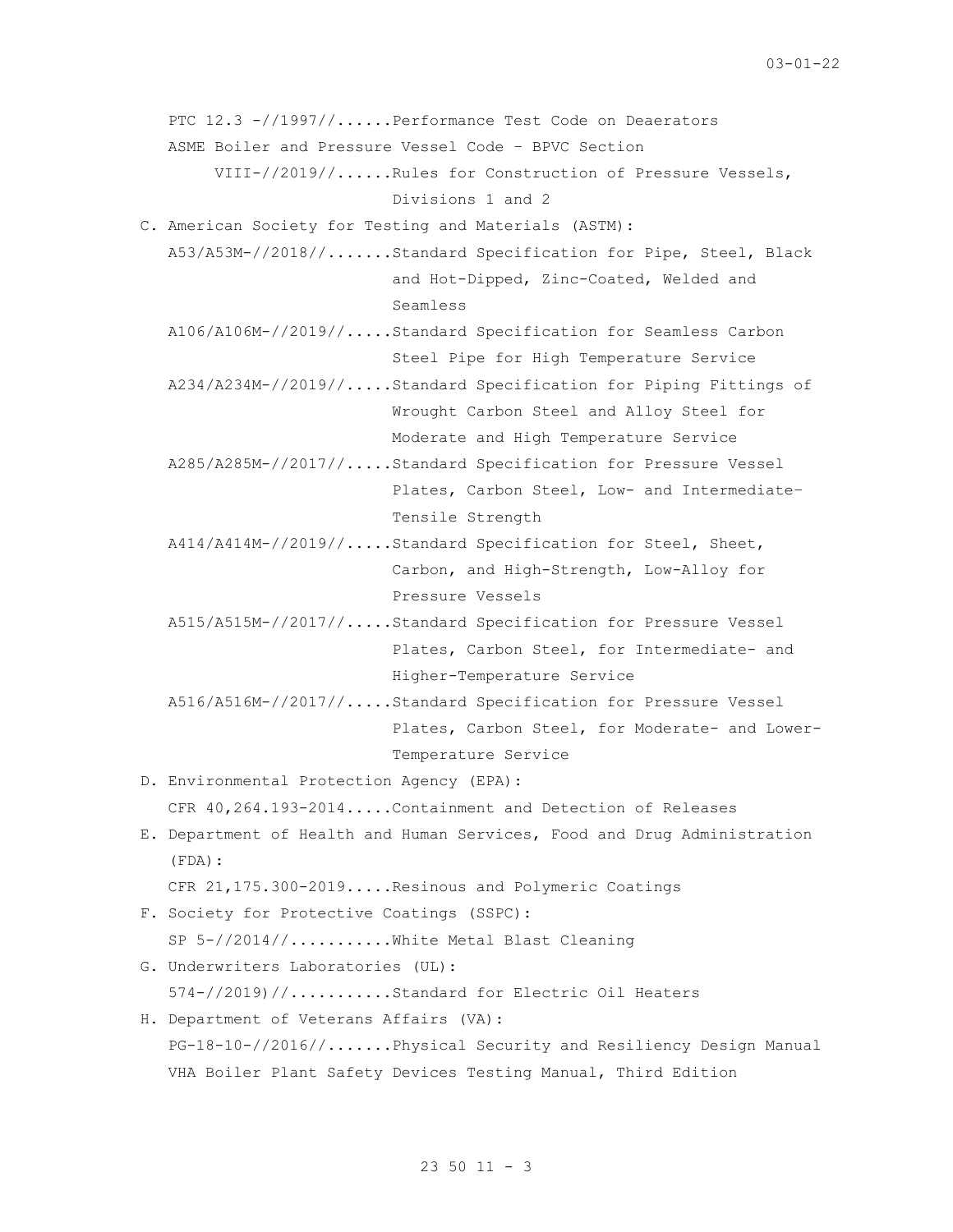### **1.4 SUBMITTALS**

- A. Submittals, including number of required copies, shall be submitted in accordance with Section 01 33 23, SHOP DRAWINGS, PRODUCT DATA, AND SAMPLES.
- B. Information and material submitted under this section shall be marked "SUBMITTED UNDER SECTION 23 50 11, BOILER PLANT MECHANICAL EQUIPMENT", with applicable paragraph identification.
- C. Manufacturer's Literature and Data including: Full item description and optional features and accessories. Include dimensions, weights, materials, applications, standard compliance, model numbers, size, and capacity.
- D. Feedwater Deaerator with Storage Tank and Accessories:
	- 1. Drawings showing arrangement and overall dimensions of feedwater deaerator including storage tank. Show locations of tank-mounted devices. Show locations and sizes of pipe connections and access openings. Show design of all shell, head and nozzle welds. Show access platforms as required for all maintenance and inspection points.
	- 2. Weight of entire assembly empty and flooded.
	- 3. Catalog data, drawings and specification sheets showing design and construction of feedwater deaerator, storage tank, recycle pumps, water flow control valves, safety valve, overflow control valve, water level and overflow control systems, vent orifice, vacuum breaker, alarm switches and all accessories.
	- 4. Design flow capacity, oxygen removal rate, and other performance data and pressure and temperature limitations of feedwater deaerator, recycle pumps, water flow/level control valve and control system, safety valve, overflow control valve, vent orifice, vacuum breaker, alarm switches and all accessories, to include lockout/tagout points.
	- 5. Catalog data on oxygen test kit.
	- 6. Oxygen sample and chemical feed probe design.
	- 7. Deaerator inlet pressure requirements steam and water.

SPEC WRITER NOTE: Delete the following subparagraphs if not applicable.

8. //Packaged feedwater deaerator/feedwater pump units: Boiler feedwater pump suction and discharge pipe sizing and arrangement. Design of support framework and access platforms. Pumps shall have a minimum of 762 mm (30 inches) center to center clearance and 1800 mm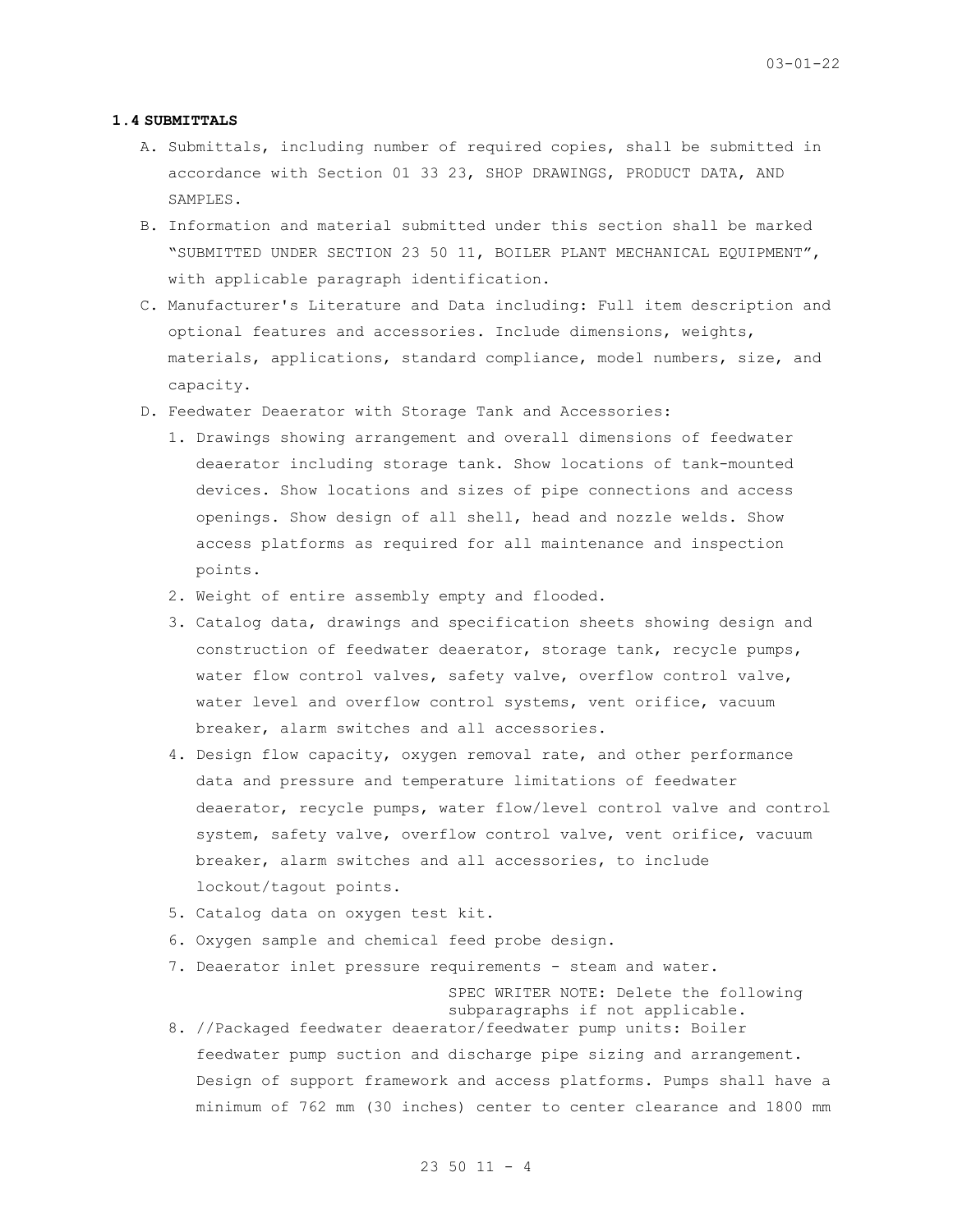(6 foot) clearance above pumps. Any one pump/motor combination shall be removable without disassembly of any other pumps or components. Provide lifting attachments as required to rig pump assemblies out of frame of the assembly.//

- 9. //Seismic Restraint Data: Seismic design of support framework for packaged system. Refer to Section 13 05 41, SEISMIC RESTRAINT REQUIREMENTS FOR NON-STRUCTURAL COMPONENTS.//
- E. Condensate Storage Tank and Accessories:
	- 1. Drawings showing arrangement and overall dimensions of tank and supports. Show locations and sizes of all pipe connections and access openings. Access platforms as required for maintenance and inspections and operation of the equipment or parts thereof.
	- 2. Weight of entire assembly empty and flooded.
	- 3. Design and construction (including pressure and temperature limitations) of tank, continuous blowdown heat exchanger (if provided), control valves, water level control system, level alarm switches and all accessories, to include lockout/tagout points.
	- 4. Performance data on control valves and continuous blowdown heat exchanger (if provided). Refer to drawings (Schedules) for requirements.
	- 5. Interior Coating: Material specification, service limitations, instructions for application, experience record under the required service conditions.

SPEC WRITER NOTE: Delete the following subparagraph if not applicable.

- 6. //Continuous blowoff heat exchanger tube bundles: Dimensions, design, construction, heating surface, performance data.//
- F. Blowoff Tank and Accessories, Flash Tank:
	- 1. Drawing showing outline dimensions, arrangement and weight of tank and accessories. Locations and sizes of all pipe connections and access openings.
	- 2. Design and construction of tank, supports and accessories.
	- 3. Design and performance of blowoff tank temperature control valve.
- G. Boiler Feed and Condensate Transfer Pumps:
	- 1. Drawings with dimensions of assemblies of pumps and drivers.
	- 2. Catalog data and specification sheets on design and construction of pumps, drivers and couplings (flexible-coupled units).
	- 3. Motor efficiency and power factor at full load.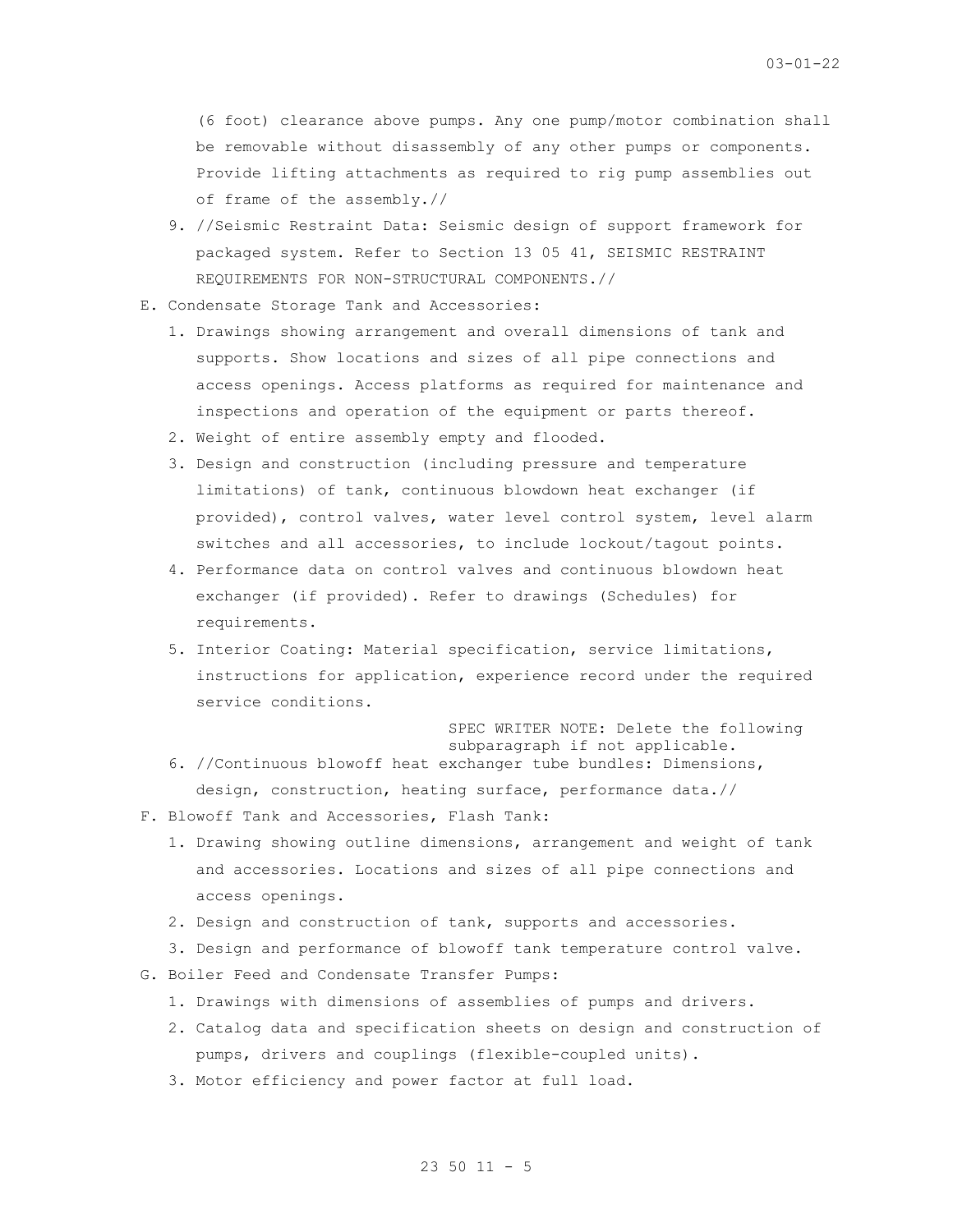- 4. Performance curves showing discharge head, required flow plus recirculation, net positive suction head required, efficiency, driver power, impeller diameter to be furnished. Refer to drawings for requirements.
- 5. Pressure and temperature limitations of pump unit and accessories.
- 6. Size and capacity of recirculation orifice.
- 7. Data on variable frequency drive (VFD) units and pressure controllers (if VFD specified).
- H. Condensate Return Pumps (Electrical and/or Mechanical Types) and Vacuum Heating Pump Units:
	- 1. Drawings with dimensions of entire unit. Drawing shall include locations and sizes of all pipe connections.
	- 2. Catalog data and specification sheets on design and construction of pumps, receiver and accessories.
	- 3. Catalog cuts and schematic diagram of controls.
	- 4. Electric pump performance curves showing discharge head, flow, net positive suction head required, efficiency, motor power and impeller diameter to be furnished. Mechanical pump performance showing discharge head, flow, required inlet head and steam pressure. Refer to drawings for requirements.
	- 5. Pressure and temperature limitations of pump unit.
- I. Fuel Oil Pumping Equipment:
	- 1. Drawings with overall dimensions and arrangement of pumps, motors, couplings, bases, drip pans, duplex strainer, relief valves, backpressure control valve, entire fuel oil heating system (if provided) and supports and all accessories.
	- 2. Catalog data and specification sheets on the design and construction of pumps, motors, couplings, bases, drip pans, duplex strainer, relief valves, back pressure control valves, all valves and accessories.
	- 3. Motor efficiency and power factor at full load.
	- 4. Pressure and temperature limitations of pumps, duplex strainer, relief valves, back pressure control valve and all valves.
	- 5. ASTM number and pressure rating of pipe and fittings.
	- 6. Performance data on pumps including discharge head, flow, suction lift and motor power required at viscosity range shown. Refer to drawings for requirements.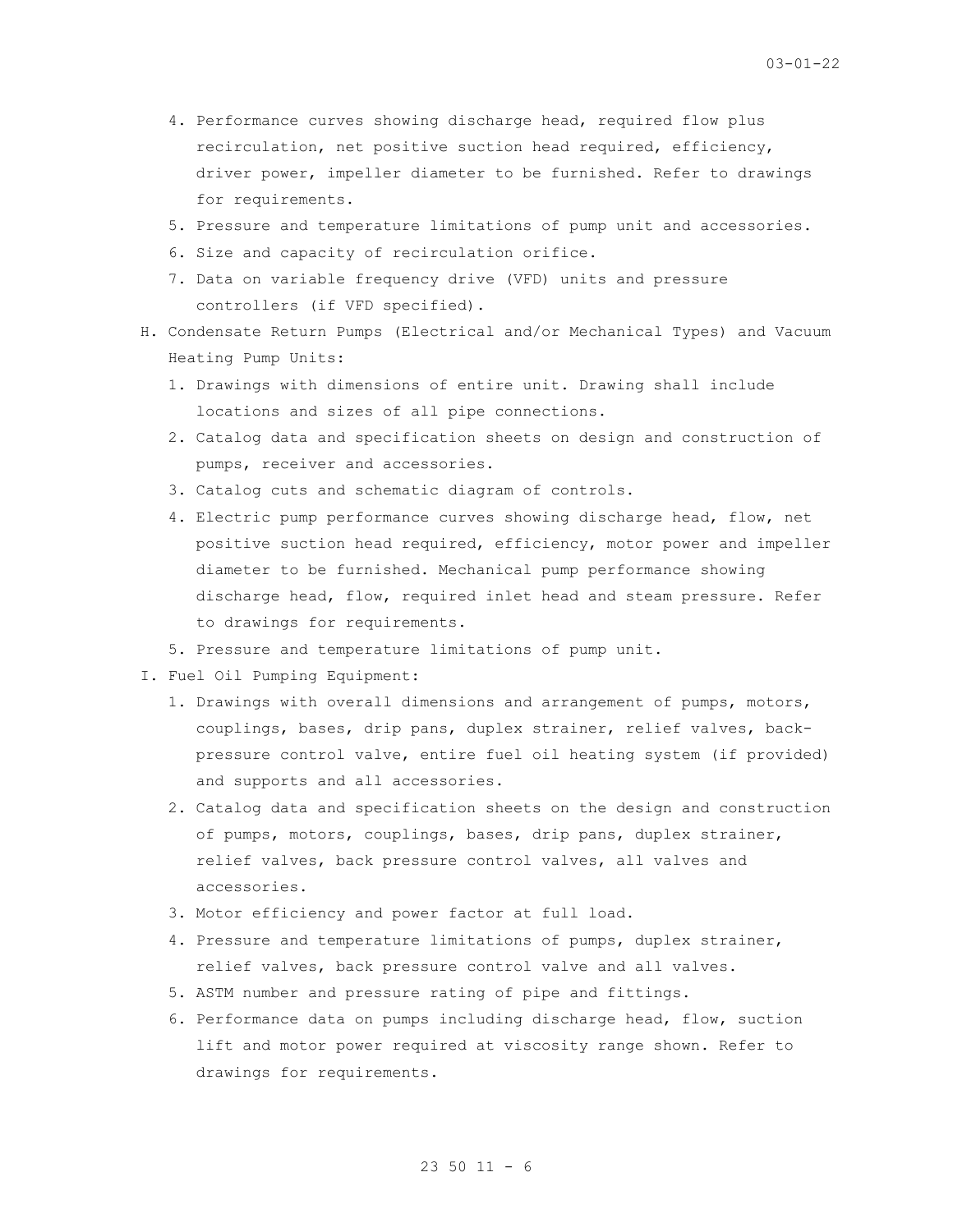- 7. Sound level test data on similar pump in similar installation. Refer to Section 23 05 51, NOISE AND VIBRATION CONTROL FOR BOILER PLANT.
- 8. Performance data on relief valves and back-pressure control valves.
- 9. Pump systems below grade or the flood plain shall be 100 percent waterproof and designed for continued operation if submerged.
- J. Fuel Oil Heaters and Accessories:
	- 1. Drawings with dimensions and arrangement of heaters, temperature control valves, relief valves, supports and all accessories. Show locations and sizes of all piping connections.
	- 2. Clearances required for tube removal.
	- 3. Catalog data and specification sheets on the design and construction of heaters, temperature control valves, relief valves, electric controls and all accessories.
	- 4. Pressure and temperature limitations of heaters, temperature control valves and relief valves.
	- 5. Steam trap capacity requirements and selection.
	- 6. Material (ASTM No.) and pressure rating of pipe and fittings.
	- 7. Performance data of heaters including oil flow, pressure loss, temperature rise, and amount of steam or electricity required.
	- 8. Performance data on relief valves and temperature control valves.
- K. No. 2 Fuel Oil Temperature Control System:
	- 1. Drawing with dimensions and arrangement of pumps, motors, heaters, relief valves and accessories.
	- 2. Catalog data and specification sheets on the design and construction of pumps, motors, heaters and controls.
	- 3. Pressure and temperature limitations of pumps, heaters, valves, fittings, strainers and relief valves.
	- 4. Material (ASTM No.) and pressure rating of pipe and fittings.
	- 5. Performance data on oil pumps including discharge head, flow, suction lift and motor power required at viscosity range shown. Refer to drawings for requirements.
	- 6. Performance data on relief valves.
- L. Compressed Air System:
	- 1. Drawing with dimensions and arrangement of air compressor, motor, air dryer, receiver and all accessories.
	- 2. Catalog data and specification sheets on the design and construction of air receiver, compressor, after-cooler, motor, air dryer, all accessories, condensate traps. Solenoid valves and filters.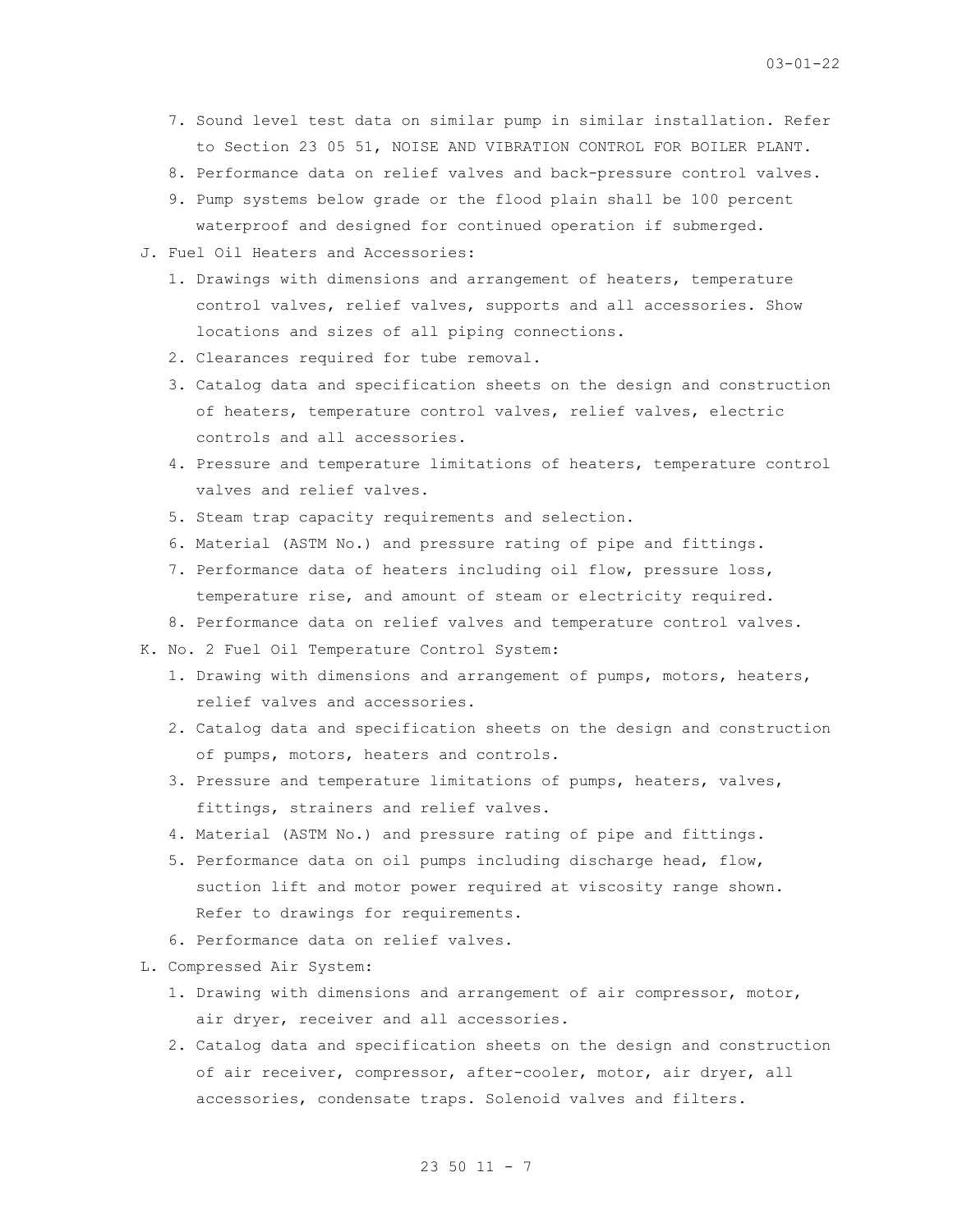- 3. Performance data on compressors, after coolers, air dryer, relief valves.
- M. Steam Vent Silencer (Muffler):
	- 1. Drawings with silencer dimensions and weights, and sizes and types of pipe connections.
	- 2. Catalog data and specification sheets on the design and construction.
	- 3. Sound attenuation data at required flow rates.
- N. Boiler Water and Deaerator Water Sample Coolers:
	- 1. Drawings with dimensions, and sizes and location of piping connections.
	- 2. Catalog data and specification sheets on the design and construction.
	- 3. Pressure and temperature limitations.
	- 4. Amount of heat exchange surface.
- O. Chemical Feed Systems:
	- 1. Drawings with dimensions of entire unit which may be field installed or factory packaged prewired/pre-piped on skid. Include locations and sizes of tanks, pumps, control panels, all pipe connections, and injection nozzles or quills //at the deaerators// //at the boilers//.
	- 2. Catalog data and specification sheets on the design and construction of injection quills, metering pumps, storage tanks, and controls.
	- 3. Performance data on pump including head, flow, motor power. //Refer to schedules on drawings for requirements.//
	- 4. Pressure and temperature limitations of unit and accessories.
	- 5. Information on suitability of materials of construction for chemicals to be utilized.
	- 6. Each boiler shall have a dedicated metering pump and injection quill for each chemical. No blending of chemical treatments is allowed. Chemicals are to be supplied individually and injected individually to each boiler and to each treatment point to include //boiler// steam line and deaerators. Chemicals needed for chemical lay-up of the boilers such as an oxygen scavenger shall have one dedicated metering pump that can be valved to inject any boiler directly.
- P. Automatic Continuous Blowdown Control System:
	- 1. Drawings with arrangement and dimensions of entire unit. Include locations and sizes of all pipe connections.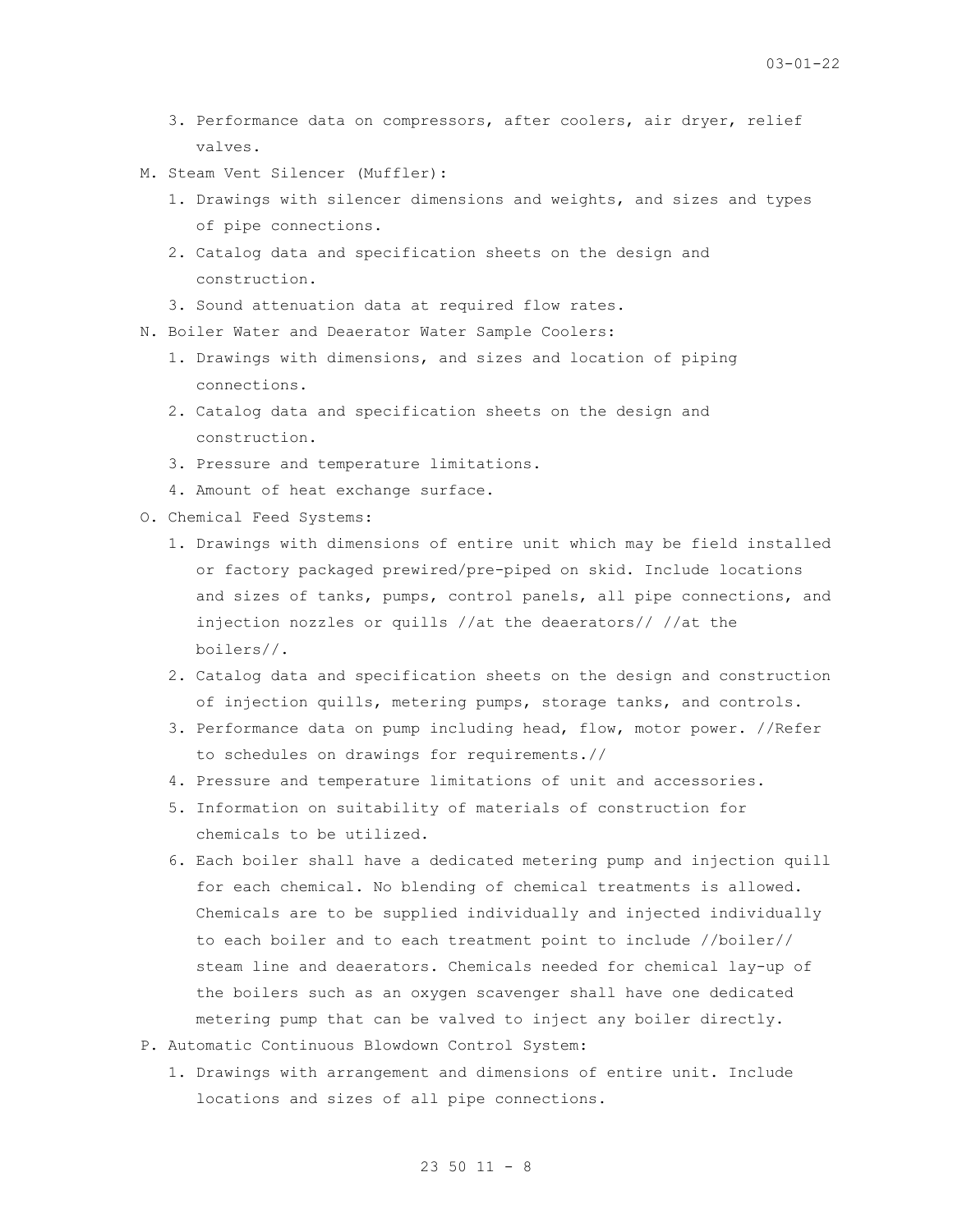- 2. Catalog data and specification sheets on design and construction of conductivity sensor, control valves, controller.
- 3. Performance data on control valves.
- 4. Pressure and temperature limitations of valves and conductivity sensor.
- Q. Test Data Acceptance Tests, on-site: Four copies all specified tests.
- R. Complete operating and maintenance manuals including wiring diagrams, technical data sheets, information for ordering replacement parts, and troubleshooting guide:
	- 1. Include complete list indicating all components of the systems.
	- 2. Include complete diagrams of the internal wiring for each item of equipment.
	- 3. Diagrams shall have their terminals identified to facilitate installation, operation and maintenance.
- S. //Completed System Readiness Checklist provided by the Commissioning Agent and completed by the contractor, signed by a qualified technician and dated on the date of completion, in accordance with the requirements of Section 23 08 00, COMMISSIONING OF HVAC SYSTEMS.//
- T. //Submit training plans and instructor qualifications in accordance with the requirements of Section 23 08 00, COMMISSIONING OF HVAC SYSTEMS.//

### **1.5 AS-BUILT DOCUMENTATION**

SPEC WRITER NOTE: Coordinate O&M Manual requirements with Section 01 00 00, GENERAL REQUIREMENTS. O&M manuals shall be submitted for content review as part of the close-out documents.

- A. Submit manufacturer's literature and data updated to include submittal review comments and any equipment substitutions.
- B. Submit operation and maintenance data updated to include submittal review comments, VA approved substitutions and construction revisions shall be //in electronic version on CD or DVD// inserted into a threering binder. All aspects of system operation and maintenance procedures, including applicable piping isometrics, wiring diagrams of all circuits, a written description of system design, control logic, and sequence of operation shall be included in the operation and maintenance manual. The operations and maintenance manual shall include troubleshooting techniques and procedures for emergency situations. Notes on all special systems or devices shall be included. A List of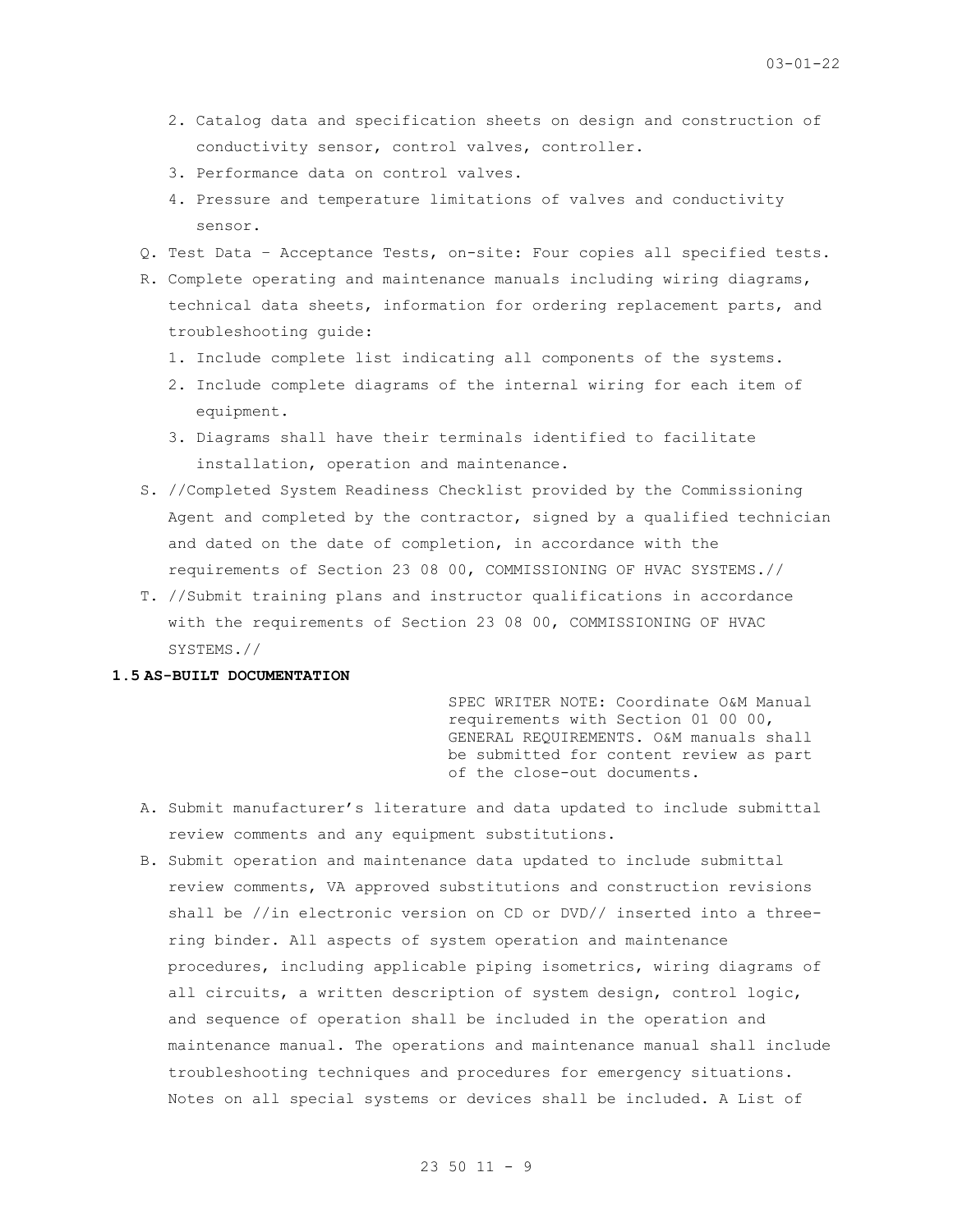recommended spare parts (manufacturer, model number, and quantity) shall be furnished. Information explaining any special knowledge or tools the owner will be required to employ shall be inserted into the As-Built documentation.

> SPEC WRITER NOTE: Select and edit one of the bracketed options after the paragraph below to indicate the format in which the contractor must provide record drawing files. Select the hand-marked option only when the designer has been separately contracted to provide the record drawings from the contractor's mark-ups. Select the BIM option only when a BIM model will be generated, which is typically only performed by the designer on some Design-Bid-Build projects or by the contractor on some Design-Build projects.

- C. The installing contractor shall maintain as-built drawings of each completed phase for verification; and, shall provide the complete set at the time of final systems certification testing. Should the installing contractor engage the testing company to provide as-built or any portion thereof, it shall not be deemed a conflict of interest or breach of the 'third party testing company' requirement. Provide record drawings as follows:
	- 1. //Red-lined, hand-marked drawings are to be provided, with one paper copy and a scanned PDF version of the hand-marked drawings provided on CD or DVD.//
	- 2. //As-built drawings are to be provided, with a copy of them on AutoCAD version // // provided on CD or DVD. The CAD drawings shall use multiple line layers with a separate individual layer for each system.//
	- 3. //As-built drawings are to be provided, with a copy of them in three-dimensional Building Information Modeling (BIM) software version // // provided on CD or DVD.//
- D. The as-built drawings shall indicate the location and type of all lockout/tagout points for all energy sources for all equipment and pumps to include breaker location and numbers, valve tag numbers, etc. Coordinate lockout/tagout procedures and practices with local VA requirements.
- E. Certification documentation shall be provided to COR 21 working days prior to submitting the request for final inspection. The documentation shall include all test results, the names of individuals performing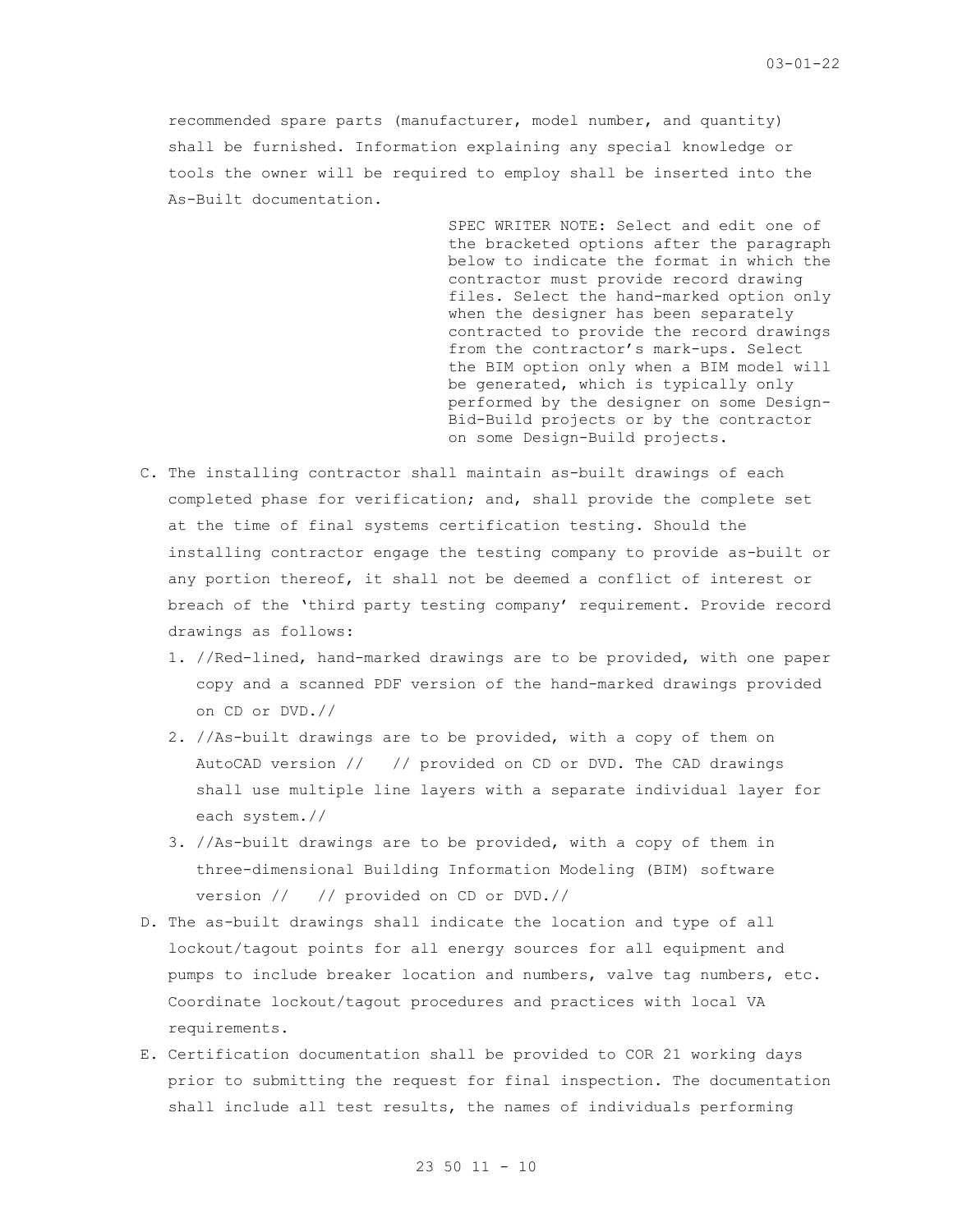work for the testing agency on this project, detailed procedures followed for all tests, and provide documentation/certification that all results of tests were within limits specified. Test results shall contain written sequence of test procedure with written test results annotated at each step along with the expected outcome or setpoint. The results shall include all readings, including but not limited to data on device (make, model and performance characteristics), normal pressures, switch ranges, trip points, amp readings, and calibration data to include equipment serial numbers or individual identifications, etc.

# **PART 2 - PRODUCTS**

### **2.1 GENERAL**

A. Electric motor control cabinets/enclosures including VFDs in the boiler plant shall be minimum NEMA 4 or better. The design AE shall determine at the design stage based on the environmental condition and location. This shall also be indicated on the drawings.

### **2.2 FEEDWATER DEAERATOR WITH STORAGE TANK AND ACCESSORIES**

SPEC WRITER NOTES:

- 1. Select tray and packed column-type deaeration except where available headroom is insufficient to accommodate their height. These types provide good performance over a wide load range.
- 2. Spray-types that utilize recycle pumps to provide a constant flow rate through the spray nozzles also provide good performance over a wide load range. However, the operating cost of the recycle pump is a disadvantage.
- A. Pressurized 14 to 35 kPa (2 to 5 psig) unit designed to heat and deaerate boiler feedwater by direct contact with low pressure steam. //Tray or packed column// //Spray// type deaerating section. Horizontal feedwater storage tank. Provide recycle spray water pumps on spray-type units if necessary to obtain required performance. Provide accessories including vacuum breaker, safety valve, water inlet and overflow controls and control valves, water level indicators and alarms and other devices as specified and shown.
- B. Performance and Operating Characteristics:
	- 1. Oxygen Content of Feedwater Output: 7 ppb maximum over turndown range with minimum and normal feedwater input temperatures as listed.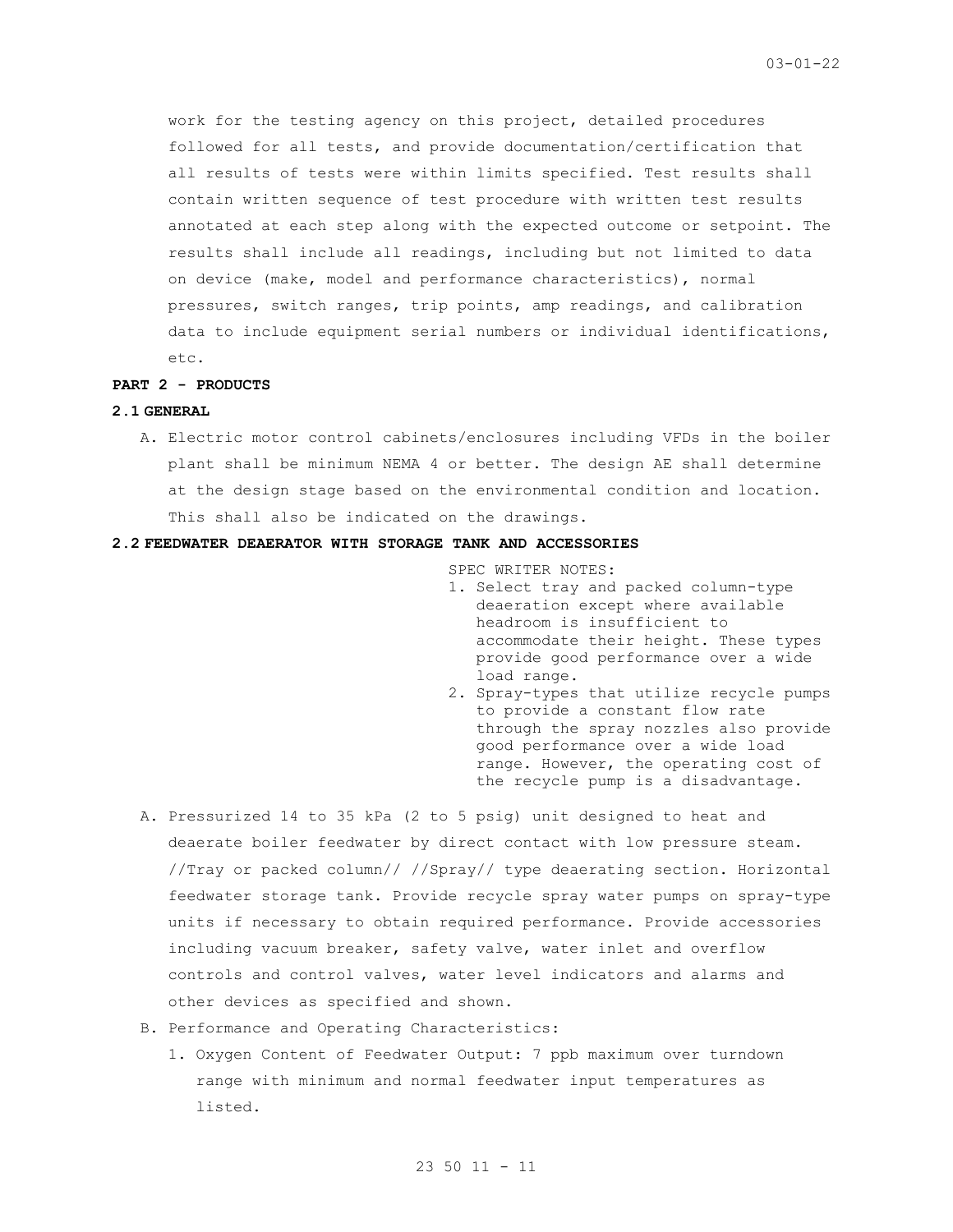- 2. Turndown: 20/1.
- 3. Required Maximum Feedwater Flow Output: // // kg/sec (// //  $lb/hr$ ).
- 4. No carbon dioxide in feedwater output; maximum steam vent loss 1/2 percent of input steam at maximum load.
- 5. Feedwater Input Temperature: Minimum temperature is 15 degrees C (59 degrees F) and normal range is 60 to 82 degrees C (140 to 180 degrees F).
- 6. Water Pressure Loss Through Spray Valves: 48 kPa (7 psig) maximum.
- 7. Steam Pressure Loss in Unit: 6.9 kPa (1 psig) maximum.
- C. Feedwater Storage Capacity to the Overflow Line: Sufficient for twenty minutes operation at maximum required feedwater output with no input water, unless shown otherwise on the drawings. Overflow line (elevation) shall be set by feedwater deaerator manufacturer so that there is no water hammer when water is at this level.
- D. Construction:

SPEC WRITER NOTE: The pressure vessel construction and inspection requirements comply with recommendations of NACE International, the society of corrosion engineers, to reduce the potential for cracking of feedwater deaerator pressure vessel welds. This problem has been recognized for many years and there have been many reports of cracked welds and some catastrophic failures.

- 1. Storage Tank and Deaerator Pressure Vessels:
	- a. Conform to ASME BPVC Section VIII. Design for saturated steam at 345 kPa (50 psig) with 3.2 mm (0.125 inch) corrosion allowance.
	- b. Carbon steel, ASTM A285/A285M Grade C or ASTM A516/A516M Grade 70. Weld metal strength shall approximate the strength of the base metal. All welds shall be double-vee type. No single vee welds allowed. Weld undercuts are prohibited. All welding must be constructed to allow future internal weld inspections, utilizing non-destructive-testing methods.
	- c. Post Weld Heat Treatment (PWHT) to stress-relieve pressure vessel to 620 degrees C (1148 degrees F) not to exceed ASME hold-time or temperature.
	- d. Provide 100 percent radiography of all longitudinal and circumferential welded seams. Test nozzle-to-shell welds by wet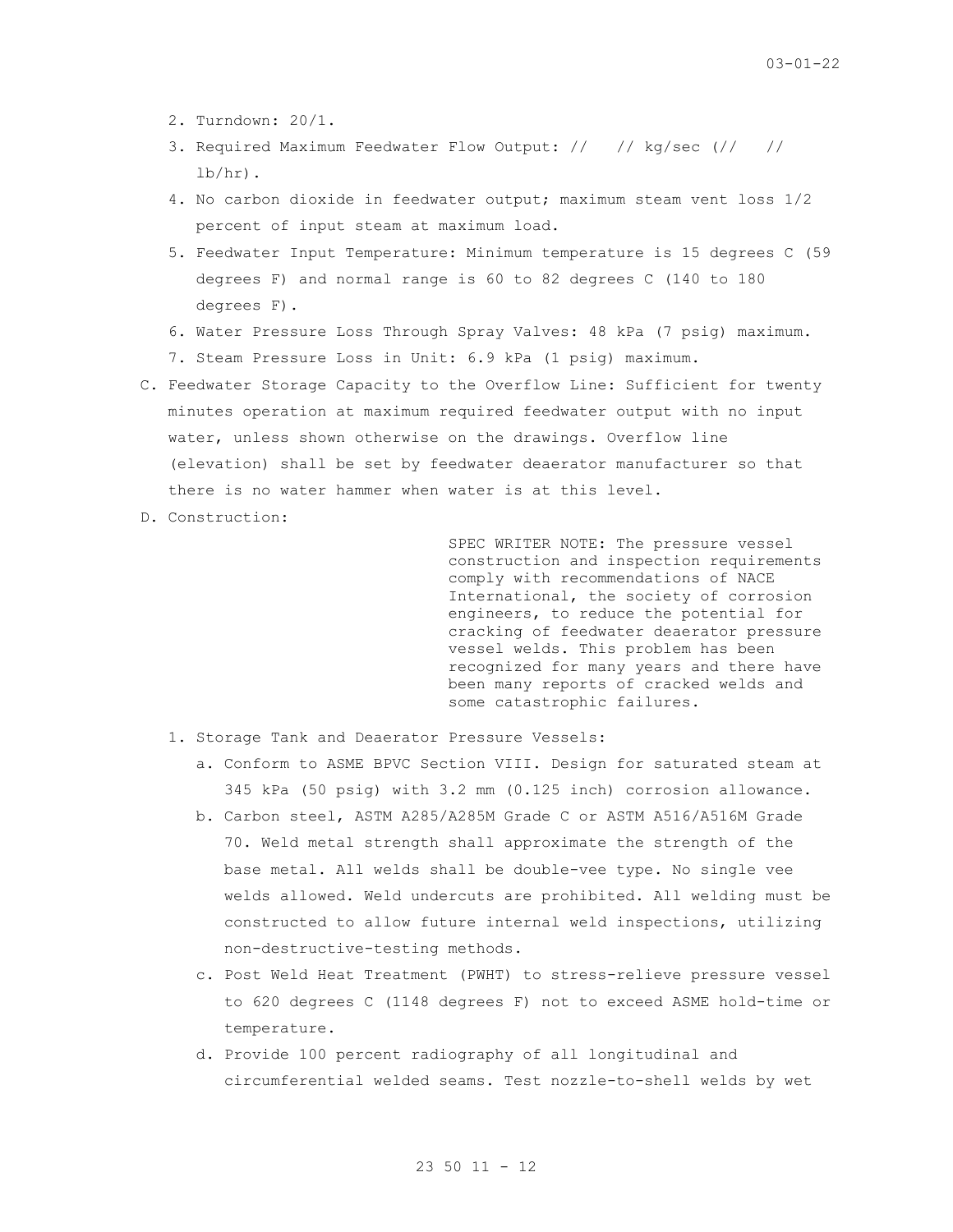magnetic-particle method. Hydrostatically test final assembly at 1.3 times design pressure.

- e. Furnish completed applicable ASME Forms U-1, U-1A or U-2.
- f. Provide a sacrificial magnesium anode for cathodic protection against corrosion.
- g. Provide a vacuum breaker.
- 2. Trays (Tray-Type Units): Stainless steel, Type 430, no spot welds.
- 3. Column Packing Material (Packed-Column Units): Stainless steel.
- 4. Spray Valve Assemblies: Spring-loaded, guided stem, stainless steel and Monel, removable. Spring-loaded, guided stem types not required on spray-type units that operate with recycle pumps at constant flow rates through the spray valves.
- 5. All other parts in deaerator section exposed to undeaerated liquids or gases must be constructed of stainless steel, cupro-nickel or equivalent.
- 6. Provide two 300 mm (12 inches) x 406 mm (16 inches) elliptical manways in storage tank, located below the normal water level, but near the tank centerline, and away from the deaeration section or internal piping. Manway locations must allow unrestricted access to tank interior with no interference from internal equipment and piping and with easy access from outside the tank. Second manway is to facilitate the annual internal inspections. Provide permanent access platforms as required.
- 7. Provide access openings in deaeration section to allow inspection and replacement of trays, spray valve assemblies, column packing.
- 8. Support: Steel saddles or legs welded to storage tank with minimum height to provide for the net positive suction head required of the pumps selected. Coordinate location with structural design of building.
- 9. Nameplates: Attach to bracket projecting beyond field-applied insulation. Provide all ASME pressure vessel nameplate information as required by the Code along with information identifying the designer and manufacturer of the storage tank and the deaeration section.
- 10. Pipe Connections:
	- a. Threaded for sizes 50 mm (2 inches) and under.
	- b. Flanged, 1035 kPa (150 psig) ASME, for sizes above 50 mm (2 inches).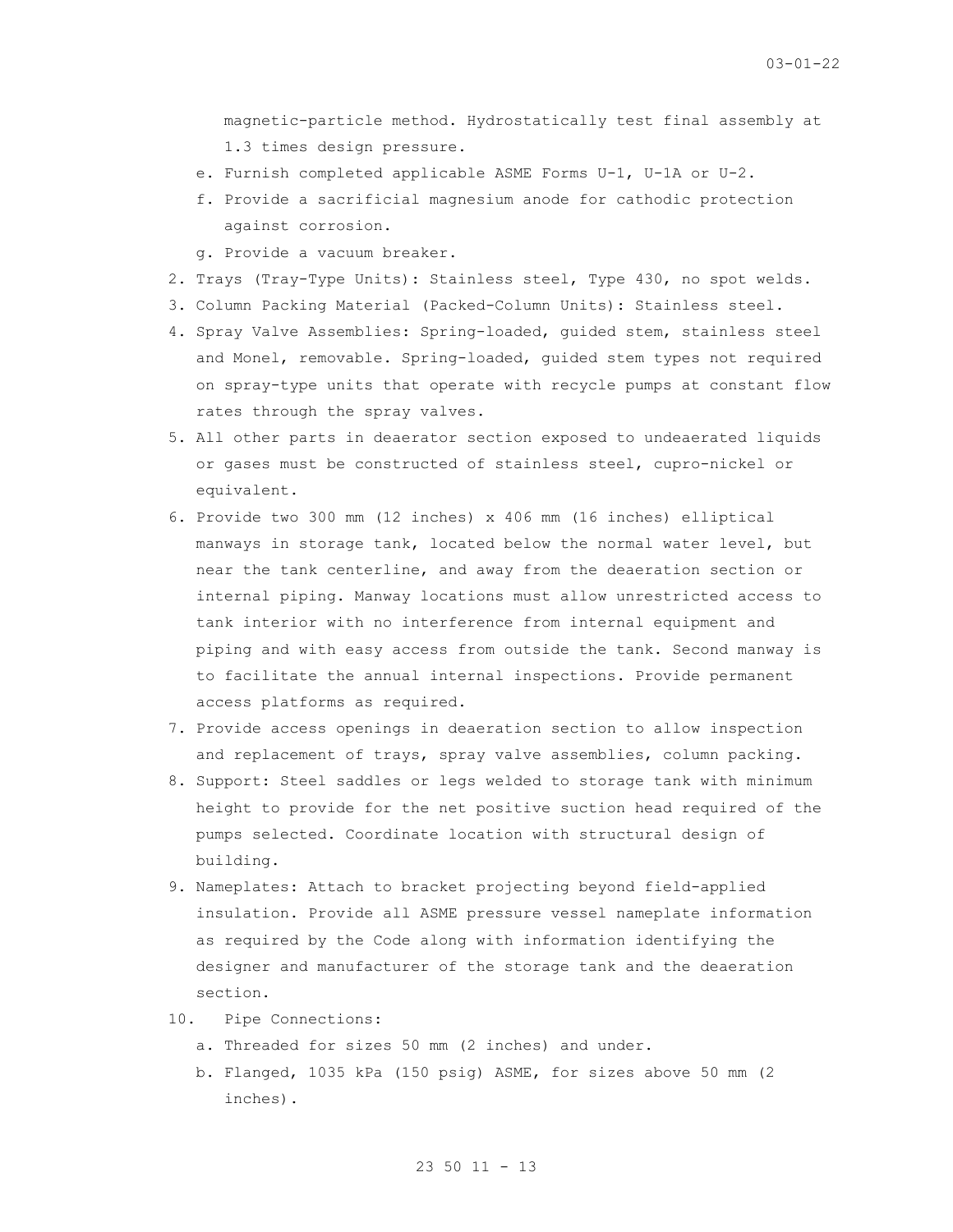- c. Vortex breaker in boiler feedwater pump suction connection.
- d. Overflow Pipe:
	- 1) Overflow pipe inside tank terminating 150 mm (6 inches) below low-level alarm set point. Operation of overflow control system must not allow water level to fall to the level of the overflow pipe inlet.
	- 2) Overflow pipe sizing, based on required maximum feedwater flow output of feedwater deaerator:

| Feedwater<br>Flow Rate<br>(kg/sec) | Feedwater<br>Flow Rate<br>(klb/hr) | Overflow Pipe<br>Minimum Size<br>(mm) | Overflow Pipe<br>Minimum Size<br>(in) |
|------------------------------------|------------------------------------|---------------------------------------|---------------------------------------|
| $0$ to $3.8$                       | $0$ to $30$                        | 75                                    |                                       |
| 3.9 to 7.6                         | 31 to 60                           | 100                                   |                                       |
| 7.7 to 12.6                        | 61 to 100                          | 150                                   |                                       |

3) The overflow must be piped to an open drain that can handle the elevated temperatures.

> SPEC WRITER NOTE: Delete the following paragraph if tray or packed column-type feedwater deaerator is required. The paragraph applies only to spray-type units.

- E. //Recycle Pumps:
	- 1. Provide when necessary to obtain required deaeration performance on spray-type feedwater deaerators. Provide complete electric service.
	- 2. Pumps: Two required, each full flow capacity of deaerator. High efficiency, multi-stage diffuser type. Provide valves to isolate each pump and provide inlet strainer with valved blowdown on each pump. Provide pressure gauges on suction and discharge of each pump. Refer to Section 23 09 11, INSTRUMENTATION AND CONTROL FOR BOILER PLANT, for gauge requirements.
	- 3. Motors: High efficiency, open drip proof. Non-overloading at any point on pump head-flow performance curve. For efficiency and powerfactor requirements, refer to Section 23 05 10, COMMON WORK RESULTS FOR BOILER PLANT AND STEAM GENERATION.//

SPEC WRITER NOTES:

1. In addition to the safety valve mounted on the feedwater deaerator, provide sufficient safety valve capacity on the steam pressure reducing valve (PRV) station serving the feedwater deaerator to protect the deaerator from overpressure if a PRV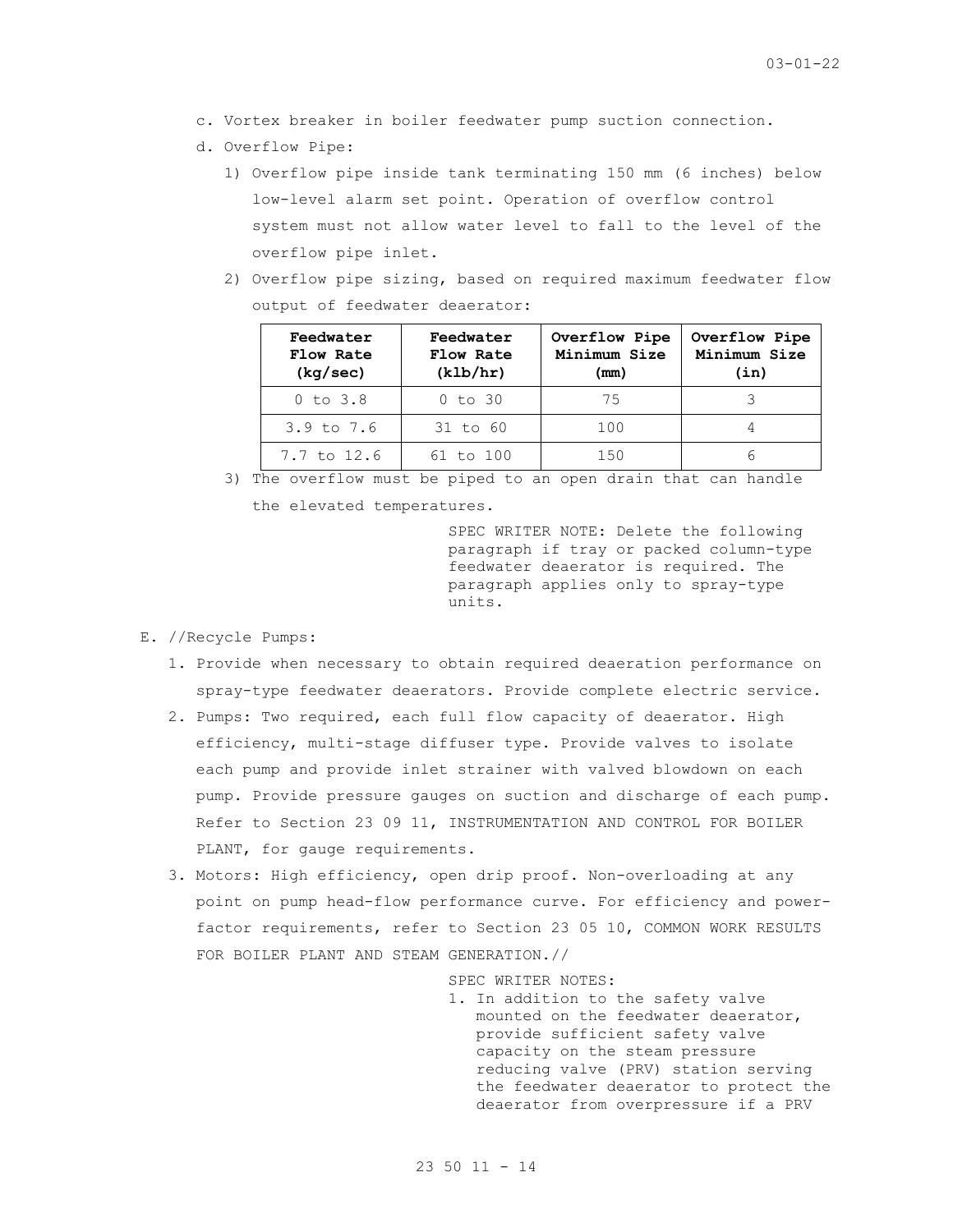fails wide open or the PRV bypass is wide open. Set pressure 103 kPa (15 psig).

- 2. The feedwater deaerator safety valve capacity is based on possible excess steam flow from a blowing steam trap connected to the high-pressure drip return. Set pressure should be 69 kPa (10 psig) (lower than the PRV safety valves).
- F. Steam Safety Valve: Mount on feedwater deaerator pressure vessel. Set pressure 103 kPa (15 psig). Capacity as shown. If not shown, minimum capacity 0.11 kg/sec (900 lb/hr). For safety valve construction requirements, refer to Section 23 21 11, BOILER PLANT PIPING SYSTEMS.
- G. Oxygen and Non-Condensable Gas Venting: Straight vertical pipe extending through roof from deaeration section. Provide gate valve in vent pipe, with hole drilled in wedge. Hole size selected by feedwater deaerator manufacturer for normal venting with gate valve closed.
- H. Thermometers and Pressure Gauges: Refer to Section 23 09 11, INSTRUMENTATION AND CONTROL FOR BOILER PLANT for construction requirements. Provide thermometers on deaeration section and on storage tank. Provide compound gauge with shut-off valve and siphon on deaerator.
- I. Vacuum Breaker: Sized by deaerator manufacturer to protect unit. Bronze body construction with bronze internal trim, chemical resistant silicone seat disc and an atmospheric vent, rated for 1035 kPa (150 psig).
- J. Water Sample and Chemical Feed Probes: Type 304 or 316 stainless steel, multi-ported, minimum length 300 mm (1 foot), accessible for removal from exterior of tank.
- K. Dissolved Oxygen Test Kit: Provide a colorimetric-comparator type kit, utilizing Rhodazine D methodology, for use during acceptance testing and for future use by the VAMC. The kit shall include self-filling ampoules, color comparator, oxygen-resistant tubing, sampling devices, sealed glass ampoules containing reagent, carrying case, all equipment necessary for complete test. Range 0-20 ppb of dissolved oxygen.
- L. Cleaning and Painting: Remove all foreign material to bare metal. Coat exterior of pressure vessel with rust-preventative primer. Refer to Section 09 91 00, PAINTING. Do not coat interior of pressure vessel.
- M. Insulation: Field-applied. Refer to Section 23 07 11, HVAC AND BOILER PLANT INSULATION.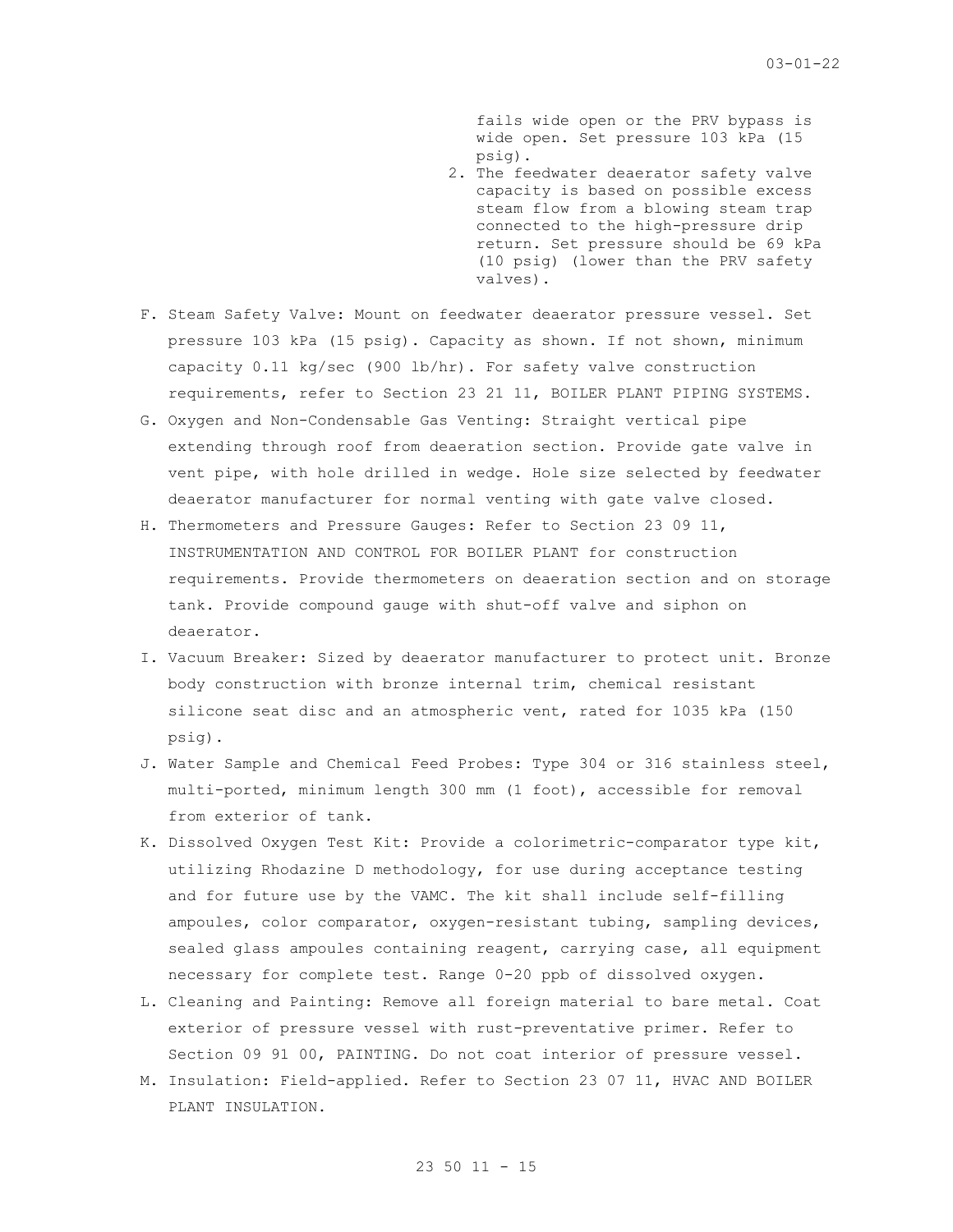SPEC WRITER NOTE: Delete the following paragraph, if not applicable.

- N. //Seismic Design: Refer to Section 13 05 41, SEISMIC RESTRAINT REQUIREMENTS FOR NON-STRUCTURAL COMPONENTS. Design the entire assembly and anchorage to building to resist seismic forces and be fully operational after the seismic event.//
- O. Water Level Indicators:

SPEC WRITER NOTE: Choose the type of water level indicator.

- 1. //Gauge Glasses: Red line type, overlapping glasses if multiple glasses are utilized. Provide automatic offset-type gauge valves that stop the flow if a glass is broken. Drain cock on lower gauge valve. Gauge glass protecting rods.//
- 2. //Magnetic Float-Flag Type Water Level Gauge:
	- a. Tubular level gauge with internal float using concentric magnet with stiffening rings. Float sequentially actuates magnetic flags to indicate water level. Flags anodized black on one side, gold on the other, with internal magnet.
	- b. Flags magnetically interlocked with mechanical stops to allow only 180-degree rotation.
	- c. Standpipe to be Schedule 40, 304 stainless steel with side type process connections for maximum visibility of gauge.
	- d. Bottom connection 100 mm (4 inch) flange with drain plug. Clearance between floor and bottom flange sufficient for removal of float.
	- e. Switches for signals to be SPDT, 5-amp rating.//
- 3. Vertical pipe type header shall be connected to top and bottom of storage tank with tank isolation valves and valved header drain. Viewable gauges shall cover entire diameter of tank.
- 4. Minimum rating 121 degrees C, 200 kPa (250 degrees F, 29 psig).
- P. Low Level Alarm Switch: Float type unit with magnetically actuated switch. Locate external to tank on a vertical header with valved tank connections and valved drain. Switch elevation shall be at the tank centerline. Minimum rating 121 degrees C, 200 kPa (250 degrees F, 29 psig). Provide signals to //annunciator system// //computer workstation// specified in Section 23 09 11, INSTRUMENTATION AND CONTROL FOR BOILER PLANT.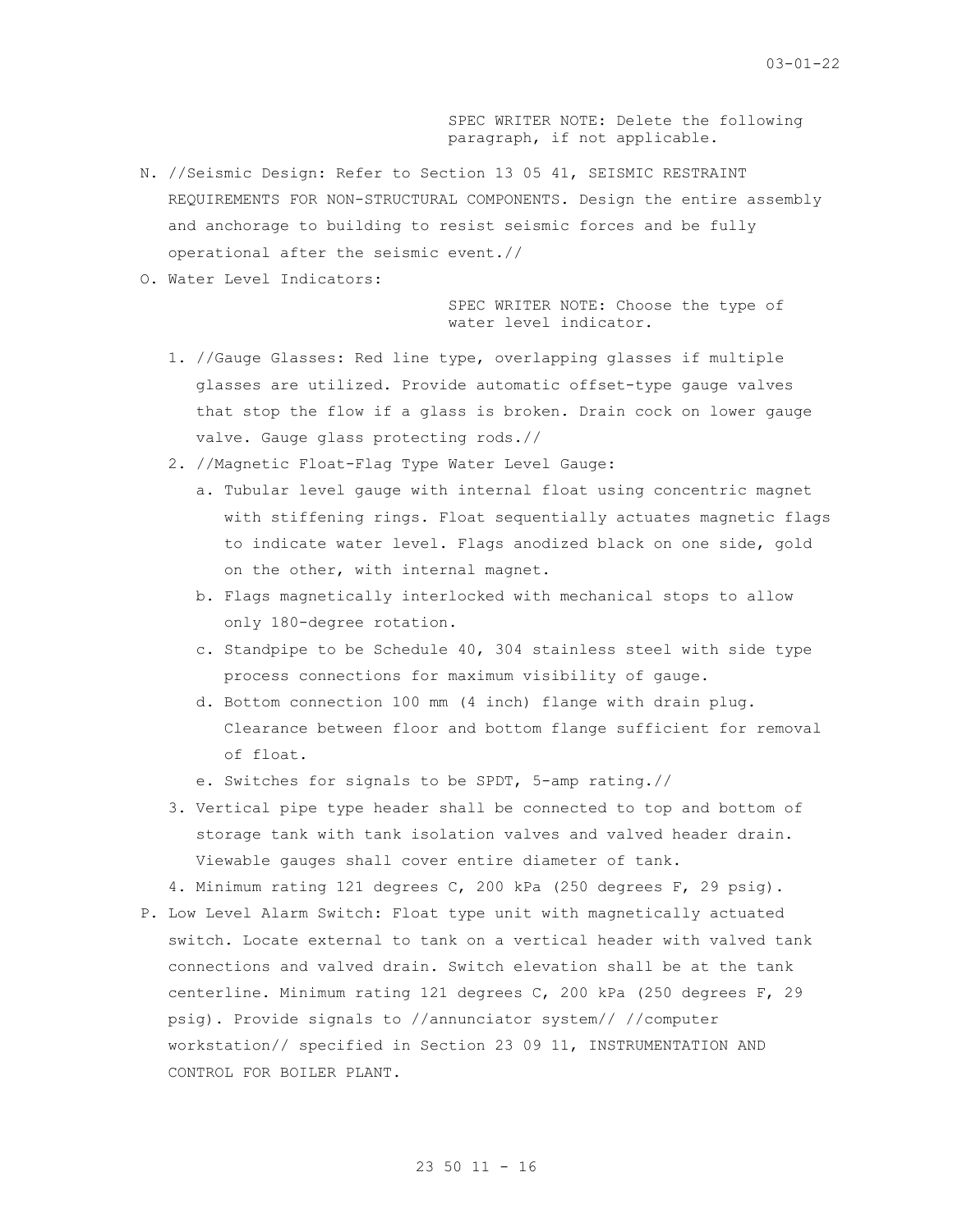- Q. High Level Alarm Switch and Overflow Control Switch:
	- 1. Conductivity probe type electronic level switches providing relay contacts for separate high-level alarm operation and overflow control valve operation completely separate from control system for inlet water flow control valves. Overflow control valve shall automatically open when the water level rises approximately 100 mm (4 inches) above the high-water alarm level. Provide high level and overflow signals to //annunciator system// //computer workstation// specified in Section 23 09 11, INSTRUMENTATION AND CONTROL FOR BOILER PLANT.
	- 2. The principle of operation shall be differential resistivity of steam and water at the operating temperatures and pressures. The system shall include electronics unit, electrodes, special cable between the electrodes and electronics unit, and electrode cover. The unit shall be designed to fail safe.
	- 3. Electronics Unit:
		- a. Each unit shall be capable for signal discrimination of two electrode channels.
		- b. Each electrode and its associated circuitry shall be powered by an independent power source. Power distribution system within the electronics shall be separate for each channel with its own transformer and shall be electrically isolated from other channels.
		- c. Input power 110 V, 60 Hz, single phase.
		- d. All input power to each electrode shall be a low voltage, low frequency ac voltage. dc voltages are prohibited because this may cause electroplating at the electrodes.
		- e. The signal discrimination and fault detection system for each electrode channel shall be independent of the other channel and any fault in the electronics circuitry of one channel shall not be transferred to the other channel.
		- f. The system shall have a continuous on-line fault detection system. The following faults shall be detected: Electrode failure, contamination from dirt on electrodes, electrode open circuit failure, electrode cable short to ground, electrode cable ground sense failure, power source failure, any electronic component failure. Electronic circuitry not monitored by the fault detection system shall be provide with triple redundancy,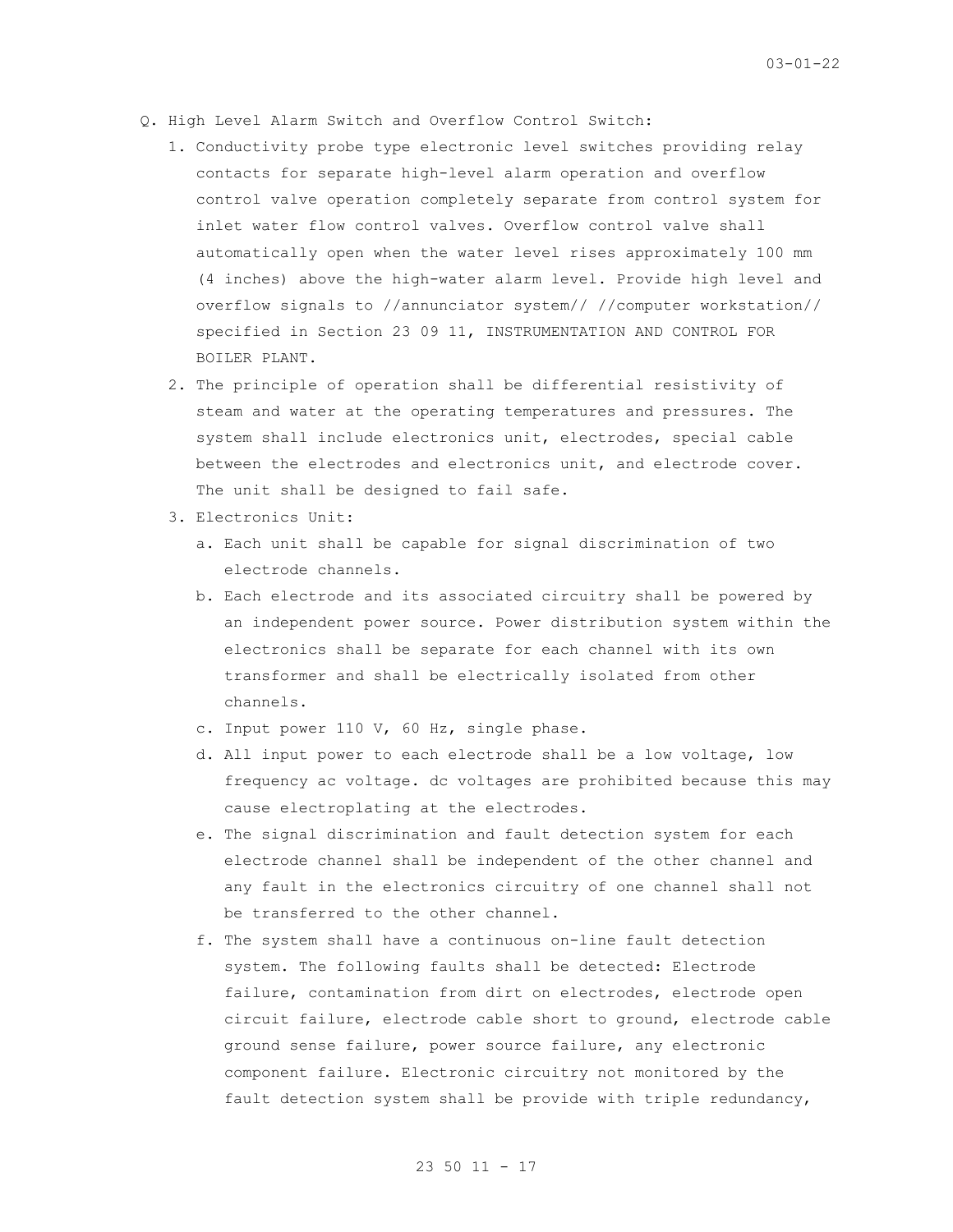where the circuit shall continue to operate and provide contact output with up to two component failures.

- g. Faults shall be annunciated through separate NO and NC contacts.
- h. The front of the unit shall have a LED display for each electrode channel indicating steam or water and status of each electrode.
- i. NEMA 4 or better enclosure suitable for operating temperature of -20 to 70 degrees C (-4 to 158 degrees F), with up to 100 percent relative humidity.
- 4. Electrodes:
	- a. Suitable for 121 degrees C, 200 kPa (250 degrees F, 29 psig) minimum. Material shall be stainless steel or better, smooth length threaded only allowed on end, and corrosion resistant.
	- b. Electrodes without gaskets are preferred.
	- c. Teflon insulator media.
	- d. Electrodes fitted into shrouded inserts which are directly welded onto the stand-pipe. Design to minimize faulty indication due to falling condensate into the electrodes.
- 5. Electrode Cable:
	- a. Pure nickel wires for at least the first two meters at the electrode end, with pure nickel crimps. PTFE insulation capable of withstanding up to 260 degrees C (500 degrees F).
	- b. Continuous cables from the electrodes to the electronic unit. No junction boxes allowed.
- R. Overflow Water Control Valve and Controller: Open-shut electric or electronic actuated overflow control valve actuated by conductivity probe-type water level sensor and control system.
	- 1. Performance: When water level reaches the overflow level as set by the feedwater deaerator manufacturer, automatically open the overflow control valve to reduce the water level. Automatically close the overflow valve when the water level has been lowered to a point 100 mm (4 inches) below the high-level alarm set point. Valve operational speed shall not exceed 30 seconds for 90-degree valve movement.
	- 2. Controller: Automatic control shall be from the high-level alarm and overflow control switch system. Provide a manual/auto switch on the main instrument panel that indicates valve position. Communicate valve position with computer work station. Control valve shall fail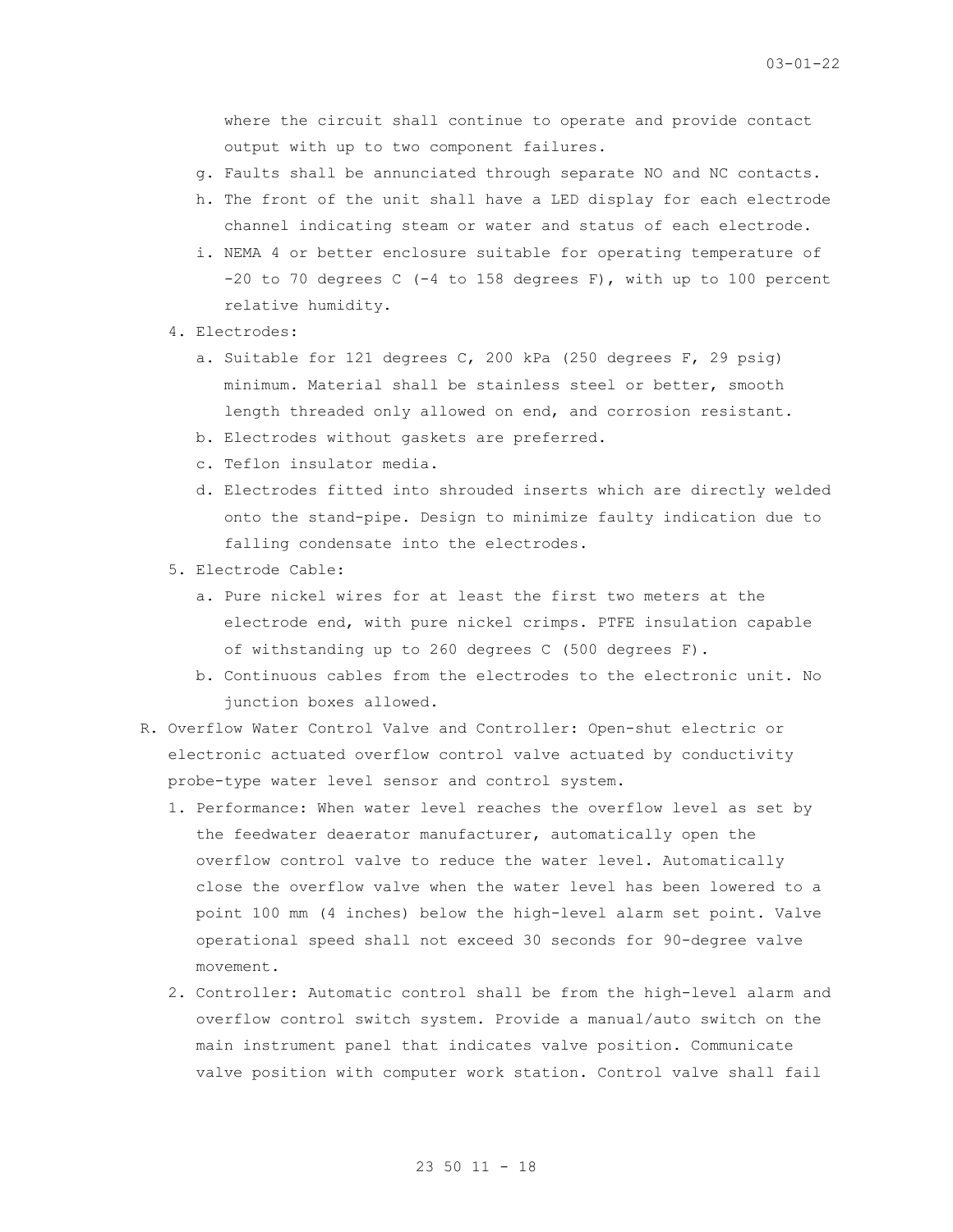open. A limit switch on the valve actuator shall initiate alarm on control station and in computer work station when valve is open.

- 3. Control Valve:
	- a. High performance butterfly valve, double offset design.
	- b. Carbon steel 17-4PH steel valve body conforming to ASME B16.34, Class 150, lug style, 316 stainless steel nitrided disc.
	- c. Self-energizing TFE seat providing bubble-tight shut off service on vacuum and low pressure and pressure sealed for high pressures. Bi-directional seating.
	- d. Packing adjustable, chevron design with TFE seals.
	- e. 7 kPa (1 psig) maximum pressure loss at maximum flow rate (120 percent of peak deaerator capacity if valve flow and pressure drop is not scheduled).
- 4. Valve Actuator:
	- a. Control module shall accept direct digital control input 4-20 mA or 2-10 VDC from controller. Module to provide 4-20 mA output for feedback, terminal strip, and conduit entries for power and control wiring.
	- b. Torque output range shall be appropriate for the differential pressure and pressure and temperature conditions. Duty cycle: 50 to 75 percent. Actuator to fail leaving valve in open position.
	- c. Electric Motors: Totally enclosed, non-ventilated, high starting torque, reversible induction type, and Class F insulation.
	- d. Electrical Characteristics: As required for the application.
	- e. Thermal Overload Motor Protection: Auto reset thermal switch embedded in the motor winding to trip when the maximum winding temperature is exceeded.
	- f. Resolution: 100 to 400 increments through 90-degree travel.
	- g. Power Gears: Alloy steel spur gears to final stage aluminum bronze worm sector gear.
	- h. Bearings: High quality alloy steel sleeve and ball bearings.
	- i. Housing: NEMA 4 or better, water tight, corrosion-resistant, robust aluminum die cast.
	- j. Equip with two SPDT auxiliary switches, visual position indicator, manual override handle //adjustable mechanical stops//.
	- k. Ambient temperature range: -35 to 66 degrees C (-31 to 150 degrees F).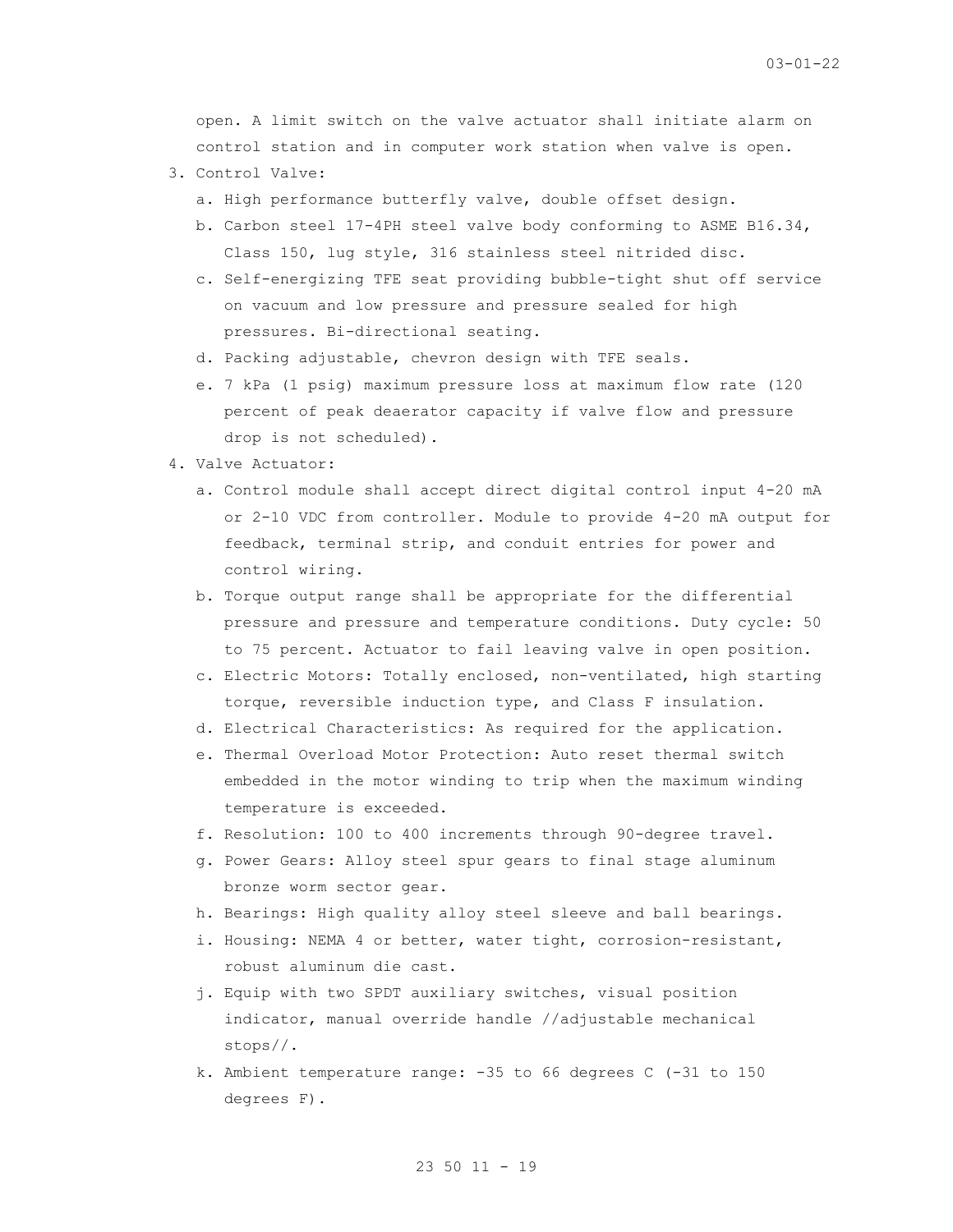- S. Storage Tank Automatic Water Level Controls:
	- 1. Separate electric or electronic actuated modulating water inlet flow control valves for normal condensate transfer water and for emergency soft water makeup. Actuated by dedicated electronic controller with input signals from water level transmitter. Manual/auto control capability.
	- 2. Performance: Maintain a constant water level, plus or minus 25 mm (1 inch), in the feedwater deaerator storage tank by controlling the flow of condensate transfer water to the deaerator. Normal water level 200 mm (8 inches) below the overflow level. If water level falls to 100 mm (4 inches) below low water alarm setpoint, automatically operate the emergency soft water makeup valve to bring the water level to 100 mm (4 inches) above low water alarm setpoint.
	- 3. Water Level Transmitter and Controller: Transmitter shall have programmable electronics, sealed diaphragms, direct sensing electronics, no mechanical force or torque transfer devices, external span and zero adjustment. Controller shall have proportional plus reset control, adjustable proportional band, reset rate and level set points. Provide manual-automatic control station on main instrument panel. Control station shall indicate actual water level, normal and emergency level set points and valve positions. Provide same indicating and control features on computer workstation specified in Section 23 09 11, INSTRUMENTATION AND CONTROL FOR BOILER PLANT. If new boiler combustion controls are furnished as part of this contract, the water level controller shall be the same make and model as the combustion controls.
	- 4. Condensate Transfer and Soft Water Flow Control Valves and Actuators:
		- a. Electric or electronic actuated, globe style.
		- b. Bronze or cast-iron bodies, threaded ends for pipe sizes 50 mm (2 inches) and under rated at 1725 kPa (250 psig), ASME flanged ends for pipe sizes over 50 mm (2 inches) rated at 850 kPa (123 psig) or 1035 kPa (150 psig).
		- c. Replaceable Type 316 stainless steel plugs and seats. RTFE seal for bubble-tight shut off. Linear flow characteristics.
		- d. Flow pressure loss 35 kPa (5 psig) maximum at maximum deaerator output.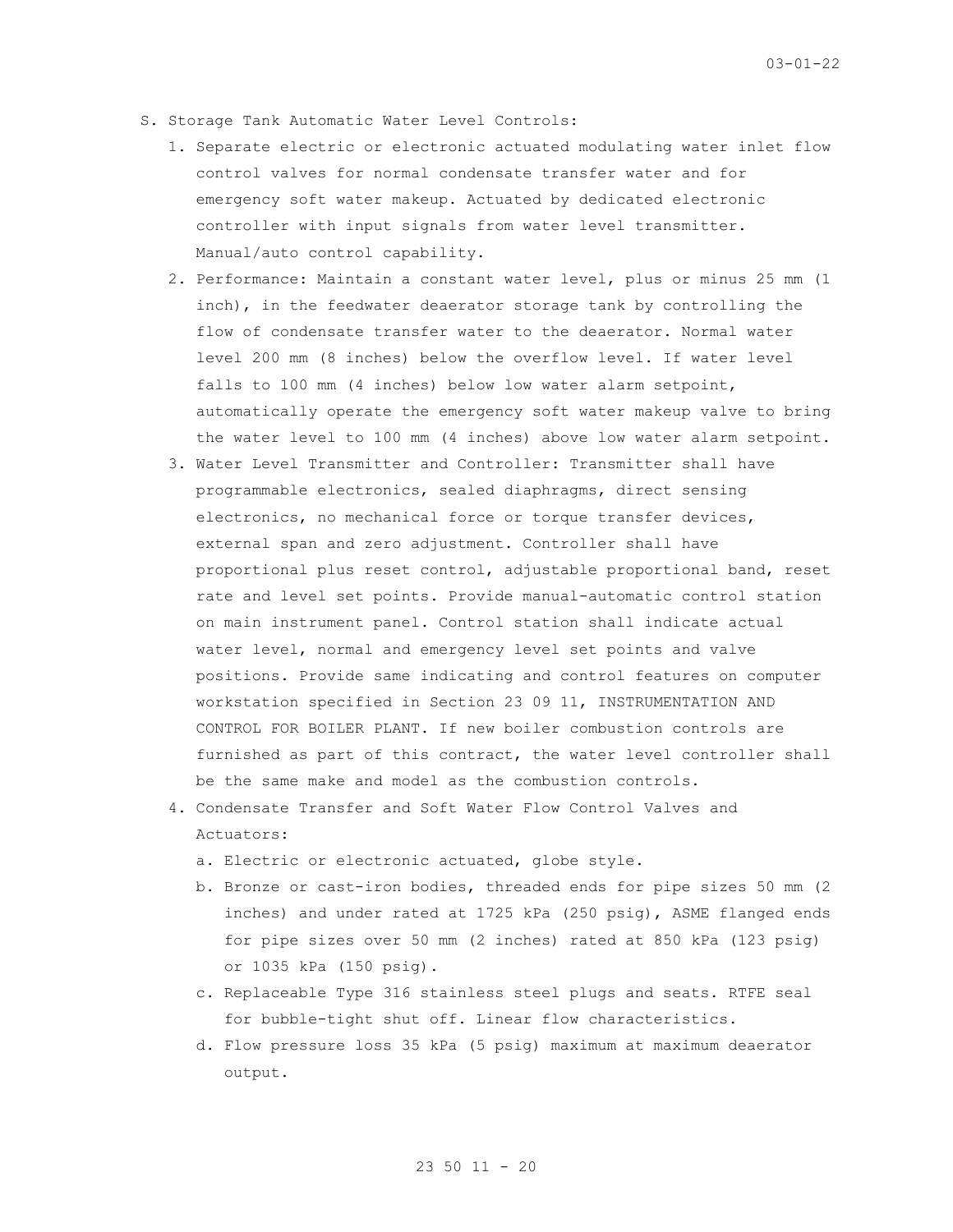- e. Electric or electronic type actuator that accepts input of 4-20 mA or 2-10 VDC signal from controller.
- f. Electronic positioner with 4–20 mA dc control output feedback. Mounted integral with actuator. Digital positioner with capability to self-calibrate. Maintenance diagnostic data retained in memory. Design for 121 degrees C (250 degrees F) continuous service.

### **2.3 CONDENSATE STORAGE TANK AND ACCESSORIES**

- A. Horizontal cylindrical welded steel tank, including accessory equipment, suitable for rigging into the available space. Comply with overall dimensions and arrangement of the tank and accessories shown on contract drawings. Accessories include make-up water controls and control valves, thermometer, water level gauge, and other devices as specified.
- B. Service: Receiving and storing steam condensate and make-up water. Vent the tank to the atmosphere. Contents of tank may vary in temperature from 4 to 100 degrees C (40 to 212 degrees F).
- C. Construction:

SPEC WRITER NOTES:

- 1. ASME construction is specified for this vented tank to achieve quality welded construction and to provide a margin of safety if there is a pressure surge due to sudden flow of flashing condensate or feedwater deaerator overflow.
- 2. Vent pipe size must be based on amount of flashing steam resulting from feedwater deaerator overflow into the condensate storage tank (if overflow is piped to the condensate storage tank). Typical minimum pipe size is 100 mm (4 inches).
- 1. Construct tank and appurtenances in accordance with ASME BPVC Section VIII. Tank shall have cylindrical shell and dished heads.
- 2. Material of construction shall be carbon steel ASTM A285/A285M, ASTM A414/A414M, ASTM A515/A515M, or ASTM A516/A516M.
- 3. Design tank for //170 kPa (25 psig)// //345 kPa (50 psig)// working pressure with a minimum material thickness of 10 mm (3/8 inch). Thickness of head material at any point shall not vary more than 10 percent from the nominal thickness. The deaerator overflow is NOT ALLOWED to be piped to the condensate tank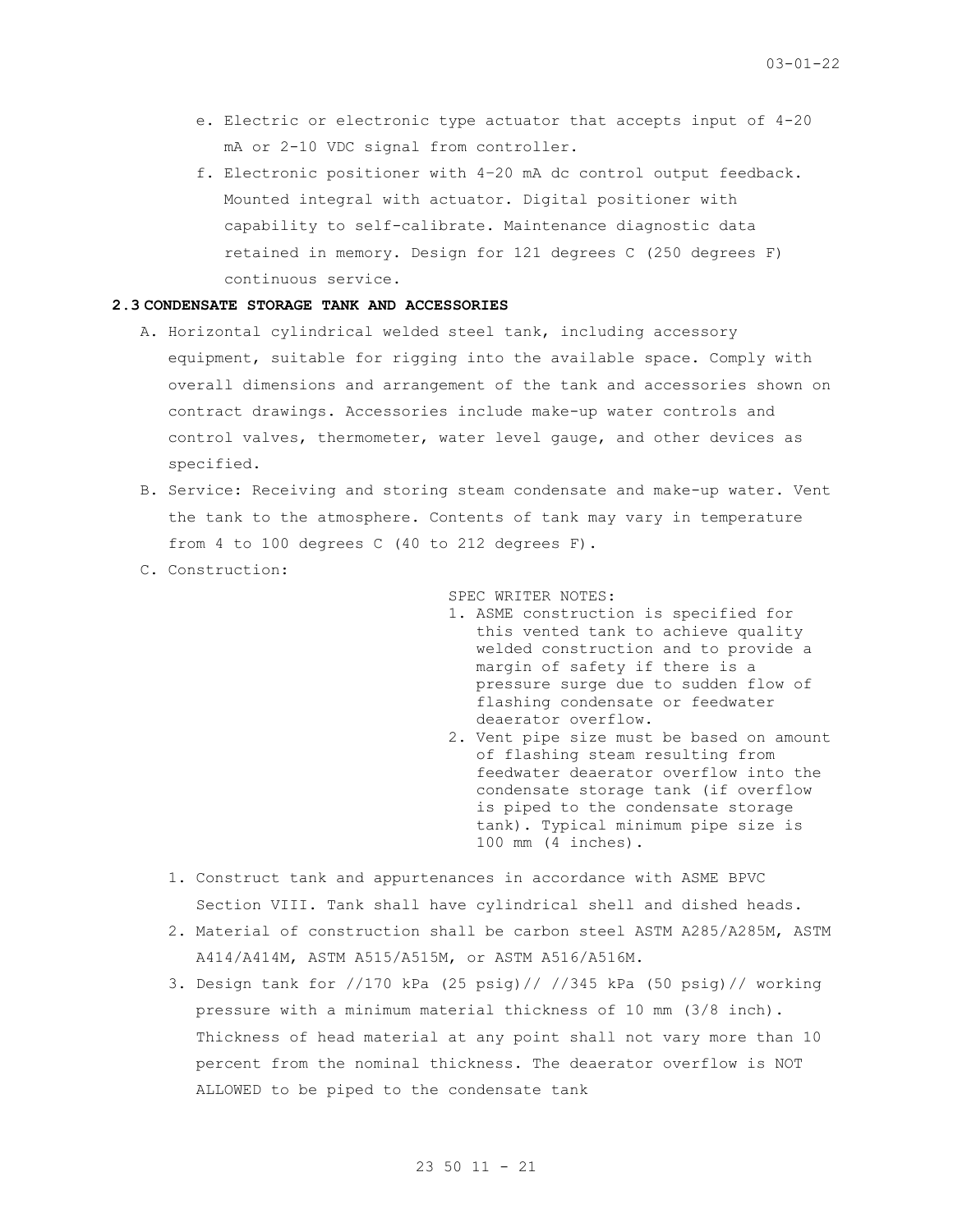- 4. Tank joints shall be double-welded butt joints or single-welded butt joints with backing strips.
- 5. Provide 300 mm by 406 mm (12 inches by 16 inches) elliptical manway located as shown.
- 6. Provide nozzles for piping connections located as shown. Nozzles shall have threaded pipe connections for pipe sizes 50 mm (2 inches) and under, flanged connections for pipe sizes over 50 mm (2 inches). Flanged nozzles shall have 1035 kPa (150 psig) ASME flanges. Tank opening for pump suction pipes shall include vortex spoilers.
- 7. Furnish completed ASME Form U-1 or U-1A MANUFACTURERS' DATA REPORT FOR PRESSURE VESSELS. Hydrostatically test tank at 1-1/2 times the design pressure.
- 8. Horizontal tank shall be supported by steel saddles, supplied by the tank manufacturer, welded to tank and anchored to the concrete bases. Design saddles to support tank (full of water), accessories, and portions of connecting piping to first hanger.
- 9. Affix tank nameplate to bracket that projects beyond the fieldapplied tank insulation. Nameplate shall include ASME stamp and data to show compliance with design, construction and inspection requirements of the Code, and tank manufacturer information.
- D. Provide overflow pipe inside tank with siphon breaker as shown.

| Boiler<br>Plant<br>Capacity*<br>(kq/sec) | Boiler<br>Plant<br>Capacity*<br>(klb/hr) | Overflow<br>Pipe<br>Size<br>(mm) | Overflow<br>Pipe<br>Size<br>(in) | Vent<br>Pipe<br>Size<br>(mm) | Vent<br>Pipe<br>Size<br>(in) |
|------------------------------------------|------------------------------------------|----------------------------------|----------------------------------|------------------------------|------------------------------|
| 0 to 3.8                                 | $0$ to $30$                              | 75                               |                                  | 65                           | 2.5                          |
| $3.9 \text{ to } 8.3$                    | 31 to 65                                 | 100                              | 4                                | 75                           |                              |
| 8.4 to 12.6                              | 66 to 100                                | 150                              | 6                                | 100                          |                              |

E. Overflow and vent pipe sizing (minimums):

\*"Boiler Plant Capacity" refers to one boiler on standby and all other boilers at high fire.

> SPEC WRITER NOTE: Delete heat exchanger if not required on this project.

- F. //Continuous Blowoff Heat Exchangers:
	- 1. Type: U-tube bundle, no shell, liquid-to-liquid, located below lowest make-up water line of condensate storage tank.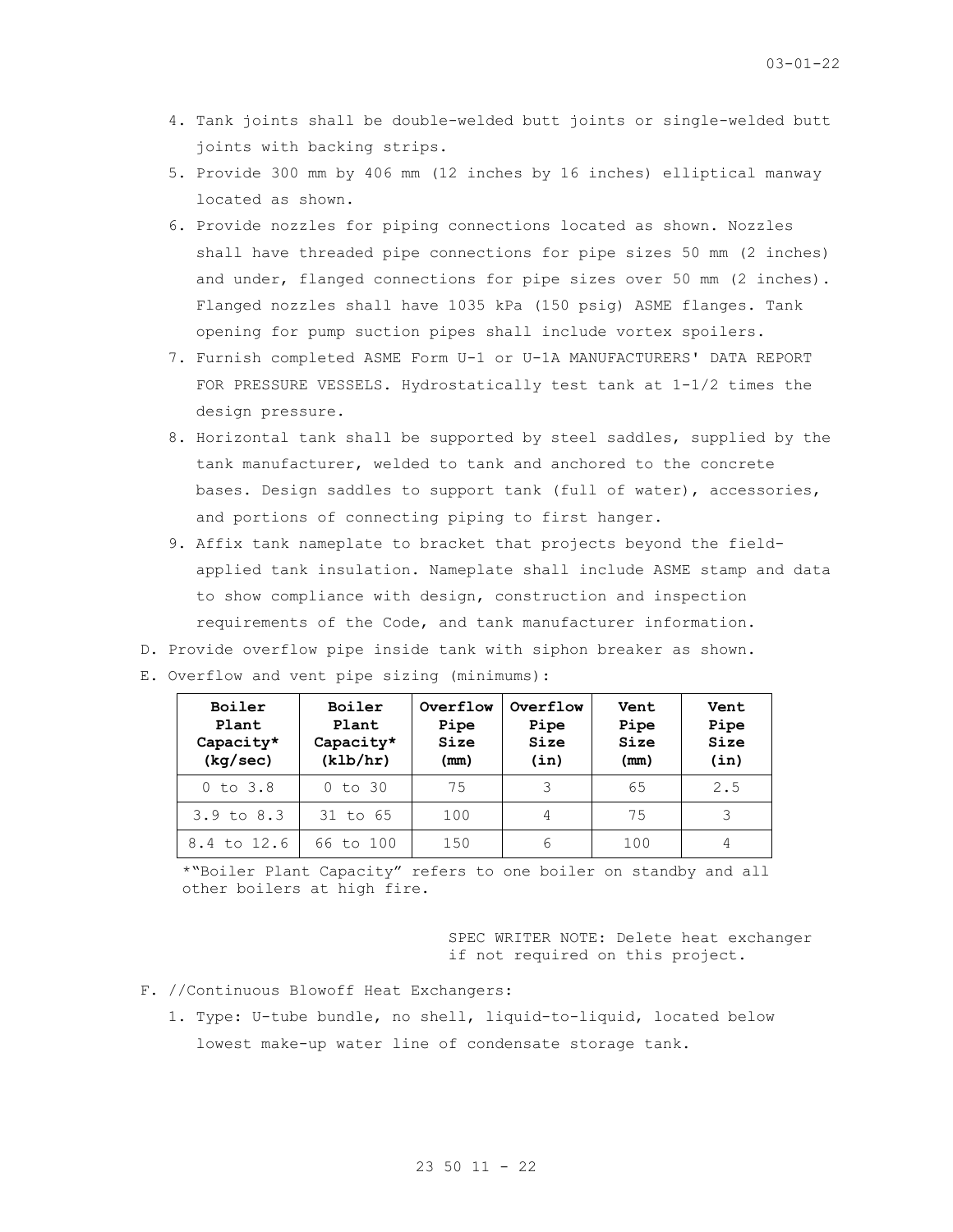- 2. Service: Receives water at boiler temperature and pressure in tubes, water at condensate storage tank temperature 15 to 93 degrees C (59 to 199 degrees F) outside of tubes.
- 3. Heating Surface: Refer to drawings.
- 4. Construction: Hard-drawn seamless copper U-tubes with cast iron or steel head bolted to mating flange which is welded to head of condensate storage tank. Design for 1380 kPa (200 psig), 182 degrees C (360 degrees F).//
- G. Cleaning and Painting: Remove all foreign material to bare metal from interior and exterior of tank. In preparation for interior coating, sandblast interior to white metal in accordance with SSPC SP 5. Coat exterior of tank with rust-resisting primer. Refer to Section 09 91 00, PAINTING.
- H. Interior Coating: Coat entire interior surface, including nozzles, with water-resistant epoxy polymerized with amine adduct-type curing agent. Coating shall be suitable for continuous service at 100 degrees C (212 degrees F) immersed in demineralized water and exposed to steam vapor. Surface preparation, application of coating, number of coats, and curing shall comply with printed instructions of coating manufacturer. Ingredients of coating shall comply with U.S. Food and Drug Regulations as listed under Title 21, Chapter 1, Part 175.300. Coating shall be smooth, even thickness, with no voids. Holiday test at low voltage with wet sponge method and repair all holidays.
- I. Insulation: Field apply insulation as specified in Section 23 07 11, HVAC AND BOILER PLANT INSULATION.
- J. Water Level Indicators:

SPEC WRITER NOTE: Choose the type of water level indicator.

- 1. //Gauge Glasses: Red line type, overlapping glasses if multiple glasses are utilized. Provide automatic offset-type gauge valves that stop the flow if a glass is broken. Drain cock on lower gauge valve. Gauge glass protecting rods.//
- 2. //Magnetic Float-Flag Type Water Level Gauge:
	- a. Tubular level gauge with internal float using concentric magnet with stiffening rings. Float sequentially actuates magnetic flags to indicate water level. Flags anodized black on one side, gold on the other, with internal magnet.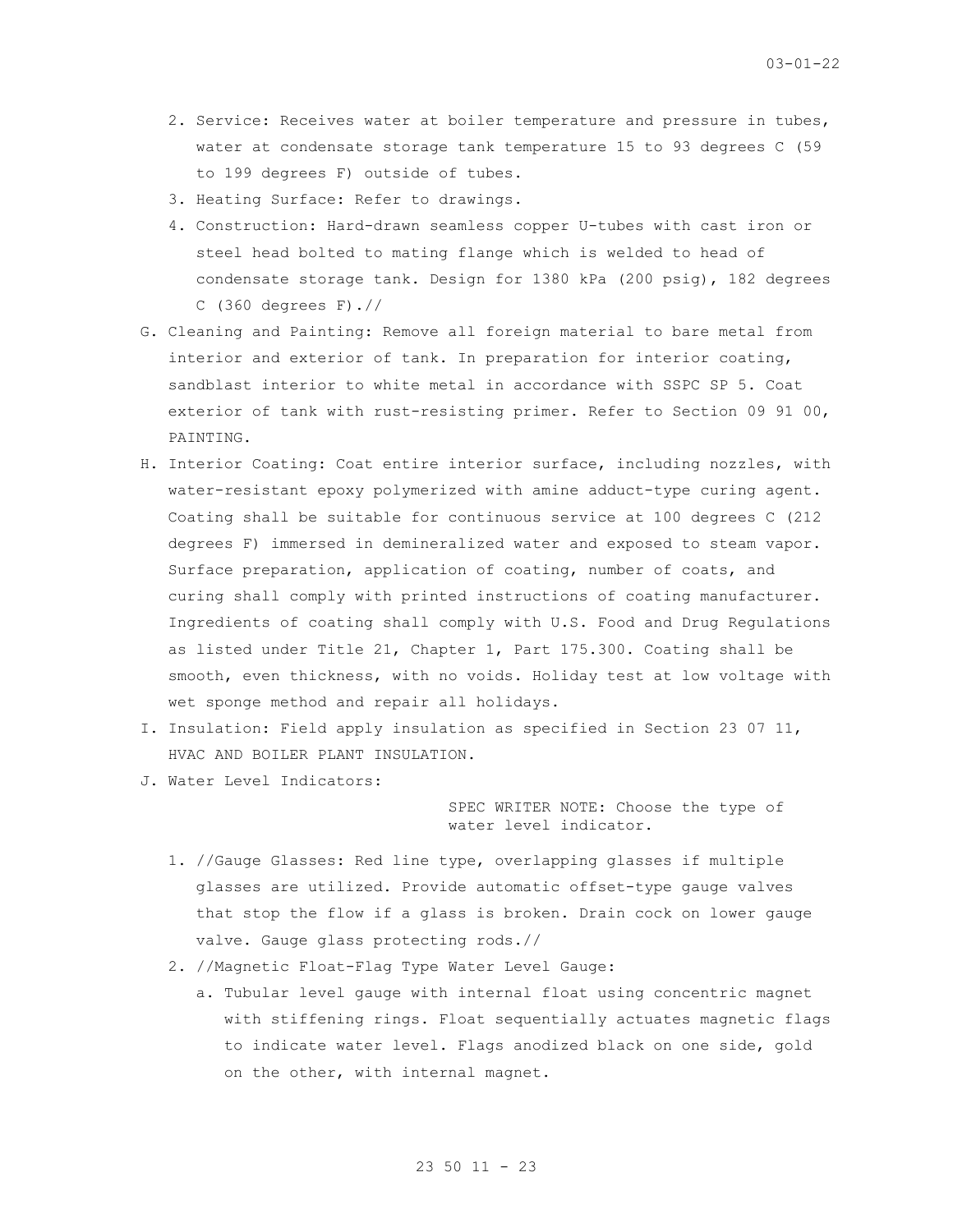- b. Flags magnetically interlocked with mechanical stops to allow only 180-degree rotation.
- c. Standpipe to be Schedule 40, Type 304 stainless steel.
- d. Process connections 1035 kPa (150 psig) weld neck flanges. Connections side type for maximum visibility.
- e. Bottom connection 100 mm (4 inch) flange with drain plug. Clearance between floor and bottom flange sufficient for removal of float.
- f. Switches for signals to be SPDT, 5-amp rating.//
- 3. Vertical pipe type header shall be connected to top and bottom of storage tank with tank isolation valves and valved header drain. Viewable gauges shall cover entire diameter of tank.
- 4. Minimum rating 121 degrees C, 200 kPa (250 degrees F, 29 psig).
- K. High and Low-Level Alarm Switches:
	- 1. Low Level Alarm Switch: Integral unit consisting of float, float housing, hermetically sealed mercury switch. Locate external to tank on a vertical header with valved tank connections and valved drain. Switch elevation shall be 150 mm (6 inches) below the soft water make up level.
	- 2. High Level Alarm Switch: Integral unit consisting of conductivity probes, probe housing. Float type not acceptable. Locate external to tank on a vertical header, along with the low-level switch, with valved tank connections and valved drain. High level alarm indication shall occur 100 mm (4 inches) below the overflow level. Probes shall be ac, not dc, stainless steel with virgin Teflon insulation.
	- 3. Provide signals to //annunciator system// //computer workstation// specified in Section 23 09 11, INSTRUMENTATION AND CONTROL FOR BOILER PLANT.
	- 4. All devices exposed to tank service conditions, including sensing devices and transmitters shall be rated for 121 degrees C, 200 kPa (250 degrees F, 29 psig) minimum.
- L. Automatic Water Level Controls:
	- 1. Separate electric or electronic type modulating water inlet flow control valves for normal soft water make-up and for emergency city water makeup. Actuated by electronic controller with input signals from water level transmitter. Manual/auto control capability.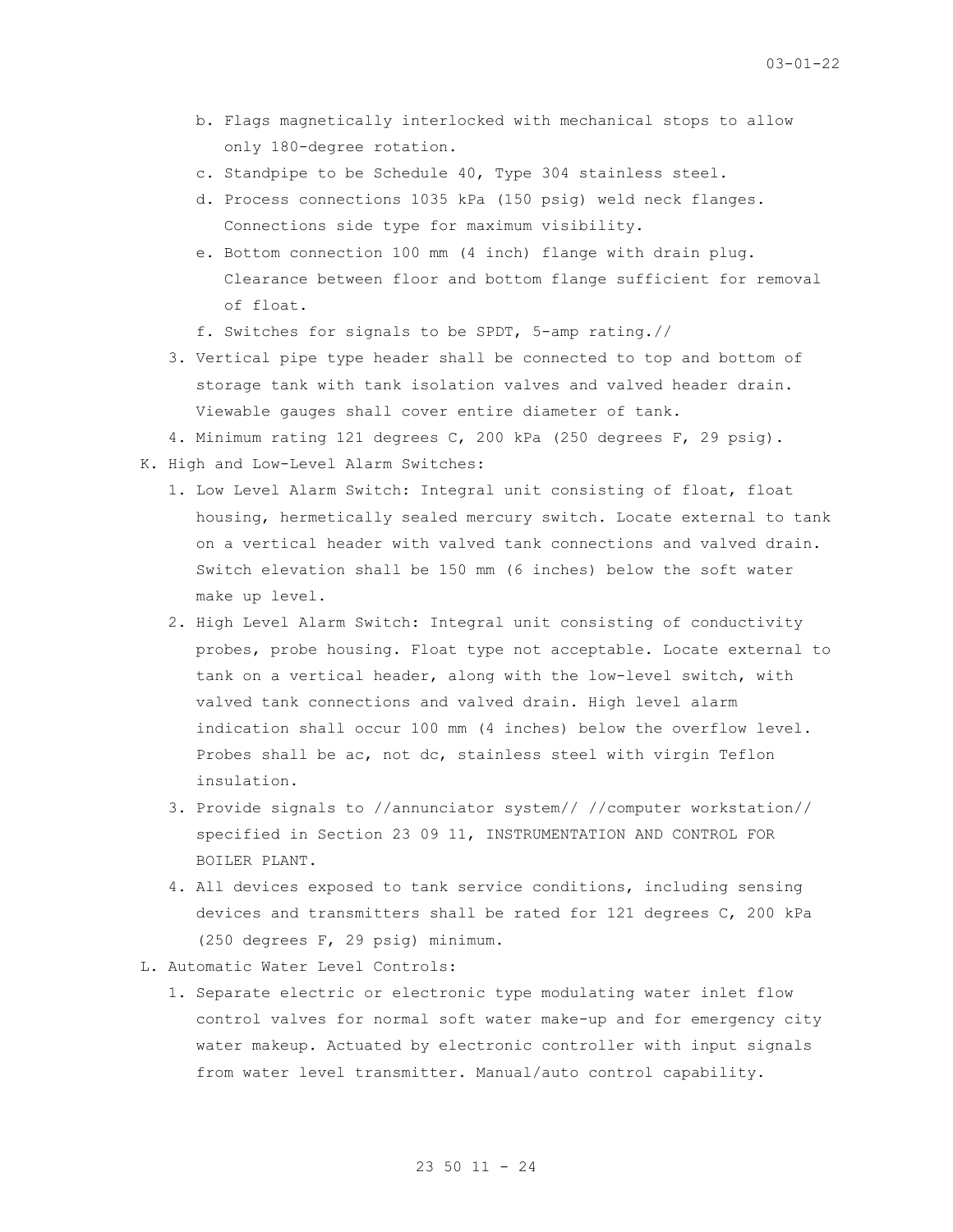- 2. Performance: Maintain a minimum water level, plus or minus 25 mm (1 inch), in the tank by controlling the flow of soft water to the tank. Soft water makeup shall be activated if water level falls to 30 percent of tank diameter plus 300 mm (12 inches). If water level falls to 30 percent of tank diameter, automatically operate the emergency city water makeup valve to bring the water level up 150 mm (6 inches).
- 3. Water Level Transmitter: Programmable electronics, sealed diaphragms, direct sensing electronics, no mechanical force or torque transfer devices, external span and zero adjustment.
- 4. Controller: Proportional plus reset control, adjustable proportional band, reset rate and level set points. Provide manual-automatic control station on main instrument panel. Control station shall indicate actual water level, soft water and emergency city water level set points and valve positions. Provide same indicating and control features on computer workstation specified in Section 23 09 11, INSTRUMENTATION AND CONTROL FOR BOILER PLANT. If new boiler combustion controls are furnished as part of this contract, the water level controller and transmitter shall be the same makes and models as furnished for the combustion controls.
- 5. Water Flow Control Valves:
	- a. Globe style, bronze or cast-iron bodies, threaded ends for pipe sizes 50 mm (2 inches) and under rated at 1725 kPa (250 psig), ASME flanged ends for pipe sizes over 50 mm (2 inches) rated at 850 kPa (123 psig) or 1035 kPa (150 psig).
	- b. Replaceable Type 316 stainless steel plugs and seats. RTFE seal for bubble-tight shut off. Linear flow characteristics.
	- c. Flow pressure loss 35 kPa (5 psig) maximum at maximum flow rating. Unless otherwise shown, maximum flow rate shall be equivalent to 50 percent make-up rate with plant at maximum load (2 boilers at high fire).
	- d. Electric or electronic type actuator that accepts input of 4-20 mA or 2-10 VDC signal from controller.
	- e. Electronic positioner with 4–20 mA dc control output feedback. Mounted integral with actuator. Digital positioner with capability to self-calibrate. Maintenance diagnostic data retained in memory. Design for 121 degrees C (250 degrees F) continuous service.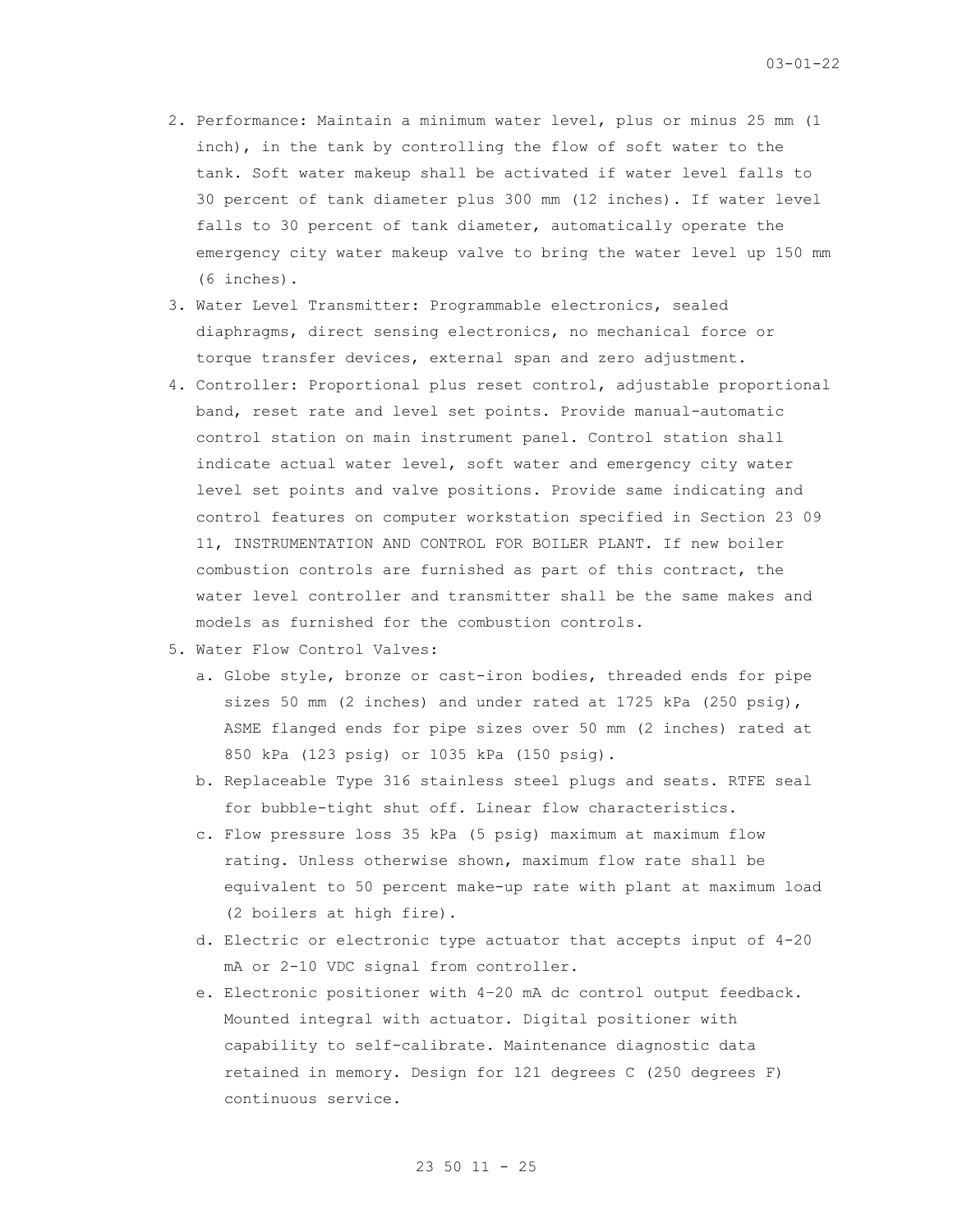f. For valve actuators, comply with Section 23 09 11, INSTRUMENTATION AND CONTROL FOR BOILER PLANT and Section 23 09 23, DIRECT-DIGITAL CONTROL SYSTEM FOR HVAC.

# **2.4 BOILER BLOWOFF TANK AND ACCESSORIES**

- A. Type: Cylindrical welded steel tank mounted vertically. Tank shall include accessory equipment and shall be suitable for rigging into the available space. Overall dimensions and arrangement of the tank and accessories shall conform to the drawings. Tank volume shall be twice the volume of a 100 mm (4 inch) blowoff (reduction in boiler water level) from the largest boiler connected to the tank.
- B. Service: Suitable for receiving, venting, storing, cooling and discharging into the drain the effluent from the boilers resulting from the intermittent operation of the boiler bottom blowoffs, boiler accessory drains, and the use of continuous blowdowns.
- C. Construction:
	- 1. Construct tank and appurtenances in accordance with ASME BPVC Section VIII. Tank shall have cylindrical shell and dished heads.
	- 2. Material of construction shall be carbon steel ASTM A285/A285M, ASTM A414/A414M, ASTM A515/A515M or ASTM A516/A516M.
	- 3. Design tank for 275 kPa (40 psig) working pressure; the minimum material thickness shall be 10 mm (3/8 inch). Thickness of head material at any point shall not vary more than 10 percent from the nominal thickness.
	- 4. All tank joints shall be double-welded butt joints or single-welded butt joints with backing strips.
	- 5. Provide 300 mm by 406 mm (12 inches by 16 inches) elliptical manhole located at the vertical centerline of the tank.
	- 6. Provide 10 mm (3/8 inch) thick carbon steel wear plate welded to interior of tank adjacent to tangential blowoff inlet as shown.
	- 7. Provide nozzles for piping connections and provide tangential blowoff inlet located above the normal water level. Tangential pipe for blowoff inlet shall be Schedule 80, ASTM A53/A53M or ASTM A106/A106M, seamless steel pipe with beveled end for field-welding of blowoff from boilers. All other nozzles shall have threaded pipe connections for pipe sizes 50 mm (2 inches) and under, 1035 kPa (150 psig) ASME flanged connections for pipe sizes over 50 mm (2 inches). Nozzle sizes listed below are based on National Board of Boiler and Pressure Vessel Inspectors recommendations.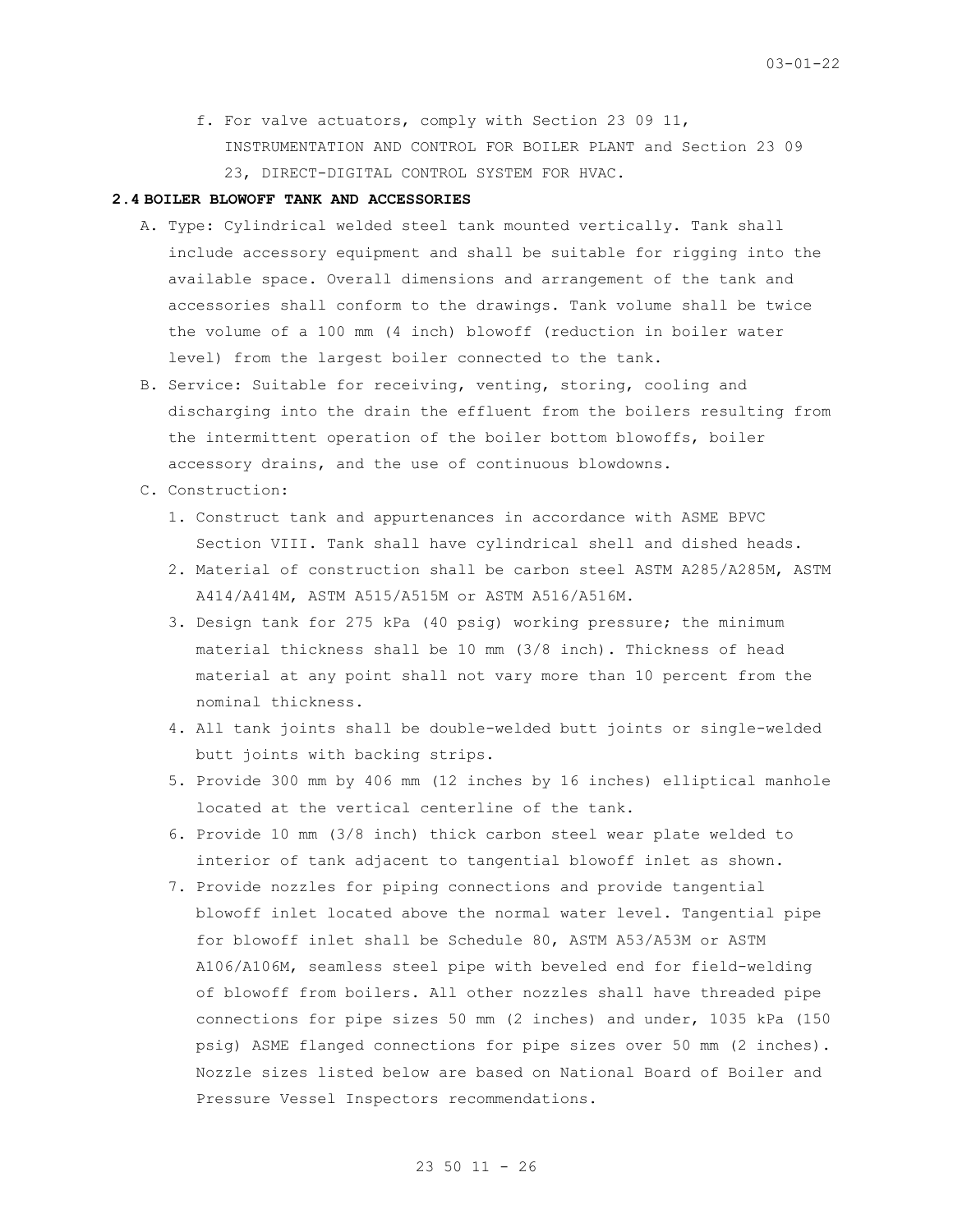| Boiler Blowoff | Water Outlet | Vent    |  |
|----------------|--------------|---------|--|
| 25(1)          | 25(1)        | 65(2.5) |  |
| 32 (1.25)      | 32(1.25)     | 75 (3)  |  |
| 40(1.5)        | 40(1.5)      | 100(4)  |  |
| 50(2)          | 50 (2)       | 125(5)  |  |
| 65(2.5)        | 65(2.5)      | 150 (6) |  |

**Pipe Connection Sizes, mm (inches)**

- 8. Furnish completed ASME Form U-1 or U-1A MANUFACTURERS' DATA REPORT FOR PRESSURE VESSELS. Hydrostatically test tank at 1.3 times the design pressure.
- 9. Tank nameplate shall be affixed to bracket which projects beyond the tank insulation that will be applied in the field. Apply ASME data stamp to nameplate to show compliance with design, construction and inspection requirements of the Code.
- 10. Support tank by steel legs welded to shell of tank. Design saddles or legs to support tank (full of water), accessories, and portions of connecting piping to first hanger.
- D. Cleaning and Painting: Remove all dirt, heavy rust, mill scale, oil, welding debris from interior and exterior of tank. Prime exterior of tank with rust-resisting paint. Refer to Section 09 91 00, PAINTING.
- E. Insulation: Field apply insulation as specified in Section 23 07 11, HVAC AND BOILER PLANT INSULATION.
- F. Accessories:
	- 1. Install red line type gauge glasses with protecting rods. Provide off set type gauge valves with ball-check feature to automatically prevent flow when glass is broken. Provide drain cock on lower gauge valve. Glass shall be at least 300 mm (12 inches) long and centered at the overflow level.
	- 2. Provide thermometer and pressure gauge. Conform to Section 23 09 11, INSTRUMENTATION AND CONTROL FOR BOILER PLANT.
	- 3. Water Outlet Temperature Control Valve:
		- a. Type: Self-contained, reverse-acting thermal bulb-operated water flow control valve.
		- b. Performance: Control valve shall operate automatically to control blowoff tank water outlet temperature to 60 degrees C (140 degrees F) maximum by regulating the flow of cold water which mixes with the blowoff water and reduces the temperature of the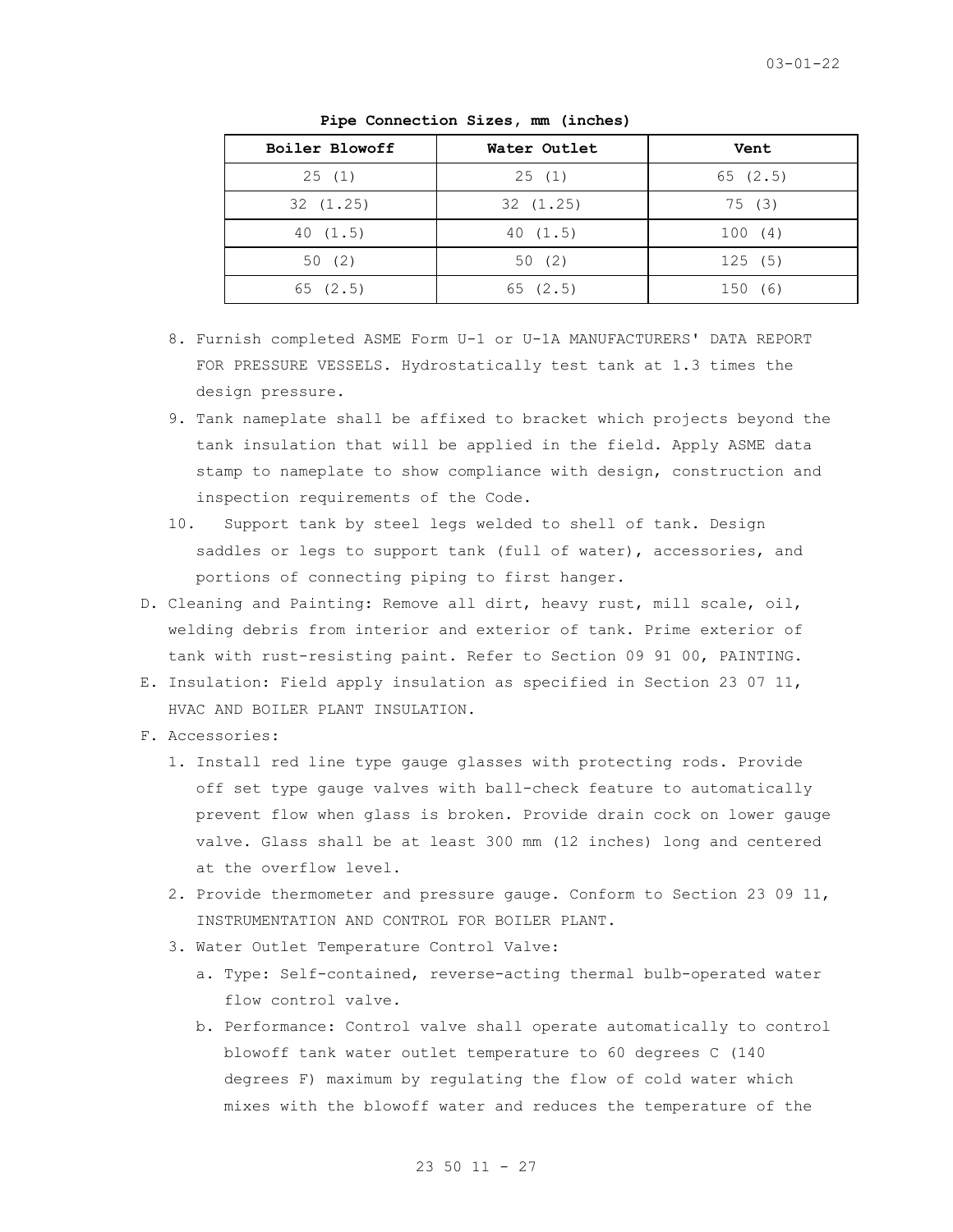blow-off water. Provide valve designed for modulating and tight shut-off service. Valve flow rates and pressure drops shall be as shown. Temperature control range shall be adjustable, 38 to 77 degrees C (100 to 170 degrees F) minimum.

- c. Service: Provide valve designed to control the flow of city water with temperature 4 to 27 degrees C (40 to 80 degrees F), and pressure up to 690 kPa (100 psig). Thermal bulb will be inserted in blowoff tank outlet pipe and will be subjected to water temperatures up to 100 degrees C (212 degrees F).
- d. Construction: Cast iron or bronze valve body designed for 850 kPa (123 psig) minimum WOG. Design of valve shall permit access to internal valve parts. Thermal bulb shall be separable socket type with well.
- 4. Provide blowoff water outlet pipe inside tank as shown to provide a water seal. Locate a 20 mm (3/4 inch) hole in top of this pipe inside tank to act as siphon breaker.

SPEC WRITER NOTE: Utilize Para. 2.4, 2.5 or 2.6 for condensate transfer pumps depending on type of pump selected by the engineer.

### **2.5 CENTRIFUGAL MULTI-STAGE BOILER FEEDWATER PUMPS/CONDENSATE TRANSFER PUMPS**

- A. Type: Two or more stages, centrifugal diffuser type, direct-coupled, vertical shaft, in-line, base-mounted, motor-driven, arranged as shown.
- B. Service: Design pumps and accessories for continuous service, 115 degrees C (240 degrees F) water, with flow rates ranging from maximum scheduled on the drawings (plus manufacturer's recommended recirculation) to 10 percent of maximum (plus manufacturer's recommended recirculation). Pumps shall be suitable for parallel operation without surging or hunting.
- C. Performance: Refer to schedules on drawings. Pump head-flow performance curve shall slope continuously upward to shut-off.
- D. Control Boiler Feed: Flow rates will be controlled by automatic modulating feedwater valves on each boiler. Pumps shall be started and stopped manually. Pumps //shall be constant speed// //shall have variable frequency drives// controlled by boiler feed header pressure electronic control system which must be provided. Control the header pressure at // // kPa (// // psig). //For further information and requirements refer to Section 26 29 11, MOTOR CONTROLLERS.//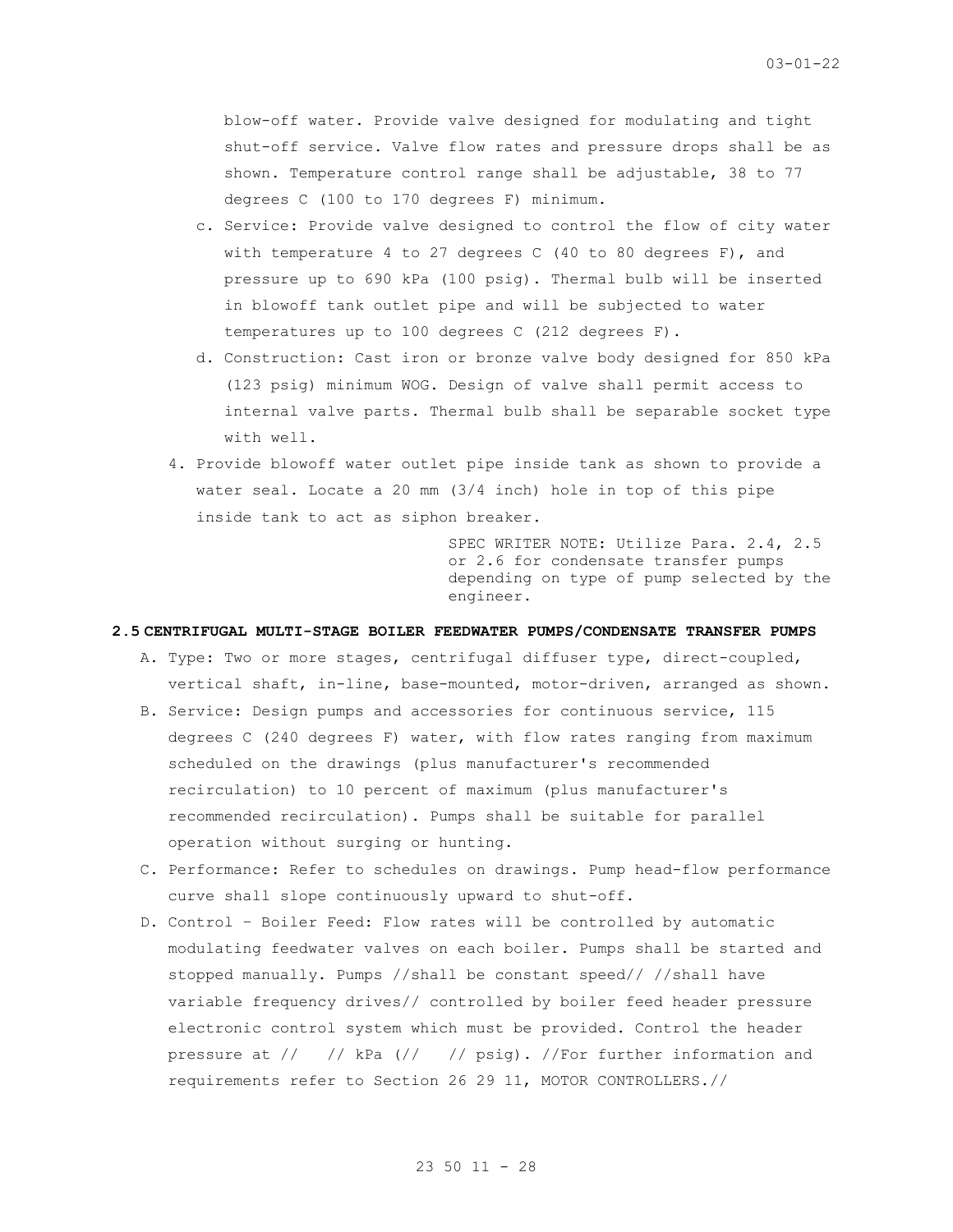- E. Control Condensate Transfer: Constant speed operation. Flow rate will be controlled by automatic modulating water level control valve on condensate transfer inlet to deaerator.
- F. Construction:
	- 1. Rotating elements shall be designed and balanced to conform to sound and vibration limits specified in Section 23 05 51, NOISE AND VIBRATION CONTROL FOR BOILER PLANT.
	- 2. Mechanical seals shall have sealing face materials of carbon and tungsten or silicon carbide.
	- 3. Design bearings for two-year minimum life with continuous operation at maximum pump operating load. Bearings and shaft seals shall be water-cooled if recommended by pump manufacturer for the service.
	- 4. Materials of Construction:
		- a. Chambers: Stainless steel
		- b. Impellers: Stainless steel
		- c. Diffusers: Stainless steel
		- d. Shaft: Stainless steel
		- e. Suction-Discharge Chamber: Cast iron or stainless steel
- G. Recirculation Orifice: Provide stainless steel recirculation orifice selected by pump manufacturer to protect pump from overheating at shutoff and designed for low noise under the service conditions. Orifices must not exceed sound level limits in Section 23 05 51, NOISE AND VIBRATION CONTROL FOR BOILER PLANT.
- H. Spare Parts: Provide complete rotating assembly for each pump size and type suitable for field installation by plant personnel. Assembly shall include impellers, diffusers, chambers, shaft, seals, and bearings.
- I. Shaft Couplings: Pump manufacturer's standard. Provide coupling guard.
- J. Electric Motors: High efficiency type, open drip proof. Select motor size so that the motor is not overloaded at any point on the pump headflow performance curve. Design motor for 40 degrees C (104 degrees F) ambient temperature. For efficiency and power factor requirements refer to Section 23 05 10, COMMON WORK RESULTS FOR BOILER PLANT AND STEAM GENERATION.
- K. Interface with Computer Workstation: Provide devices to signal computer work station that motor is on or off.

# **2.6 CONDENSATE TRANSFER PUMPS, FLEXIBLE-COUPLED, END SUCTION, CENTRIFUGAL**

A. Type: Single stage, end suction, centrifugal with volute casing, horizontal shaft, frame-mounted, flexible-coupled, driven by constant

### 23 50 11 - 29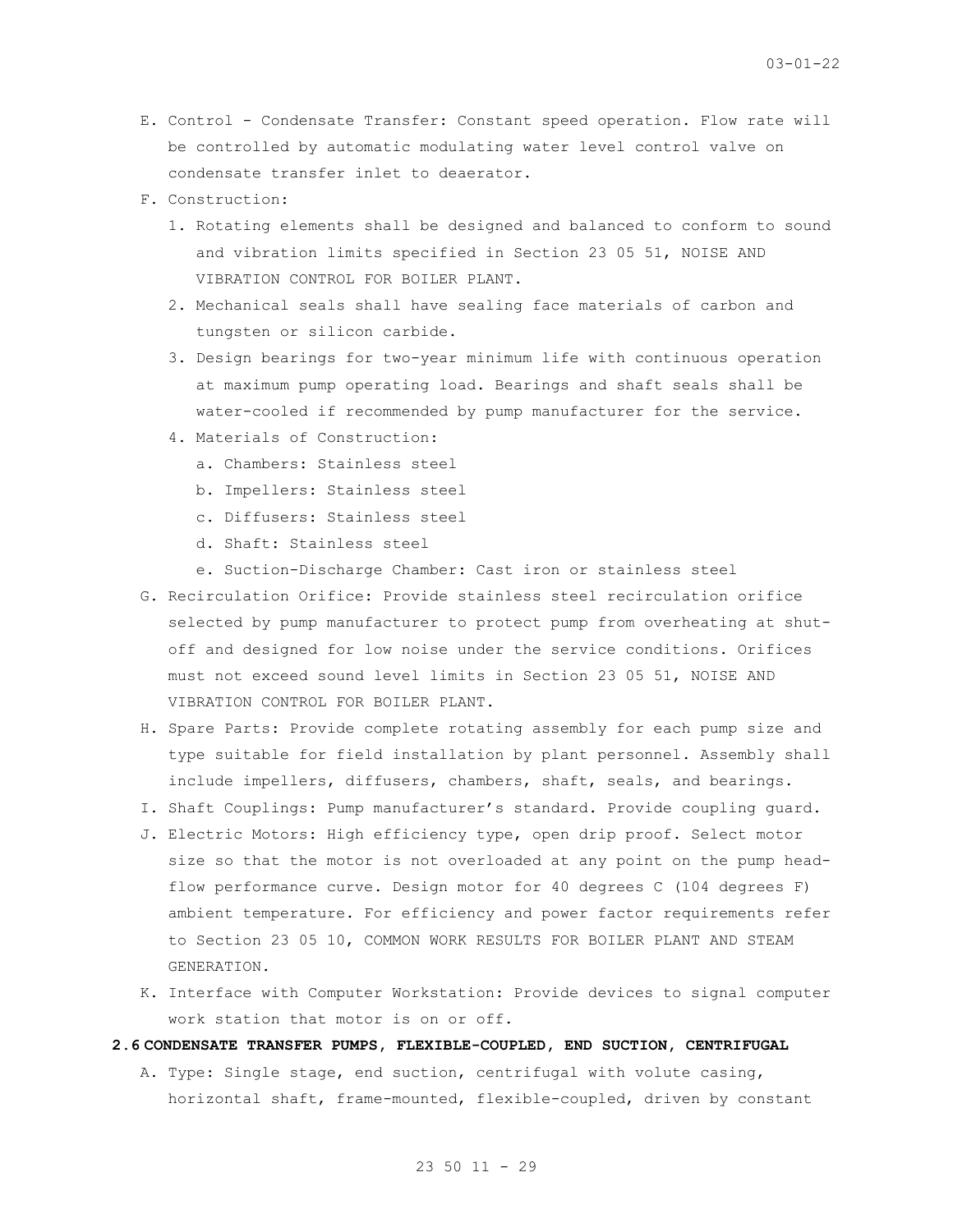speed motor, arranged as shown. Pump frames and motors shall be basemounted.

- B. Service: Design pumps and accessories for continuous condensate transfer service, 93 degrees C (199 degrees F) water, with flow rates ranging from maximum shown on drawings (plus manufacturer's recommended recirculation) to 10 percent of maximum, (plus manufacturer's recommended recirculation). Pumps shall be suitable for parallel operation without surging or hunting.
- C. Performance: Refer to schedules on drawings. Pump head-flow characteristic curve shall slope continuously upward to shutoff.
- D. Pump Size: Shall be such that a minimum of 10 percent increase in head can be obtained at the maximum required flow rate by installing larger impellers.
- E. Construction:
	- 1. Bolt pump casing to a frame that supports the pump shaft and shaft bearings. Casing shall have back pull-out feature or bolted front suction cover to allow access to impeller.
	- 2. Frame which supports shaft and bearings shall provide easy access to seal.
	- 3. Rotating elements shall be designed and balanced so that vibration is limited to requirements of Section 23 05 51, NOISE AND VIBRATION CONTROL FOR BOILER PLANT.
	- 4. Provide mechanical seal. Seal shall be exposed only to pump suction pressure.
	- 5. Provide replaceable shaft sleeve, water slinger on shaft, vent cock and drain on casing. Provide casing wearing rings at all locations of tight clearance between casing and impeller.
	- 6. Bearings: Rated for two year minimum life with continuous operation at maximum pump load.
	- 7. Materials of Construction:
		- a. Casing: Cast iron
		- b. Impeller: Bronze
		- c. Shaft: Carbon steel
		- d. Shaft Sleeve: Bronze
		- e. Casing Wear Rings: Bronze
- F. Recirculation Orifice: Provide stainless steel recirculation orifice selected by pump manufacturer to protect pump from overheating at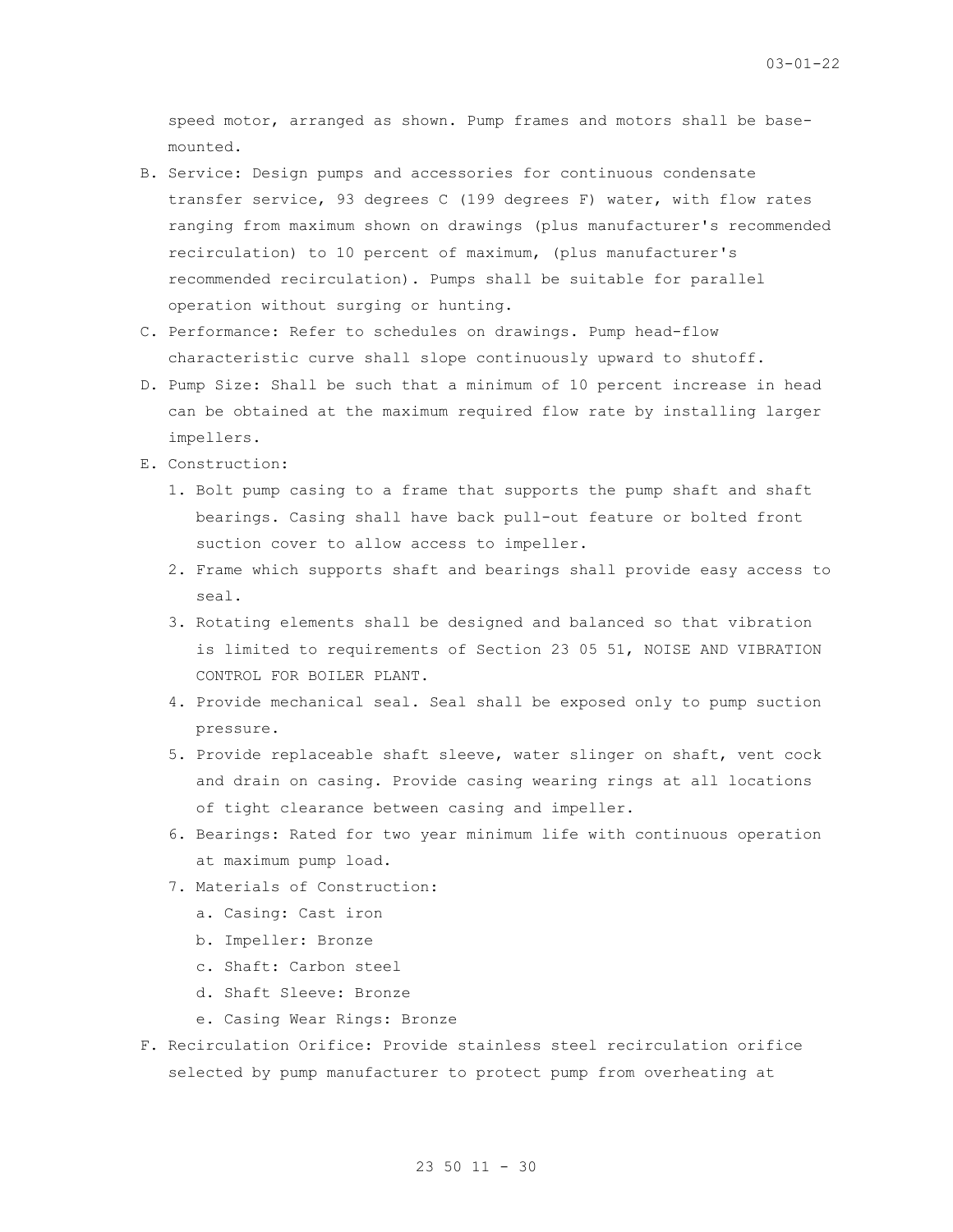shutoff. Refer to Section 23 05 51, NOISE AND VIBRATION CONTROL FOR BOILER PLANT for sound level limitations.

- G. Spare Parts: Provide sufficient types and quantities to allow complete replacement of all such parts in one pump at one time:
	- 1. Casing wear rings
	- 2. Shaft sleeve
	- 3. Pump bearings
	- 4. Mechanical seal
- H. Shaft Couplings: Shall be all metal, grid-type, flexible design which permits parallel, angular, and axial misalignment. Coupling shall be sufficiently flexible to reduce transmission of shock loads significantly. Coupling size selection shall be based on coupling manufacturer's recommendations for the service. Coupling shall include no spacers made from organic material.
	- 1. Pumps having back pull-out disassembly feature shall be provided with spacer couplings designed to allow disassembly of pump without moving the motor.
	- 2. Provide coupling guard bolted to base plate.
- I. Electric Motors: High efficiency, open drip proof designed for the service. Select motor size so that the motor is not overloaded at any point on the pump head-flow performance curve. Design motor for 40 degrees C (104 degrees F) ambient temperature. For efficiency and power factor requirements, refer to Section 23 05 10, COMMON WORK RESULTS FOR BOILER PLANT AND STEAM GENERATION.
- J. Mounting: Mount pumps and motors on steel or cast-iron base plates with drip-catching configuration. Align pumps and motor in the factory.
- K. Sound and Vibration: Each pump and motor assembly shall conform to sound and vibration limits specified in Section 23 05 51, NOISE AND VIBRATION CONTROL FOR BOILER PLANT.
- L. Interface with Computer Workstation: Provide devices to signal computer workstation that motor is on or off.
- **2.7 CONDENSATE TRANSFER PUMPS, CLOSE-COUPLED, END SUCTION, CENTRIFUGAL**
	- A. Type: Single stage, end suction, centrifugal with volute casing, horizontal shaft, close-coupled with impeller mounted on motor shaft, motor driven, and constant speed, arranged as shown.
	- B. Service: Design pumps and accessories for continuous condensate transfer service, 93 degrees C (199 degrees F) water, with flow rates ranging from maximum scheduled on drawings (plus manufacturer's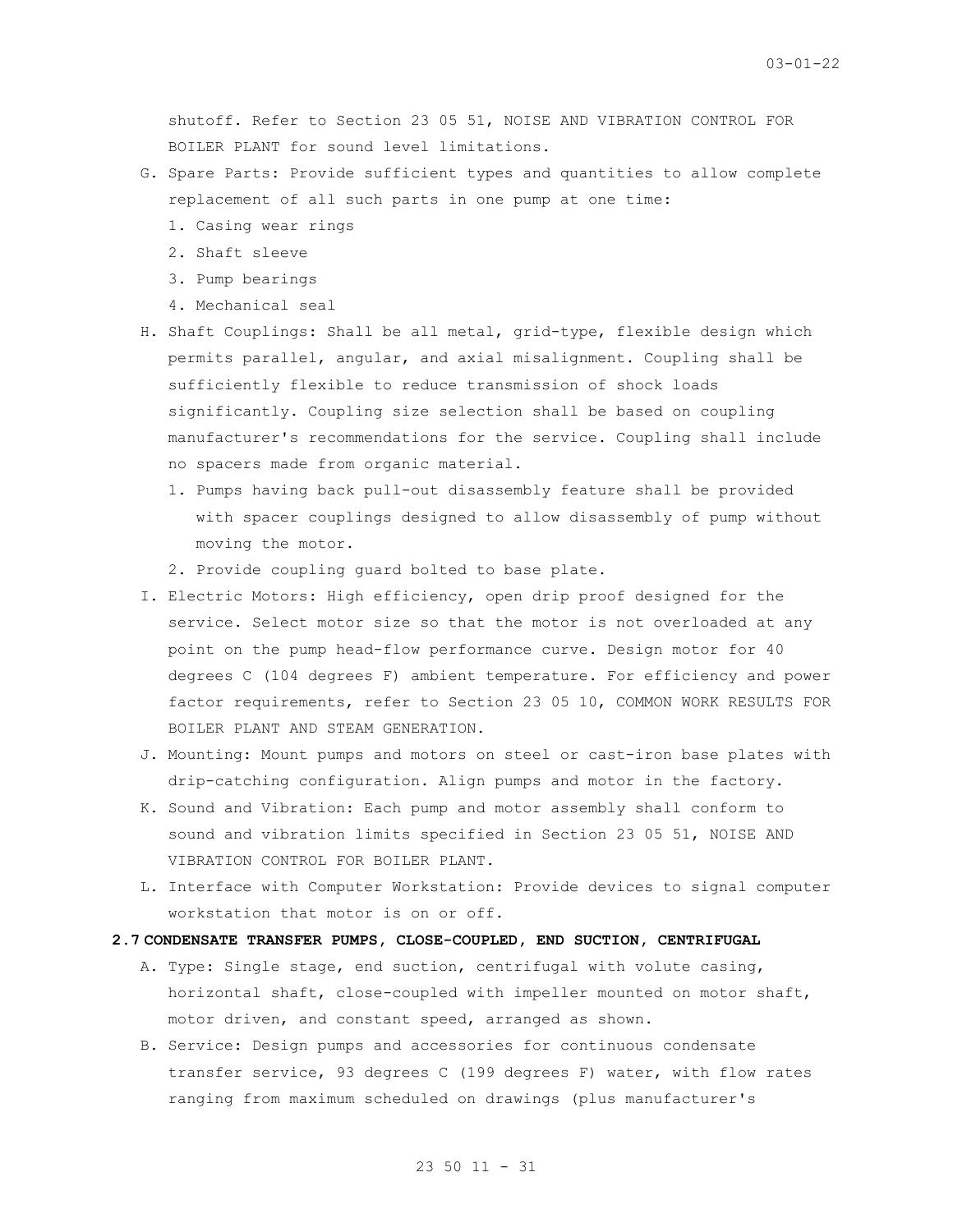recommended recirculation) to 10 percent of maximum (plus manufacturer's recommended recirculation). Pumps shall be suitable for parallel operation without surging or hunting.

- C. Performance: Refer to schedules on the drawings. Pump head-flow performance curve shall slope continuously upward to shutoff.
- D. Pump Size: Shall be such that a minimum of 10 percent increase in head can be obtained at the maximum required flow rate by installing larger impellers.
- E. Construction:
	- 1. Mount pump casing on a frame attached to the motor housing. Casing shall have back pull-out feature or bolted front suction cover to allow access to impeller.
	- 2. Frame on which pump is mounted shall provide easy access to seal.
	- 3. Rotating elements shall be designed and balanced so that vibration is limited to requirements of Section 23 05 51, NOISE AND VIBRATION CONTROL FOR BOILER PLANT.
	- 4. Provide mechanical seals. Seal shall be exposed to pump suction pressure only.
	- 5. Provide replaceable shaft sleeve, water slinger on shaft, vent cock and drain on casing. Provide casing wearing rings at all locations of tight clearances between casing and impeller.
	- 6. Bearings: Rated for two year minimum life with continuous operation at maximum pump load.
	- 7. Materials of Construction:
		- a. Casing: Cast iron
		- b. Impeller: Bronze
		- c. Shaft: Carbon steel
		- d. Shaft Sleeve: Bronze
		- e. Casing Wear Rings: Bronze
- F. Recirculation Orifice: Provide stainless steel recirculation orifice selected by pump manufacturer to protect pump from over-heating at shutoff. Refer to Section 23 05 51, NOISE AND VIBRATION CONTROL FOR BOILER PLANT for sound level limitations.
- G. Spare Parts: Provide sufficient types and quantities to allow complete replacement of all such parts in one pump at one time:
	- 1. Casing wearing rings
	- 2. Shaft sleeve
	- 3. Motor bearings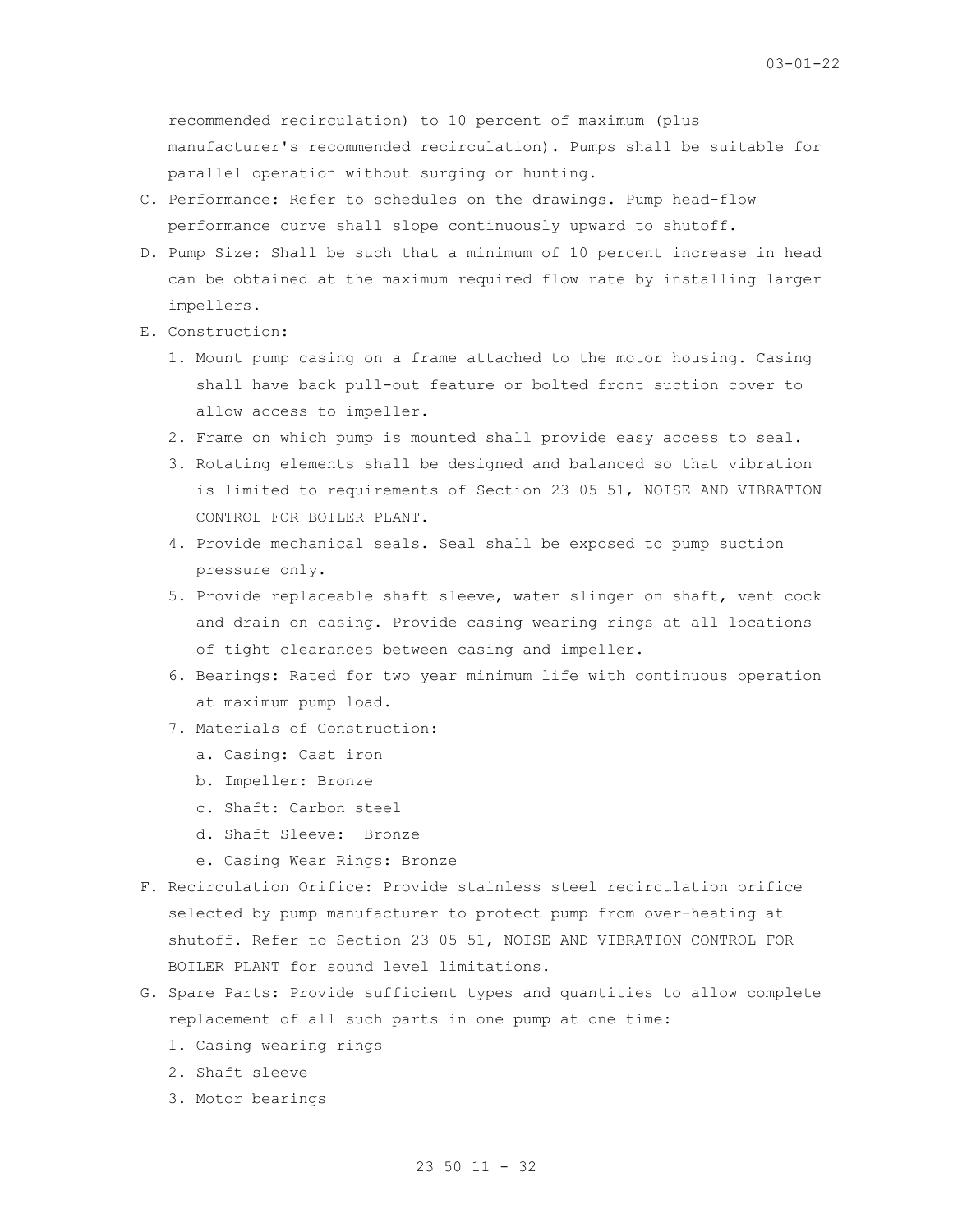4. Mechanical seal

- H. Electric Motors: Joint NEMA-Hydraulic Institute Design Type JM or JP approved motors, high efficiency, open drip proof, designed specifically as close-coupled pump motors. Motor bearings shall be grease-lubricated designed to carry all radial and thrust loads of the pump and motor assemblies. Select motor size so that the motors are not overloaded at any point on the pump head-flow performance curve. Design motors for 40 degrees C (104 degrees F) ambient temperature. For efficiency and power factor requirements, refer to Section 23 05 10, COMMON WORK RESULTS FOR BOILER PLANT AND STEAM GENERATION.
- I. Sound and Vibration: Each pump and motor assembly shall conform to sound and vibration limits specified in Section 23 05 51, NOISE AND VIBRATION CONTROL FOR BOILER PLANT.
- J. Interface with Computer Workstation: Provide devices to signal computer workstation that motor is on or off.

### **2.8 CONDENSATE RETURN PUMP UNITS (ELECTRIC, PAD-MOUNTED)**

- A. Type: Factory-assembled units consisting of vented horizontal padmounted receiver tank, simplex or duplex motor-driven pumps as shown, interconnecting piping, motor controls, and accessories. Arrangement of pumps, tank and accessories shall be as shown or specified.
- B. Service: Unit shall be designed to receive, store, and pump steam condensate having temperature as shown. Pumps and motors shall be suitable for continuous service.
- C. Performance: Refer to schedules on the drawings.
- D. Pumps: Centrifugal or turbine-type as shown.
	- 1. Centrifugal Pumps: Bronze-fitted, vertical shafts, with mechanical shaft seals. Stainless steel or alloy steel shafts with bronze shaft sleeves. Pump shall be designed to allow removal of rotating elements without disturbing connecting piping or pump casing mounting. Bearings shall be grease-lubricated ball or roller type. Provide casing wearing rings.
	- 2. Turbine-type Pumps: Shall be split-case, base-mounted, flexiblecoupled, horizontal shaft, bronze fitted, with mechanical shaft seals. Pumps shall be designed to allow removal of rotating elements without disturbing connecting piping. Bearings shall be greaselubricated ball or roller type. Provide replaceable channel rings to protect casing from wear. Shaft coupling shall be flexible type, designed for the service. Provide coupling guard bolted to base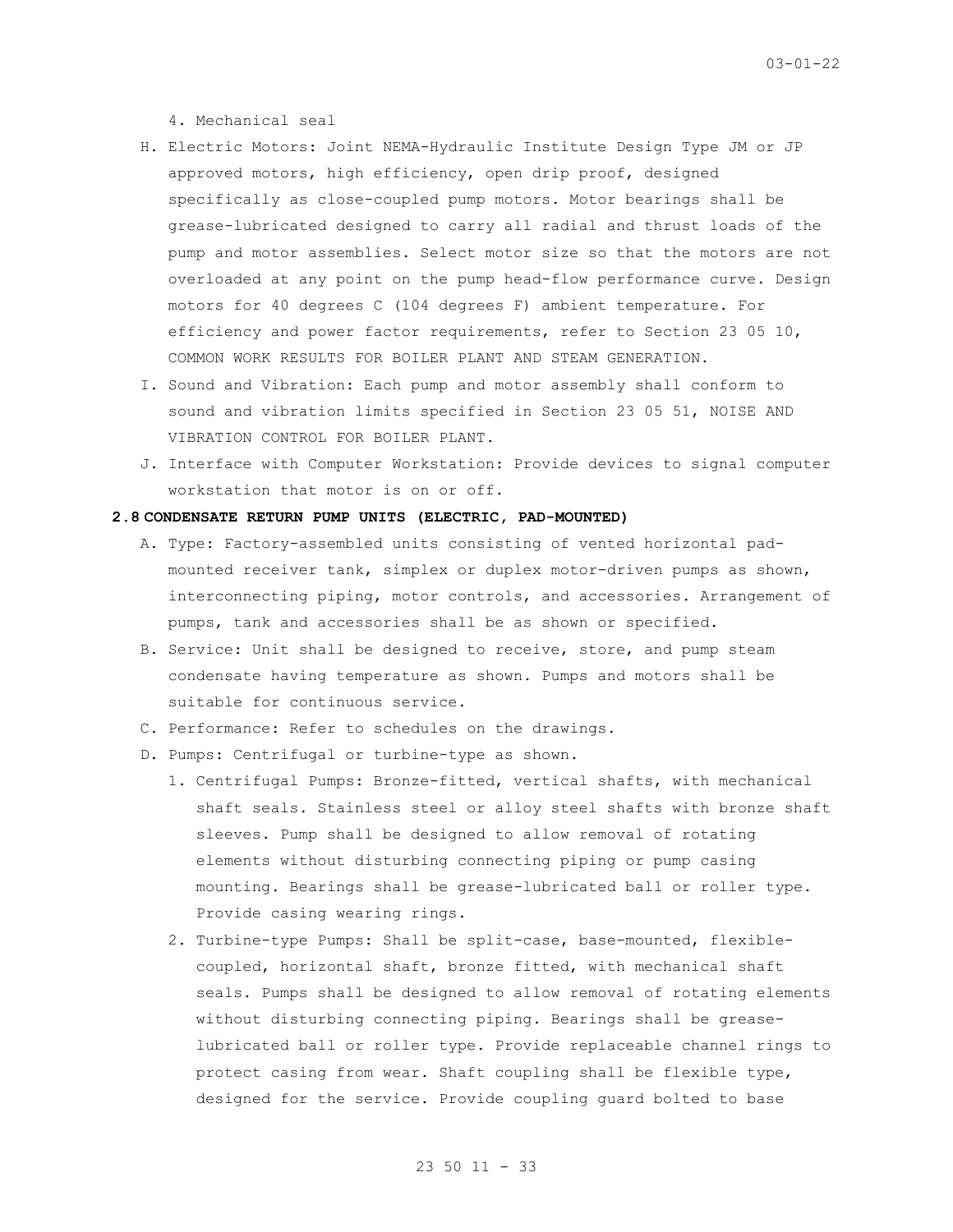plate. Provide relief valves on pump discharge lines ahead of gate valves. Set at 690 kPa (100 psig). Pipe relief vents to receiver tank. Valve capacity shall equal or exceed pump capacity at set pressure.

- E. Electric Motors: Open drip proof. Select motor sizes so that the motors are not overloaded at any point on the pump head-flow performance curve. Motor shall be designed for 40 degrees C (104 degrees F) ambient temperature.
- F. Receiver Tank: Cast iron or galvanized steel, with storage capacity and height of inlet connection as shown. Provide threaded or flanged openings for all pipe connections and facilities for mounting float switches. Openings for pipe sizes above 50 mm (2 inch) must be flanged. Receivers for simplex pumps shall include all facilities required for future mounting of additional pump and controls.
- G. Controls:
	- 1. Pump Operation: Provide float switches mounted on receiver tank to start and stop water pumps in response to changes in the water level in the receiver. Float switches shall be adjustable to permit the controlled water levels to be changed. Floats and connecting rods shall be copper, stainless steel or bronze. When a duplex pump unit is used, provide an alternator and a control to automatically start the second pump, when the first pump fails in keeping the receiver water level from rising.
	- 2. Starters: Provide combination magnetic starters with fusible disconnect switches or circuit breakers. Provide low voltage control circuits (120-volt maximum).
	- 3. Indicating Lights: Provide red light for each pump to show that the pump is running, green lights to show power is on.
	- 4. Manual Selector Switches: Provide "on-off-automatic" switch for each pump.
	- 5. Electrical Wiring: Shall be enclosed in liquid-tight flexible metal conduit. Wiring shall be suitable for 93 degrees C (199 degrees F) service.
	- 6. Control Cabinet: NEMA 250, Type 4 or better, enclosing all controls, with manual switches and indicating lights mounted on the outside of the panel. Attach to pump set with rigid steel framework unless other mounting is shown on the drawings.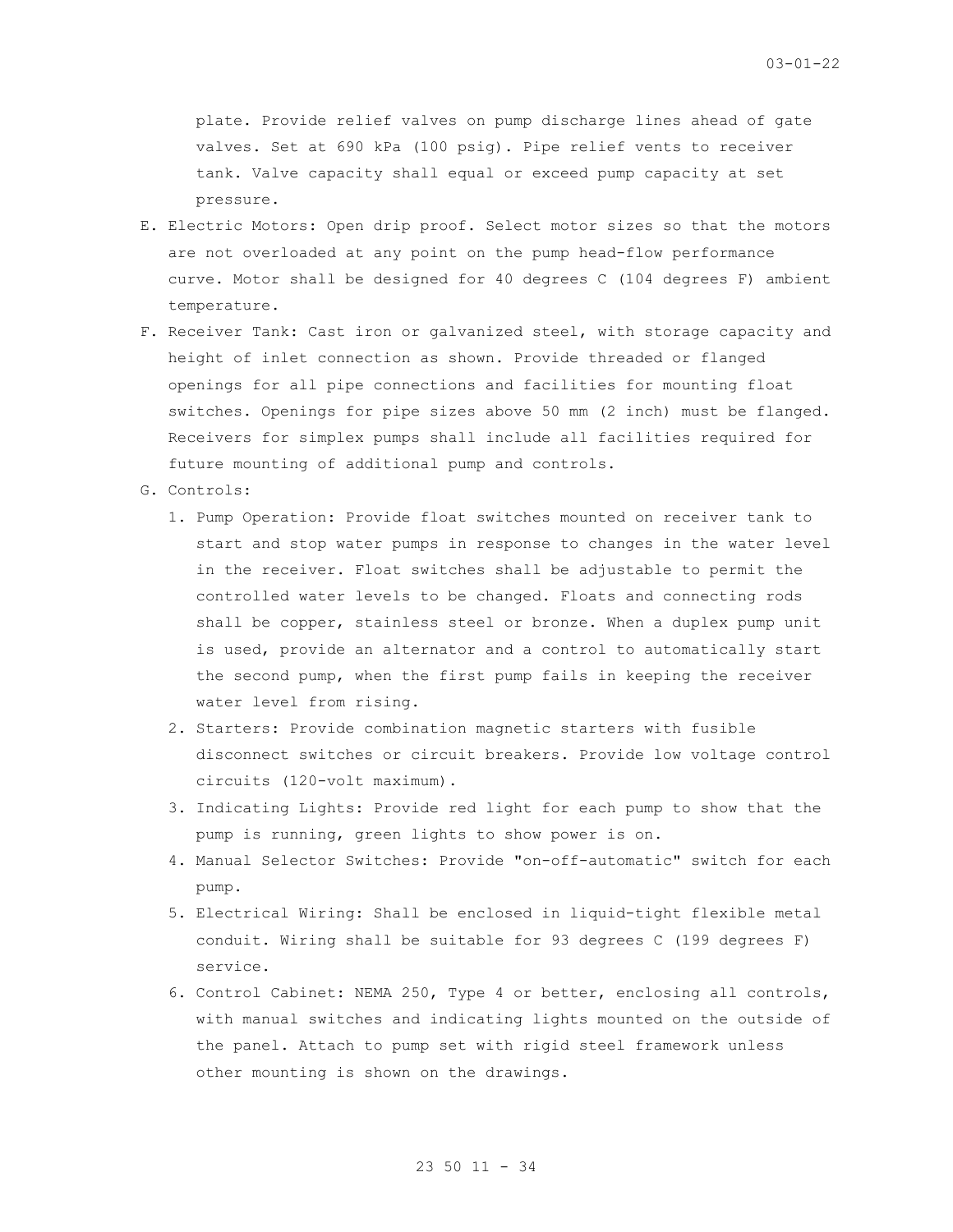- H. Accessories Required:
	- 1. Thermometer on receiver below minimum water level. Thermometer must conform to requirements in Section 23 09 11, INSTRUMENTATION AND CONTROL FOR BOILER PLANT.
	- 2. Basket-type inlet strainer with bolted cover, designed for 275 kPa (40 psig), 99 degrees C (210 degrees F). Provide basket with 3.2 mm (1/8 inch) diameter perforations.
	- 3. Water level gauge on receiver. Provide gauge cocks that automatically stop the flow of water when the glass is broken. Provide gauge glass protection rods, and drain on lower gauge cock.
- I. Sound and Vibration: Pump units shall conform to sound and vibration limits specified in Section 23 05 51, NOISE AND VIBRATION CONTROL FOR BOILER PLANT.

#### **2.9 CONDENSATE RETURN PUMP UNITS (ELECTRIC, SUMP-TYPE)**

A. Type: Factory-assembled units consisting of vertical, extended shaft, submerged, simplex or duplex (as shown), motor-driven condensate pumps mounted on a horizontal cover plate. Bolt cover plate to a vented underground sump-type receiver. Cover plate shall be flush with the floor. Motors shall be above the cover plate.

> SPEC WRITER NOTE: Note temperature limitation of this type of pump.

- B. Service: Design units to receive, store, and pump steam condensate having temperatures of 82 degrees C (180 degrees F). Pumps and motors shall be suitable for continuous service.
- C. Performance: Refer to schedules on the drawings.
- D. Pumps: Centrifugal or turbine-type, vertical extended shaft, bronzefitted, flexible-coupled, designed for submerged operation. Provide regreaseable ball thrust shaft bearings located at least six inches above the cover plate, bronze shaft bearings adjacent to the pump designed for water lubrication, intermediate water-lubricated shaft bearings where required by length of shaft. Shaft shall be stainless steel. Provide mechanical shaft seal at cover plate with bronze packing gland. Pump manufacturer shall terminate the pump discharge pipes above the cover plate. Bolt pump-motor units to brackets that are bolted to the cover plate. Removal of one pump shall not affect operation of second pump in duplex units. When turbine-type pumps are furnished, provide relief valves on pump discharge lines ahead of gate valves. Set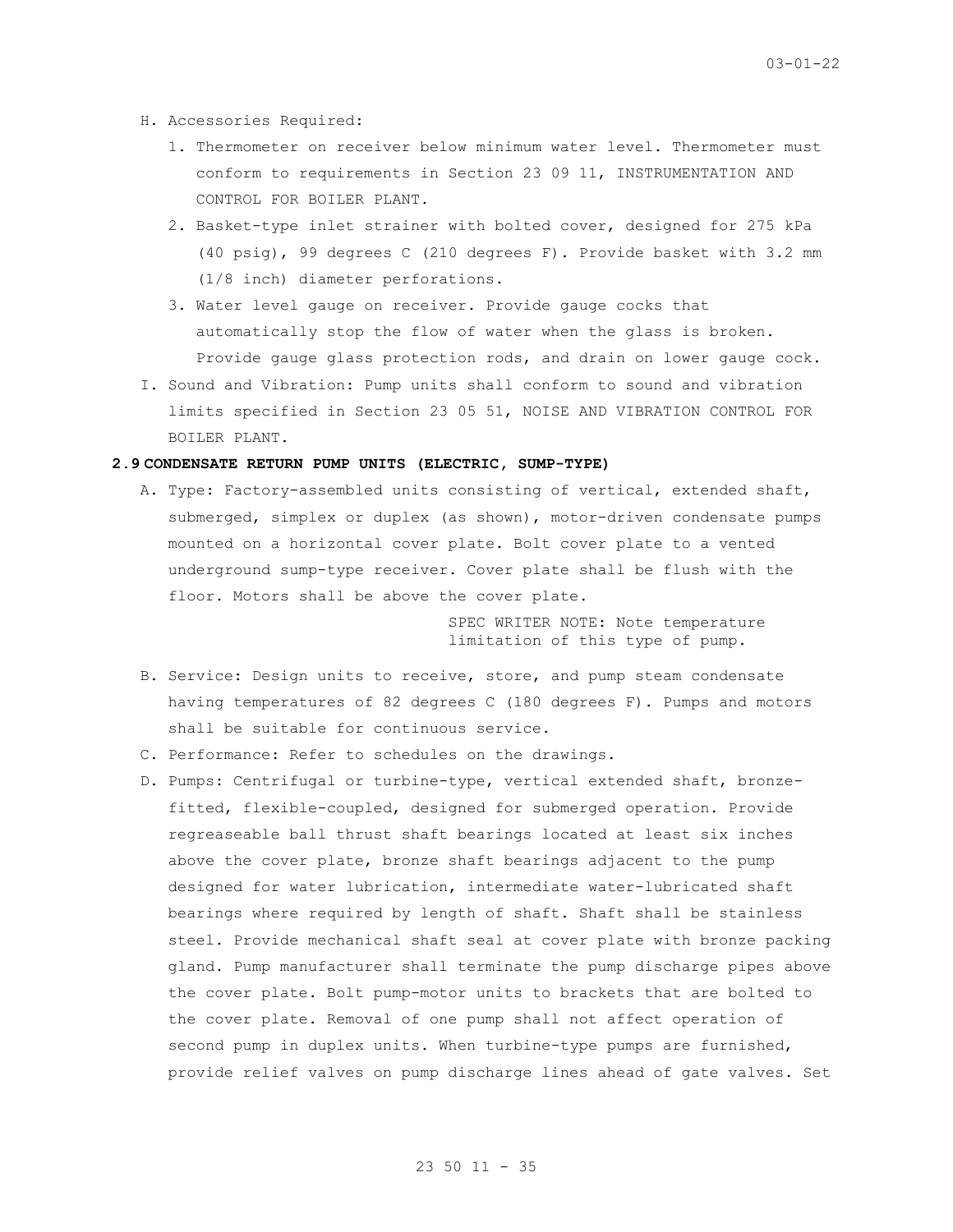at 690 kPa (100 psig). Pipe relief vents to receiver tank. Relief valve capacity shall equal or exceed pump capacity at set pressure.

- E. Electric Motors: Open drip proof, standard hp base. Select motor size so that the motors are not overloaded at any point on the pump headflow performance curve. Motor shall be designed for 40 degrees C (104 degrees F) ambient temperature.
- F. Receiver Tank: Drawings will show when an existing sump or receiver is to be reused. Unless otherwise noted, a new receiver is required. New receiver shall be vertical, cylindrical, cast iron sides and bottom, designed for service underground or below the floor. Receiver capacity and size shall be as shown. Locate inlet connection 225 mm (9 inches) below the cover plate.
- G. Receiver Cover Plate: Heavy gauge steel designed to support weight of pumps, motors, and accessories with no deflection. Cover plate shall include provisions for mounting of pumps, motors and accessories by bolting and shall be designed to allow easy removal of same. Provide threaded or flanged openings for piping connections. Openings for pipe sizes above 50 mm (2 inches) must be flanged. Cover plate shall be designed to fit new or existing receiver tank or sump as shown. Provide bolted inspection plate for viewing interior of receiver. All bolted connections to cover plate and between cover plate and receiver shall be gasketed so that no vapor will escape into the room.
- H. Controls:
	- 1. Pump Operation: Provide float switches mounted on receiver cover plate to start and stop the pumps in response to changes in the water level in the receiver. Float rod penetrations of the receiver cover plate shall be sealed to prevent the escape of vapor. Floats and connecting rods shall be copper, stainless steel or bronze. When a duplex pump unit is required, provide an alternator and a control to automatically start the second pump, when the first pump fails in keeping the receiver water level from rising.
	- 2. Starters: Provide combination magnetic starters with fusible disconnect switches or circuit breakers. Provide low voltage control circuits (120-volt maximum).
	- 3. Indicating Lights: Provide red light for each pump to show that the pump is running, green lights to show power is on.
	- 4. Manual Selector Switches: Provide "on-off-automatic" switch for each pump.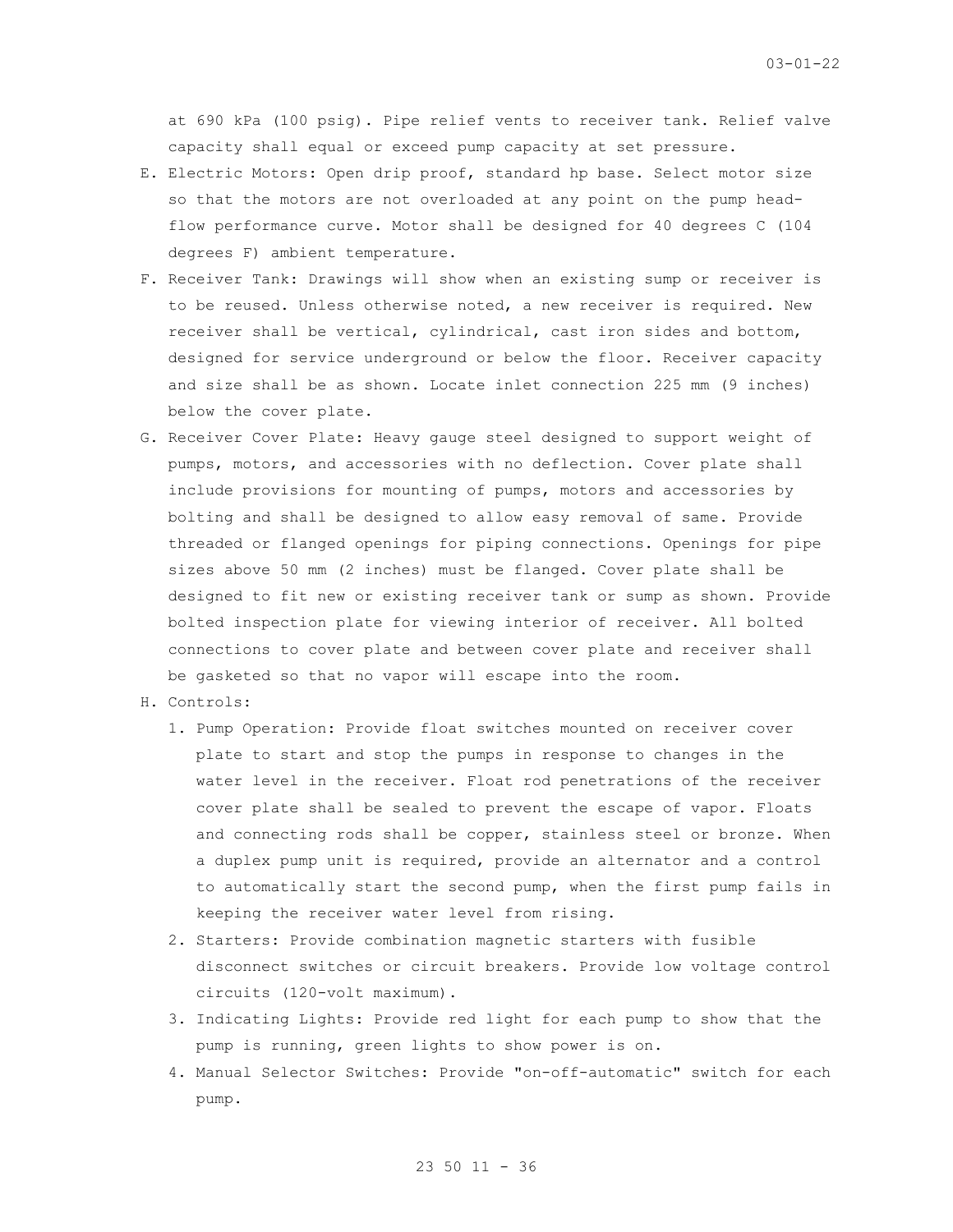- 5. Electrical Wiring: Enclose in liquid-tight flexible metal conduit. Wiring shall be suitable for 93 degrees C (199 degrees F) service.
- 6. Control Cabinet: NEMA 250, Type 4 or better, enclosing all controls, with manual switches and indicating lights mounted on the outside of the panel. Provide rigid mounting to adjacent building wall or column as shown on the drawings.
- I. Sound and Vibration: Pump unit shall conform to sound and vibration limits specified in Section 23 05 51, NOISE AND VIBRATION CONTROL FOR BOILER PLANT.

SPEC WRITER NOTES:

- 1. Be aware that this type of pump requires gravity condensate flow to the receiver, which is located above the pump, and gravity condensate flow from the receiver into the pump. Because of this, it may be necessary to locate the pump in a pit.
- 2. A failure mode of the float-valve mechanism allowing live steam to continuously flow into the condensate return system. Thermometer located on the pump outlet will indicate this problem.

#### **2.10 MECHANICAL CONDENSATE PUMP (PRESSURE-POWERED CONDENSATE PUMP)**

- A. Type: Packaged receiver and //simplex// //duplex// pump set including all controls and interconnecting piping and valves. Pumps shall be automatic, float-actuated, non-electric, steam motive power, designed to pump required condensate flow rate and discharge pressure.
- B. Service: Continuous duty, condensate at 100 degrees C (212 degrees F), motive steam available at // // kPa (// // psig). //Design to operate also with compressed air motive power at plant startup. This would require a manual change over between steam and compressed air piping connection. Only one pipe connection to the pump where either steam or compressed air can be physically connected to so as to preclude simultaneous use of both motive power sources.// Design to operate with and to connect properly with the condensate return line elevation as shown.
- C. Performance: Refer to drawings for condensate flow and discharge pressure requirements and for receiver size.
- D. Pump Construction:
	- 1. Pump Body: //Cast iron// //Fabricated steel// rated for 1035 kPa (150 psig), 232 degrees C (450 degrees F). Low profile as necessary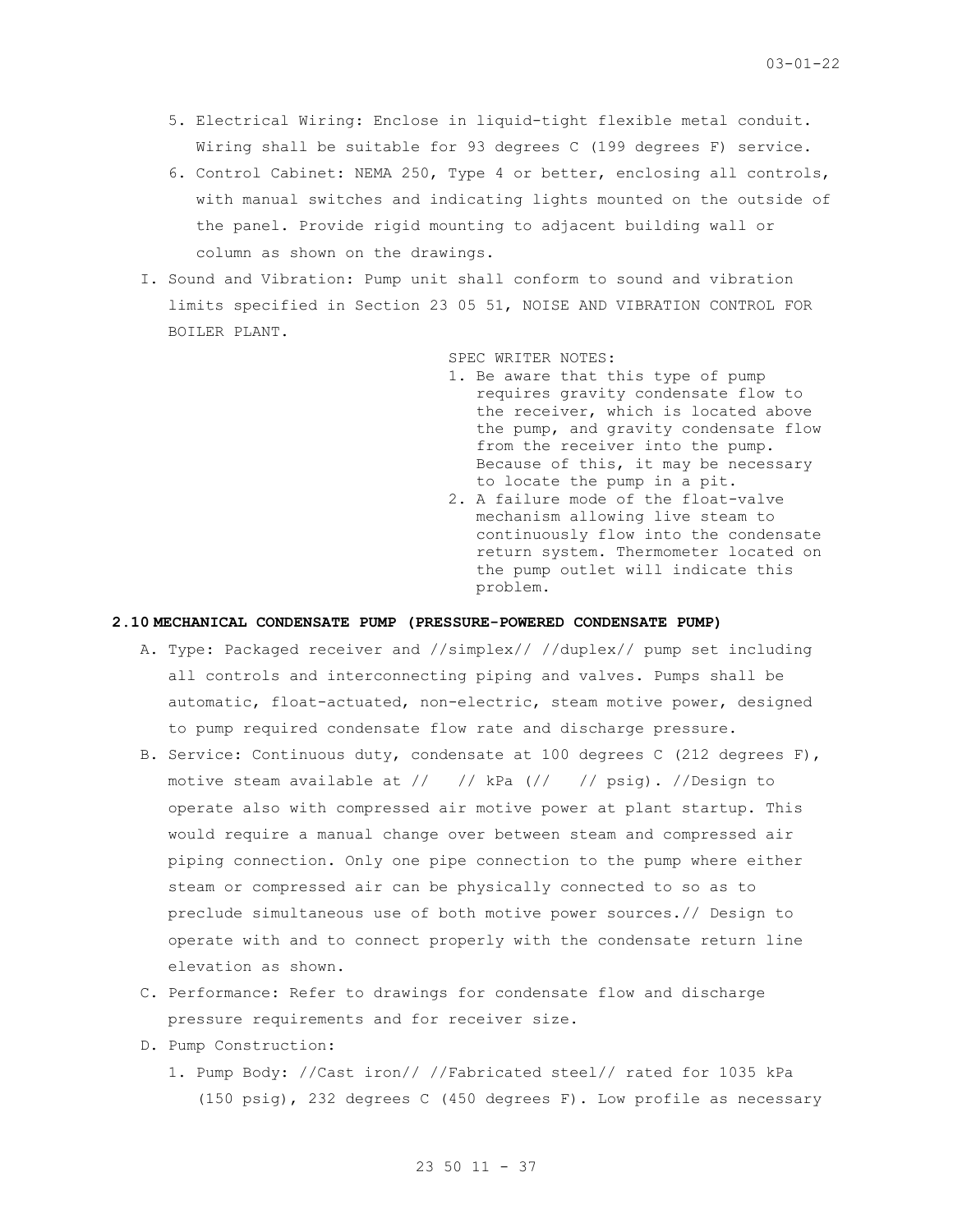to accommodate the elevation of the inlet condensate pipe, obtain the required filling head, and obtain the required performance.

- 2. Float mechanism: Stainless steel float and mechanism frame. Inconel X-750 spring assist float mechanism.
- 3. Internal Pump Valves and Seats: Externally replaceable hardened stainless steel.
- 4. Receiver Tank: ASME BPVC Section VIII designed for 850 kPa (123 psig). Refer to paragraph, FLASH TANK.
- 5. All piping shall be ASTM A53/A53M or ASTM A106/A106M, ERW or seamless, Schedule 80.
- E. Receiver Construction:
	- 1. Cylindrical welded steel tank with accessories. Conform to ASME BPVC Section VIII. Fabricate from steel sheets and plates or from steel pipe and pipe caps.
	- 2. Materials of Construction:
		- a. Steel sheets and plates: ASTM A285/A285M, ASTM A414/A414M, ASTM A515/A515M, ASTM A516/A516M.
		- b. Steel pipe and pipe caps: Pipe ASTM A53/A53M A-S, A53/A53M A-E, A53/A53M B-S, A53/A53M B-E. Pipe Caps ASTM A234/A234M, ASME B16.9.
	- 3. Design for 850 kPa (123 psig), 178 degrees C (353 degrees F).
	- 4. Piping Connections: Threaded half couplings for pipe sizes under 65 mm (2-1/2 inches). Flanged 1035 kPa (150 psig) ASME for pipe sizes over 50 mm (2 inches).
	- 5. ASME Forms: Furnish U-1 or U-1A, MANUFACTURERS' DATA REPORT FOR PRESSURE VESSELS.
	- 6. Supports: Unless shown otherwise, provide floor-mounted frame constructed with steel angles.
	- 7. Insulation: Do not insulate.
- F. Cleaning and Painting: Remove all dirt, heavy rust, mill scale, oil, welding debris from interior and exterior. Coat exterior with rustresisting primer and manufacturer's standard coating.
- G. Accessories:
	- 1. Water level gauge glass on tank and pumps with protection rods, gauge valves with drain.
	- 2. All necessary inlet and outlet check valves for proper operation.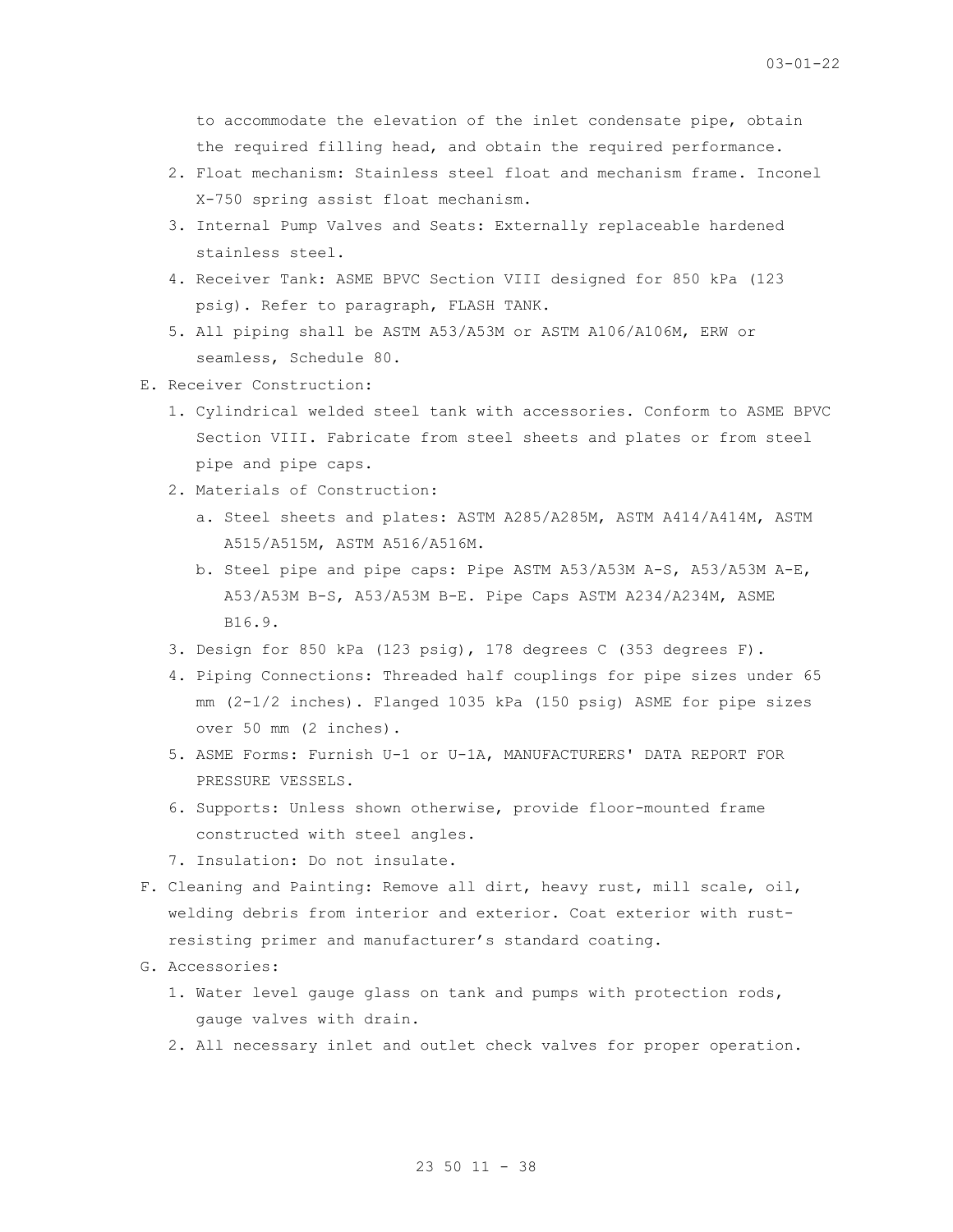- 3. Industrial liquid-type thermometer on condensate outlet, dual range, 10 to 204 degrees C (50 to 400 degrees F), 225 mm (9 inch) scale length, accuracy plus or minus one scale division.
- 4. Provide connections to plant compressed air supply complete with shut-off valve, air pressure regulator, and pressure relief valve. If plant compressed air supply is not available, the required air compressor(s) shall be part of the submittal and considered part of the pump equipment at no extra cost to the Government, including all plumbing and electrical connections.

#### **2.11 VACUUM HEATING PUMP UNITS**

- A. Type: Factory-assembled units consisting of water storage and air separating facilities, duplex water pumps, duplex air pumps (separate from water pumps), motors, controls, and accessories. Units must be suitable for the space available for rigging and placement and shall be arranged as shown on the drawings.
- B. Service: Design units to receive, store and pump the steam condensate from a vacuum heating system. The units shall also produce the required vacuum. Air and water pumps and motors shall be suitable for continuous service.
- C. Performance: Refer to schedules on the drawings. Base pump ratings on condensate at 70 degrees C (158 degrees F) and 19 kPa (5-1/2 inches Hg) vacuum.
- D. Water and Air Pumps: Centrifugal type, bronze-fitted, vertical shafts, with mechanical shaft seals. Shafts shall be stainless steel. Design pumps to allow removal of rotating elements without disturbing connecting piping or pump casing mounting. Bearings shall be greaselubricated ball or roller-type. Provide casing wearing rings.
- E. Receiver Tank: Cast iron or galvanized steel with water storage and air separation chambers. Water storage capacity and inlet height shall be as shown. Provide threaded pipe connections for sizes 50 mm (2 inches) and smaller, flanged connections for pipe sizes above 50 mm (2 inches).
- F. Electric Motors: Open drip proof. Select motor sizes so that the motors are not overloaded at any point on the pump characteristic curve. Motors shall be designed for 40 degrees C (104 degrees F) ambient temperature.
- G. Motor Controls:
	- 1. Air and Water Pump Operation: Provide float switches mounted on receiver tank to start and stop water pumps in response to changes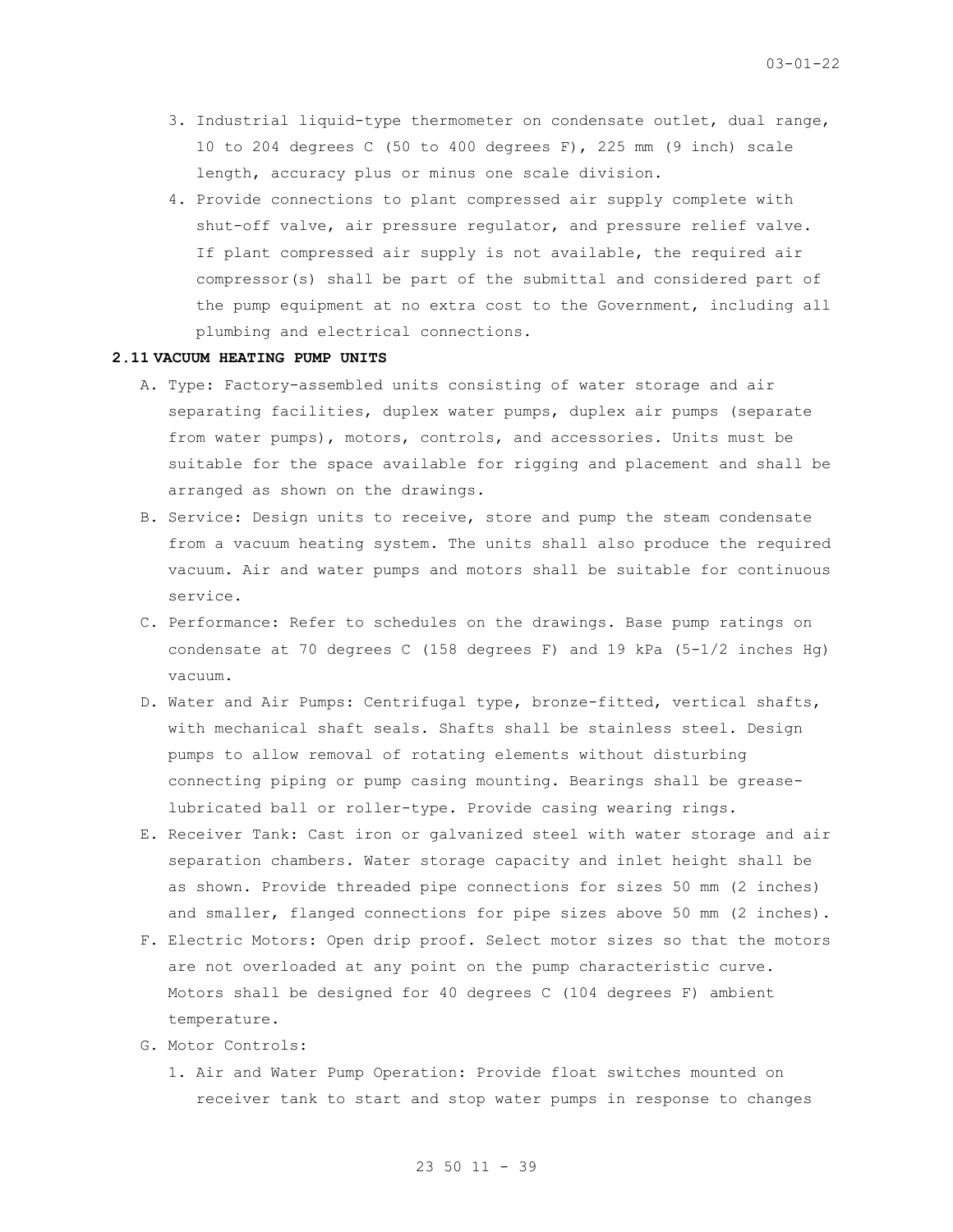in the water level in the receiver. Float switches shall be adjustable to permit the controlled water level to be changed. Floats and connecting rods shall be copper, stainless steel, or bronze. Provide adjustable vacuum switches mounted on receiver tank to start and stop air pumps in response to vacuum requirements of the heating system. Air and water pump controls shall include alternators and also controls to automatically start the second air or water pump when the first pump fails to meet the air or water demand.

- 2. Starters: Provide combination magnetic starters with fusible disconnect switches or circuit breakers. Provide low voltage control circuits (120-volt maximum).
- 3. Indicating Lights: Provide red lights for each pump to show that the pump is running, green lights to show power is on.
- 4. Manual Selector Switches: Provide "on-off-automatic" switch for each pump.
- 5. Electrical Wiring: Shall be enclosed in liquid-tight flexible metal conduit. Wiring shall be suitable for 93 degrees C (199 degrees F) service.
- 6. Control Cabinet: NEMA 250, Type 4 or better, enclosing all controls, with manual switches and indicating lights mounted on the outside of the panel. Attach to pump set with rigid steel framework unless other mounting is shown on the drawings.
- H. Accessories Required:
	- 1. Thermometer on receiver below minimum water level. Thermometer shall conform to requirements in Section 23 05 51, NOISE AND VIBRATION CONTROL FOR BOILER PLANT.
	- 2. Basket-type inlet strainer with bolted cover, designed for 275 kPa (40 psig), 100 degrees C (212 degrees F). Provide basket with 3.2 mm (1/8 inch) diameter perforations.
	- 3. Water level gauge on each compartment of receiver. Provide gauge cocks which automatically stop the flow of water when the glass is broken. Provide gauge glass protection rods and drain on lower gauge cock.
	- 4. Compound pressure/vacuum gauge which shall conform to requirements in Section 23 09 11, INSTRUMENTATION AND CONTROL FOR BOILER PLANT.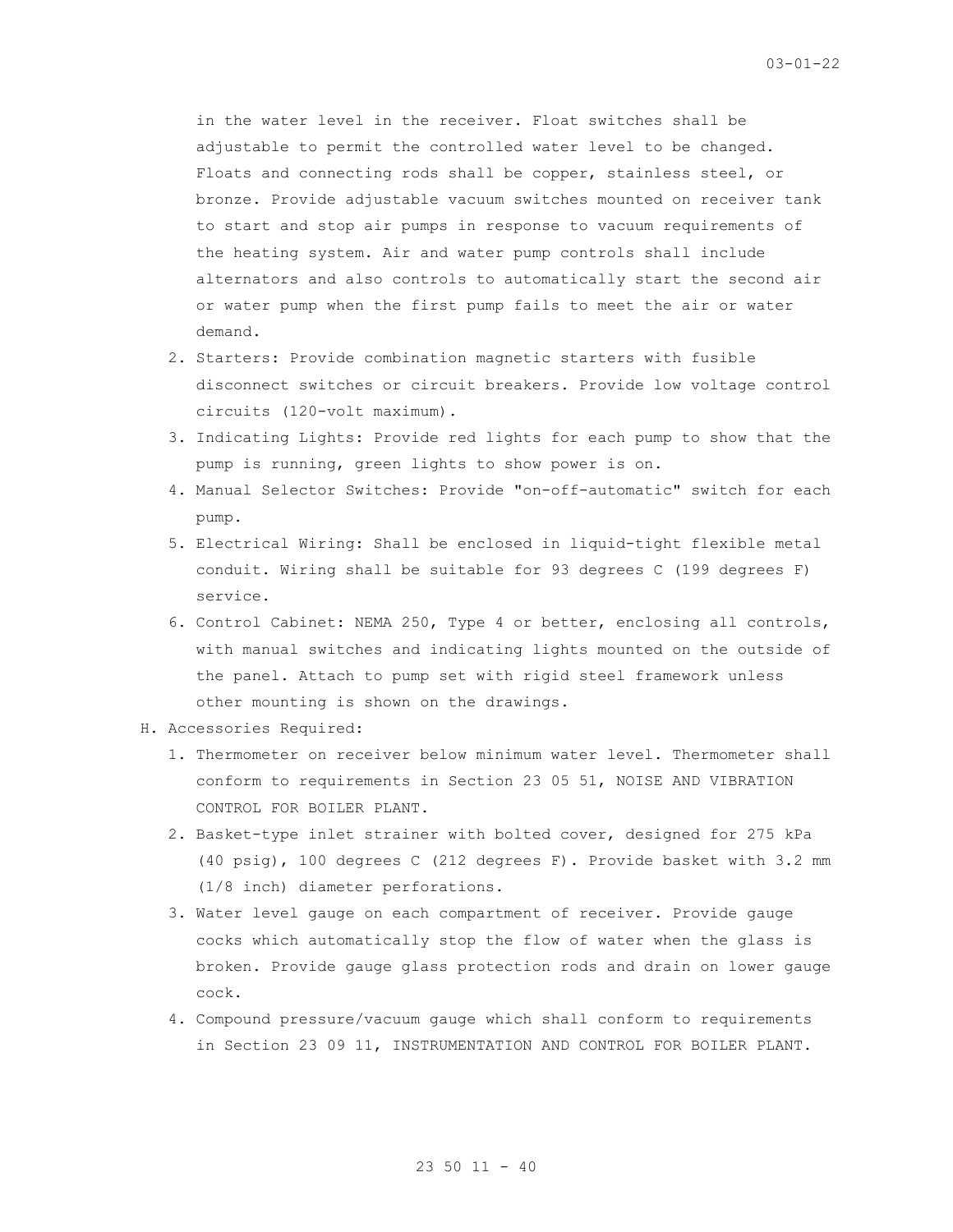- 5. Temperature limit switch to automatically admit cooling water to the air separation chamber when the air separation water temperature exceeds the recommended limit.
- 6. Automatic water make-up to the air separation chamber consisting of float switch and solenoid valve. Provide manual bypass valve.
- 7. When air vent produces a sound exceeding 85 dB(A) at a distance of 1800 mm (6 feet) from the unit, provide a silencer to reduce the sound to 85 dB(A) maximum. Silencer shall be as recommended by pump manufacturer for the service.
- 8. Provide 15 mm (1/2 inch) valved drains from condensate receiver and air separation chamber to nearest floor drain.
- 9. Provide adjustable vacuum breaker to protect pump unit from excessive vacuum. Minimum adjustment range shall be 17 to 51 kPa (5 to 15 inches Hg).
- I. Sound and Vibration: Pump units shall conform to sound and vibration limits specified in Section 23 05 51, NOISE AND VIBRATION CONTROL FOR BOILER PLANT.

## **2.12 FLASH TANK**

- A. Type: Cylindrical welded steel tank with accessories as shown. Refer to detail on drawings.
- B. Service: Suitable for receiving, venting, storing and discharging to condensate return pump the effluent discharged from steam traps on high and medium pressure steam systems.
- C. Construction:
	- 1. Conform to ASME BPVC Section VIII. Fabricate from steel sheets and plates or from steel pipe and pipe caps.
	- 2. Materials of Construction:
		- a. Steel sheets and plates: ASTM A285/A285M, ASTM A414/A414M, ASTM A515/A515M, ASTM A516/A516M.
		- b. Steel pipe and pipe caps: Pipe ASTM A53/A53M A-S, A53/A53M A-E, A53/A53M B-S, A53/A53M B-E. Pipe Caps ASTM A234/A234M, ASME B16.9.
	- 3. Design tank for 850 kPa (123 psig), 178 degrees C (353 degrees F).
	- 4. Piping Connections: Threaded half couplings for pipe sizes under 65 mm (2-1/2 inches). Flanged 1035 kPa (150 psig) ASME for pipe sizes over 50 mm (2 inches).
	- 5. ASME Forms: Furnish U-1 or U-1A, MANUFACTURERS' DATA REPORT FOR PRESSURE VESSELS.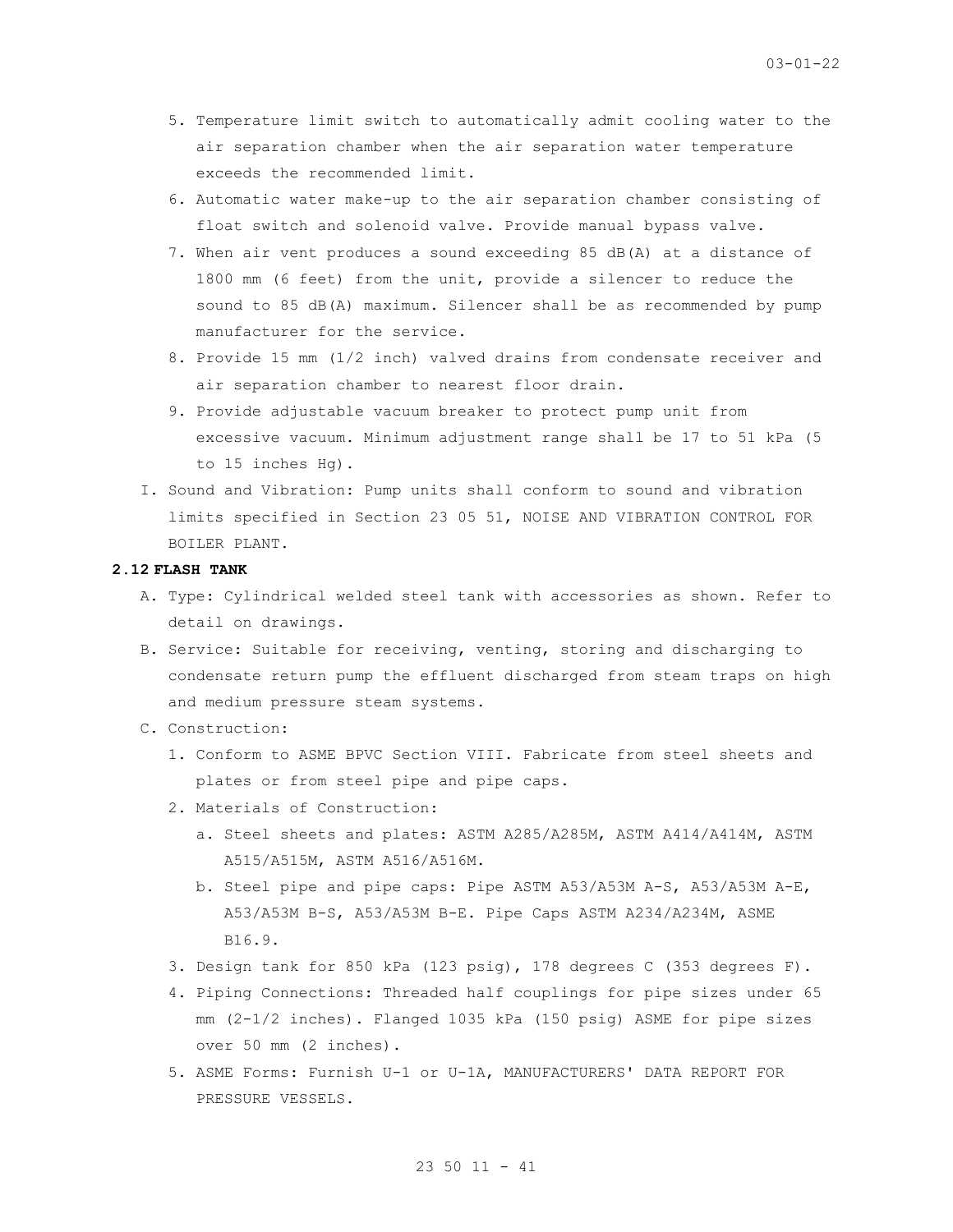- 6. Supports: Unless shown otherwise, provide floor-mounted frame constructed with steel angles.
- 7. Condensate Pipe: Provide perforated Schedule 80 steel pipe inside tank as shown.
- D. Cleaning and Painting: Remove all dirt, heavy rust, mill scale, oil, welding debris from interior and exterior of tank. Coat exterior with rust-resisting primer. Refer to Section 09 91 00, PAINTING.

SPEC WRITER NOTE: Insulate flash tank if flash steam is recovered and utilized.

E. Insulation: //Do not insulate.// //Insulate per Section 23 07 11, HVAC AND BOILER PLANT INSULATION.//

### **2.13 FUEL OIL PUMPING EQUIPMENT (BURNER FUEL)**

- A. //Pump and Motors (for above flood plain installation):
	- 1. Type: Constant displacement, rotary, three-screw-type, horizontal shaft, flexible-coupled, motor-driven, base-mounted, arranged as shown.
	- 2. Service: Pumps, motors and accessories shall be designed for continuous fuel oil service as shown on the drawings.
	- 3. Performance: Refer to schedules on the drawings. Vendor shall submit complete data to certify that pumps offered will perform in accordance with requirements for suction lift, discharge pressure, sound level limitations and flow rate at viscosity range shown.
	- 4. Pump Construction:
		- a. Pump Casing: Cast iron or steel designed for 1035 kPa (150 psig) minimum. Casing shall have removable bolted sections to allow access to internal parts.
		- b. Power Rotor: Alloy steel.
		- c. Idler Rotors: Pearlitic Gray Iron.
		- d. Shaft Seals and Bearing: Provide mechanical seals and ball bearings as recommended by pump manufacturer for the service.
		- e. Internal Relief Valves: Shall not be provided.
	- 5. Electric Motors Drives: High efficiency, open drip proof. Select motor sizes so that motors are not overloaded under all operating conditions. Motors shall be designed for 40 degrees C (104 degrees F) ambient temperature. For efficiency and power factor requirements, refer to Section 23 05 10, COMMON WORK RESULTS FOR BOILER PLANT AND STEAM GENERATION.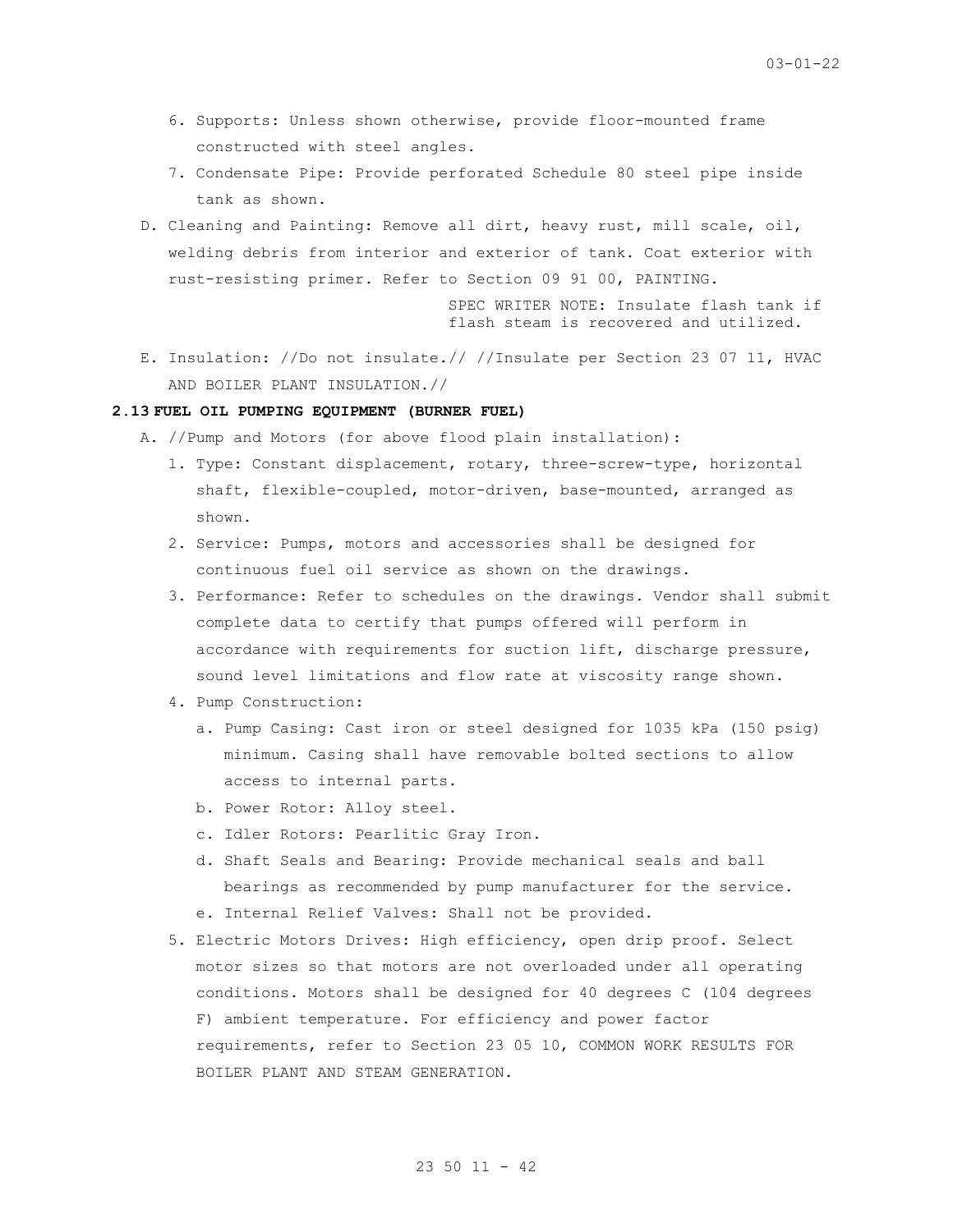- 6. Mounting Pumps and Motors: Mount on steel or cast-iron base plates. Align pumps and motors at the factory.
- 7. Shaft Couplings: Shall be all metal, grid-type, flexible design that permits parallel, angular, and axial misalignment. Coupling shall be sufficiently flexible to reduce transmission of shock loads significantly. Coupling size selection shall be based on manufacturer's recommendation for service. Provide coupling guard bolted to base plate.
- 8. Sound and Vibration: Each combination of pump and driver shall conform to sound and vibration limits specified in Section 23 05 51, NOISE AND VIBRATION CONTROL FOR BOILER PLANT.//
- B. //Pump and Motors (for //below flood plain// //below grade// installation): Oil pump and motor assembly shall be factory assembled in an epoxy-enamel coated carbon steel waterproof enclosure with external threaded connections for pump suction and discharge. The basemounted motor shall be directly connected by a flexible coupling to a bi-rotational, internal gear pump, having self-adjusting mechanical seals and cast-iron housing. The pump and motor assembly shall be mounted on a sliding steel base for easy access. Stainless steel flex hoses shall connect pump suction and discharge to couplings welded to the pump enclosure. A discriminating leak detector shall be installed at the low point of the pump enclosure to detect and annunciate the presence of oil or water. Electrical connections shall include sealed conduit and wire pigtails for termination above expected high water levels.//
- C. Duplex Strainers: Provide duplex, basket-type cast iron strainers designed to allow one basket to be removed for cleaning while the other is in service. Strainer shall include diverter valve with handle that will select the strainer to be in use. Operation of the diverter valve shall not stop the flow of fluid. Basket covers shall be clamp-type. Ratio of free straining area to area of strainer pipe size shall be at least 4 to 1. Strainer baskets shall be brass or stainless steel. Provide 60 mesh basket liners for No. 2 fuel oil. Strainers on suction side of pumps shall be 345 kPa (50 psig), 93 degrees C (199 degrees F) minimum design; discharge side 1380 kPa (200 psig), 93 degrees C (199 degrees F) minimum.
- D. Pressure Relief Valves (Overpressure Protection): Provide at discharge of each oil pump. Size valves to relieve the maximum pumping capability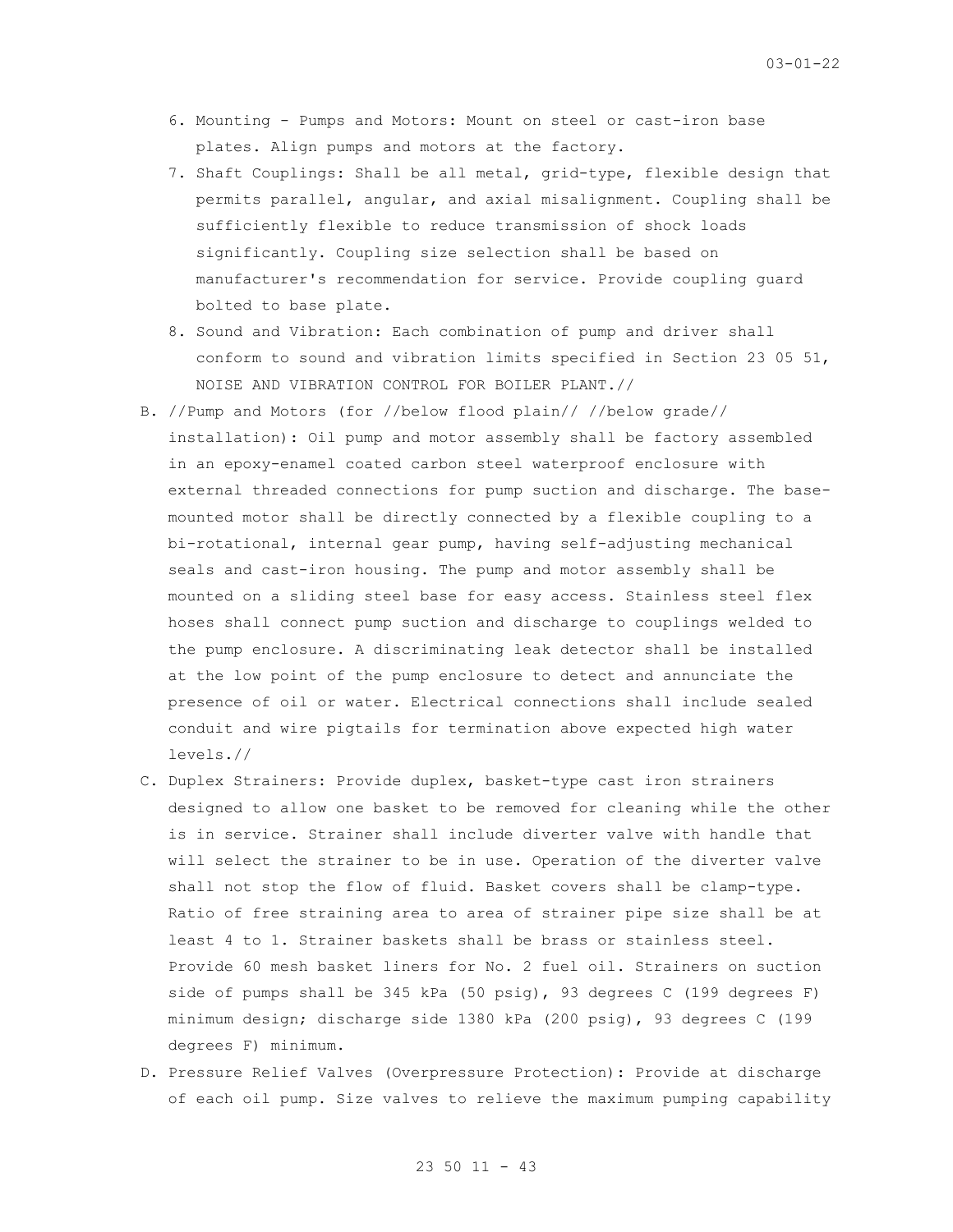of each oil pump furnished, 965 kPa (140 psig) set pressure of the relief valves plus 25 percent accumulation. Pressure settings shall be adjustable. Valves shall have solid ungrooved plug and shall close bubble-tight.

- E. Back Pressure Control Valve (Pump Pressure Control): Valve shall operate to maintain an essentially constant pump discharge pressure as required by the burners furnished, with a set pressure as scheduled on the drawings. Pressure rise shall not exceed five percent of set pressure. Flow range shall exceed the flow of the largest oil pump in the set. Set pressure shall be adjustable plus or minus 20 percent of set pressure. Valve shall have stainless steel disc and seat, bronze body. Valve disc and seat shall be renewable. Valve shall be designed for fuel oil service as shown on the drawings.
- F. Gate Valves, Globe Valves, Pipe, Pipe Fittings, Pressure Gauges, Thermometers, and Miscellaneous Piping Specialties: Refer to Section 23 21 11, BOILER PLANT PIPING SYSTEMS, and Section 23 09 11, INSTRUMENTATION AND CONTROL FOR BOILER PLANT.

SPEC WRITER NOTE: Choose the type of pump arrangement from either paragraph G or H.

- G. //Arrangement (Pump Set): Pumps, motors, valves, oil heaters, piping and accessories shall be furnished as a factory-built unit. All items of equipment shall be mounted on a steel drip pan base with an area sufficient to extend beyond the limits of all equipment, constructed of 3.2 mm (1/8 inch) steel with 50 mm (2 inch) high vertical sides. Provide threaded 15 mm (1/2 inch) plugged opening for draining. Arrange valves and piping on rigid steel supports welded to the base. All items of equipment shall be readily accessible for operation and maintenance. Pump set shall be suitable for the space available for rigging and placement. When oil heaters are required, they shall be part of the pump set and located for easy access.//
- H. //Arrangement (Pumps and Equipment Individually Mounted): Provide drip pan for each pump, for the oil heaters, and for the duplex strainers. Construct each drip pan of 3.2 mm (1/8 inch) thick steel with 50 mm (2 inch) high vertical sides. Provide threaded 15 mm (1/2 inch) plugged openings for draining. Pumps, oil heaters and strainers shall be suitable for the space available for rigging and placement.//
- I. Spare Parts: Complete mechanical seal for one oil pump. Complete set of casing gaskets for one oil pump. Back pressure control valve, complete.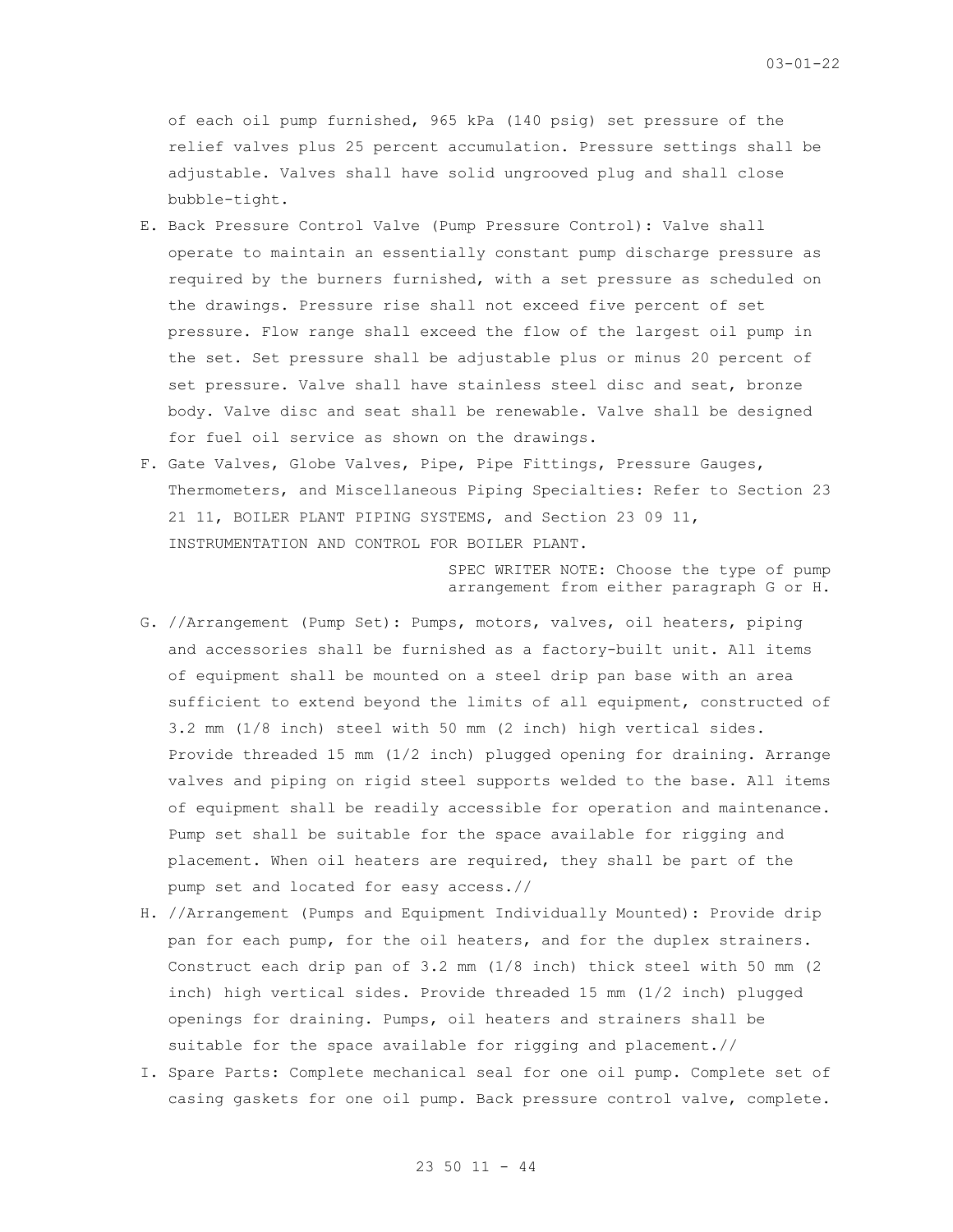J. Motor Controls: Provide devices to signal computer workstation that motors are on or off.

#### **2.14 FUEL OIL HEATERS AND ACCESSORIES**

- A. Steam Heaters and Control Valves:
	- 1. Heater Type: Shell and tube, horizontally mounted, oil-in-shell, steam-in-tubes, designed for fuel oil preheating.
	- 2. Performance: Shall be as shown on drawings.
	- 3. Heater Construction:
		- a. Design unit for maximum steam pressure of 1035 kPa (150 psig) at 188 degrees C (370 degrees F) and maximum oil pressure of 1380 kPa (200 psig) at 132 degrees C (270 degrees F).
		- b. Materials and fabrication shall be in accordance with the ASME BPVC Section VIII.
		- c. Tubes shall be steel, rolled into tube sheets. Locate tube sheets at one end of the heater only, no floating tube sheets permitted. Tubes and tube sheets shall be easily removable from the shell.
		- d. Provide baffles in shell to provide cross-flow of oil to improve heat transfer.
		- e. Provide flanged head for access to steam side and removal of tubes.
		- f. Provide pipe connection nozzles for steam inlet and condensate outlet, oil inlet and outlet, cleaning fluid inlet and outlet (in shell-plugged), air vent (steam side-plugged), relief valve, drain (plugged).

SPEC WRITER NOTE: Review fuel oil characteristics to determine if automatic viscosity control system should be provided in lieu of oil temperature control.

4. Temperature Control Valves: Designed to control oil outlet temperature by regulating steam flow to the heater. Provide cast iron or cast steel bodies designed for 1035 kPa (150 psig), 188 degrees C (370 degrees F) steam, threaded ends for 50 mm (2 inch) pipe size and under, 1035 kPa (150 psig) or 1725 kPa (250 psig) ASME flanged ends for pipe sizes over 50 mm (2 inches). Valve seat and discs (plugs) shall be hardened stainless steel or equivalent material. Valves shall be pilot-controlled, diaphragm actuated. Pilot shall sense oil temperature by means of a thermal bulb in the oil stream and provide temperature adjustment range of 77 to 132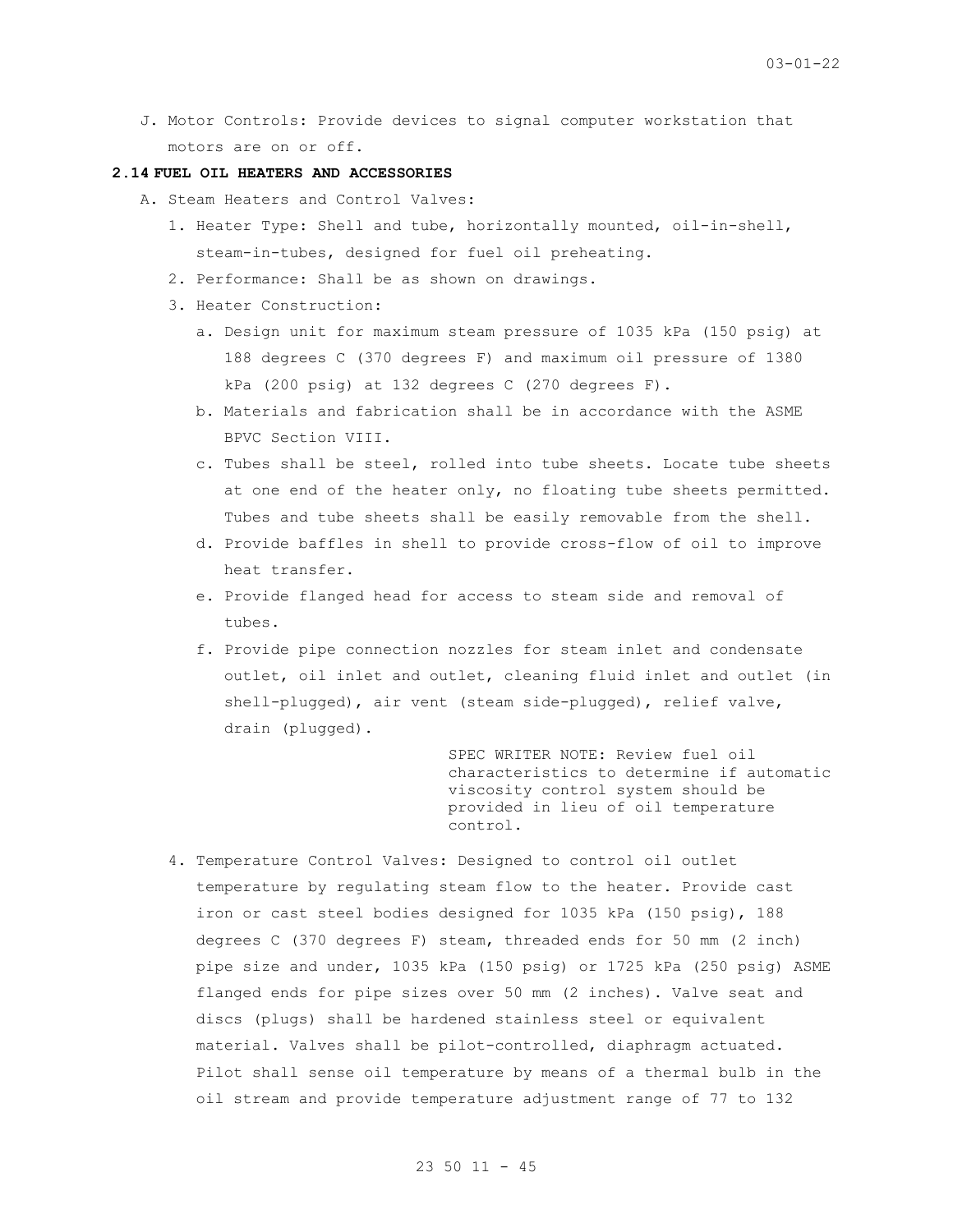degrees C (170 to 270 degrees F). Valve shall automatically hold heated oil temperature within plus or minus 1 degrees C (34 degrees F) of set point with oil flow variation from 10 percent to 100 percent of maximum scheduled on the drawings. Provide dial thermometer on the pilot.

- B. Electric Heaters and Controls:
	- 1. Heater Type: Shell-type with immersion-type electric resistance heating elements, designed for fuel oil preheating.
	- 2. Performance: Refer to schedules on the drawings.
	- 3. Heater Construction:
		- a. Design unit for maximum oil pressure of 1375 kPa (200 psig) at 132 degrees C (270 degrees F).
		- b. Materials and fabrication of shell and heads shall be in accordance with the ASME BPVC Section VIII.
		- c. Electrical elements shall be UL listed, designed for the electrical service shown on the drawings. Elements shall be easily removable from the heater shell.
		- d. Provide flanged head for access to heating elements.
		- e. Provide pipe connection nozzles for oil inlet and outlet, cleaning fluid inlet and outlet (plugged), relief valve, drain (plugged).
		- f. Comply with UL 574.

SPEC WRITER NOTE: Review fuel oil characteristics to determine if automatic viscosity control system should be provided in lieu of oil temperature control.

- 4. Controls: Provide control cabinet located near heater. Cabinet shall include fusible disconnect switches or circuit breakers, control transformer (120 volt), contactors for heater power, indicating lights for "heater on" (red) and "power on" (green). Control heater power contactors by thermostat in oil line. Thermostat shall have minimum adjustment range of 77 to 132 degrees C (170 to 270 degrees F). Oil output temperature shall be automatically held within plus or minus 1 degrees C (2 degrees F) of set point with oil flow variation from 10 percent to 100 percent of maximum on the drawings.
- C. Pipe, Valves, Fittings, Miscellaneous Piping Specialties, Pressure Gauges and Thermometers: Refer to specification Section 23 21 11,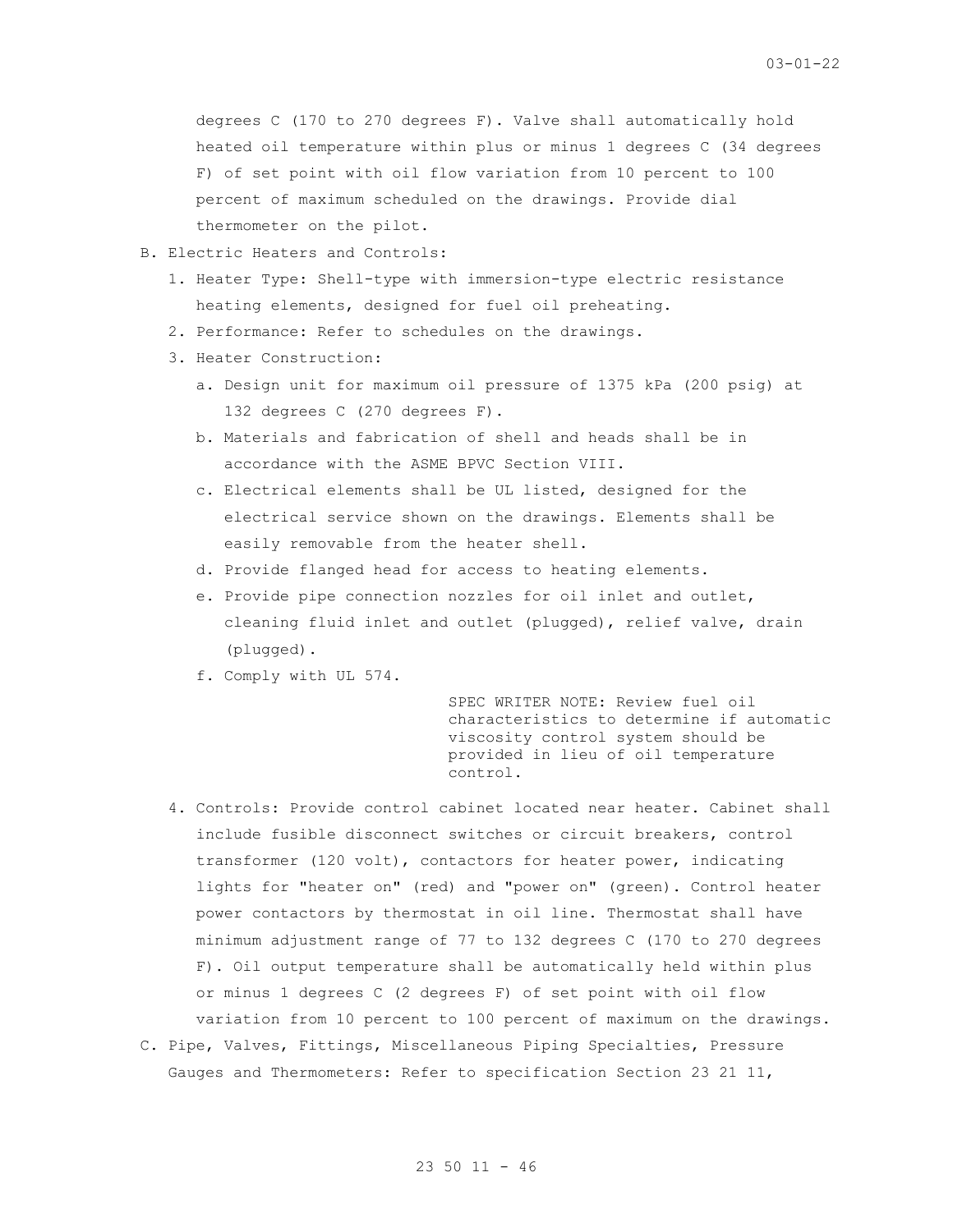BOILER PLANT PIPING SYSTEMS, and Section 23 09 11, INSTRUMENTATION AND CONTROL FOR BOILER PLANT.

- D. Pressure Relief Valves: Provide on the shell of each oil heater. Size valves to relieve maximum combined pumping capability of all oil pumps at 965 kPa (140 psig) set pressure plus 25 percent accumulation. Pressure settings shall be adjustable. Valves shall close tightly with no leakage.
- E. Arrangement: Heaters shall be mounted individually or as part of a pump set as shown on the drawings. Locate heaters to allow easy access to all valves and traps, and to allow complete removal of heating elements without disturbing piping, equipment, or building walls. All items of equipment shall be readily accessible.
- F. Insulation: Required on the oil heaters, all hot oil pipelines, all steam and condensate pipe lines. Refer to Section 23 07 11, HVAC AND BOILER PLANT INSULATION.

### **2.15 NO. 2 FUEL OIL TEMPERATURE CONTROL SYSTEM**

- A. General: Provide for each aboveground fuel oil tank system that stores No. 2 fuel oil. Consisting of an oil pump, an electric oil heater, controls, valves, and piping connected to the fuel oil tank supply and return lines. The purpose is to maintain oil tank temperature of approximately 0 degrees C (30 degrees F) to control the oil viscosity and to keep the oil tank temperature above the pour point of the oil.
- B. Oil Pump: Electric motor-driven, rotary gear-type, mechanical shaft seal, hardened steel gears and shafts. Pump shall be close-coupled, motor-mounted. Shaft couplings shall have no organic material. Pump performance shall be as shown on the drawings.
- C. Electric Oil Heater: Shell-type with immersion-type electric resistance heating elements, designed for fuel oil heating. Design unit for maximum oil pressure of 1375 kPa (200 psig). Materials and fabrication of shell and heads shall be in accordance with the ASME BPVC Section VIII. Heating elements shall have electrical ratings in accordance with drawing requirements and shall be removable. Comply with UL 574. Provide pipe connections shown.
- D. Controls: Provide locally mounted control panel consisting of manual start-stop controls for the oil pump, thermostatically controlled contactors for the oil heater, red indicating lights for "pump running", "heater on", and green for "power on". Also include in panel, fusible disconnect switches or circuit breakers and control transformer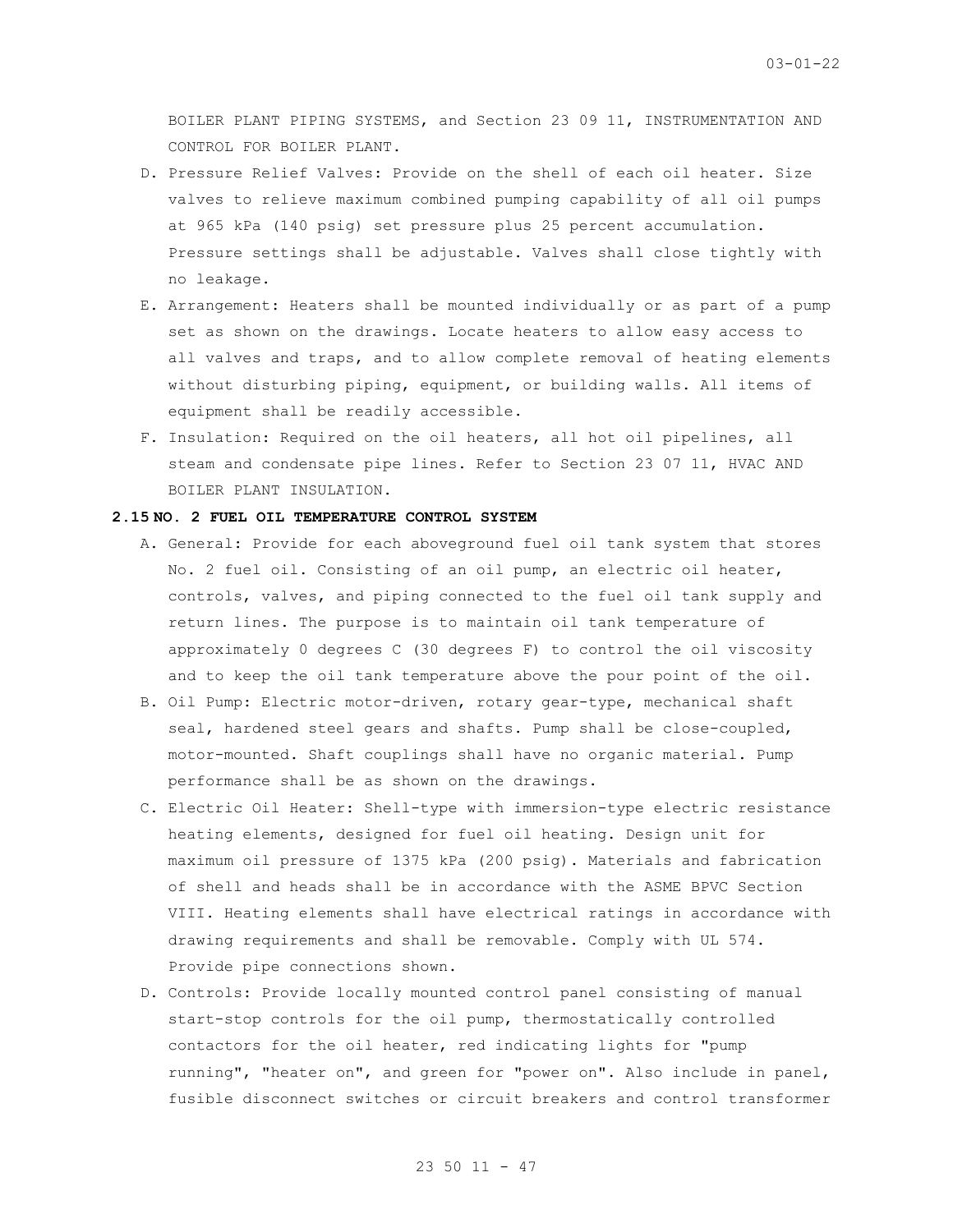(120 volt) for heater thermostat and indicating lights. Thermostat shall have minimum adjustment range of -12 to 16 degrees C (10 to 61 degrees F). Provide devices to signal computer workstation that system is on or off.

- E. Pressure Relief Valves: Provide on the shell of the oil heater and on the oil pump discharge line where shown. Valves shall be sized to relieve the maximum combined pumping capability of all oil pumps, at 965 kPa (140 psig) set pressure plus 25 percent accumulation. Pressure settings shall be adjustable. Route relief discharge pipe back to oil tank.
- F. Pipe, Valves, Fittings, Miscellaneous Piping Specialties, Pressure Gauges and Thermometers: Refer to specification Section 23 21 11, BOILER PLANT PIPING SYSTEMS, and Section 23 09 11, INSTRUMENTATION AND CONTROL FOR BOILER PLANT.
- G. Arrangement: Heaters, pumps, controls and interconnecting piping shall be wall-mounted on reinforced sheet metal as shown on the drawings.

### **2.16 COMPRESSED AIR SYSTEM**

- A. Provide complete compressed air system to serve oil burner cold start atomization (steam-atomizing oil burners) and/or pressure powered condensate pump motive air, to provide shop (cleaning and maintenance) air, and to serve controls and instruments. Compressed air systems shall include compressors, motor drives, receivers, aftercoolers, filters, air dryers and accessories as scheduled, as shown on the drawings and as specified. //A minimum of two compressors shall be supplied to allow for maintenance and N+1 redundancy.//
- B. Compressors:
	- 1. Type: Reciprocating, two-stage, air-cooled, intercooled, V-belt drive.
	- 2. Performance: Shall be as shown on the drawings. Shall be suitable for continuous service.
	- 3. Construction:
		- a. Lubrication: Splash type with low oil level automatic shutdown switch, or pressure type with low oil pressure automatic shutdown switch.
		- b. Unloading: Provide automatic cylinder air pressure unloader to prevent compressor starting under load.
		- c. Inlet Filter: Dry-type with replaceable cartridge.
		- d. Cylinders: Shall be removable from crankcase.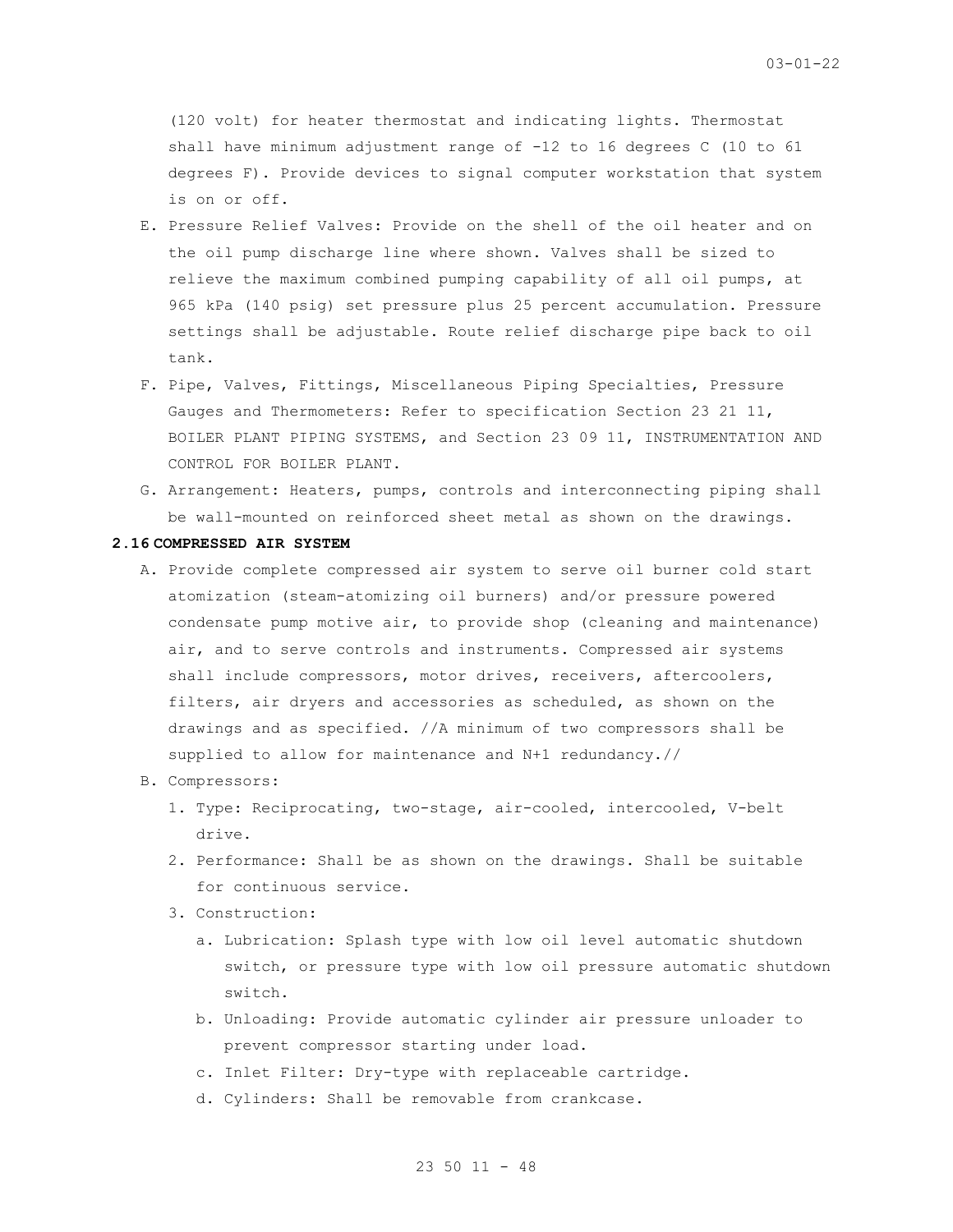- C. Receivers: Vertical or horizontal cylindrical tanks as shown on the drawings. Construct in accordance with the ASME BPVC Section VIII with inspection under the rules of the National Board of Boiler and Pressure Vessel Inspectors. Design pressure 1035 kPa (150 psig) minimum.
- D. Compressor and Receiver Accessories:
	- 1. Water-cooled Aftercooler: Provide one for each compressor, designed to cool the compressor output air to within 7 degrees C (10 degrees F) of the cooling water temperature. Mount on or adjacent to compressor. Provide cooling water solenoid control valve. Valve shall automatically open when compressor starts and close when compressor stops.
	- 2. Automatic Condensate Traps: Provide on lowest point of receiver and on aftercooler if required by type of aftercooler furnished. Size shall be suitable for compressor air delivery.
	- 3. Safety Valve: Provide on receiver, set pressure lower than receiver design pressure. Capacity of valve at set pressure shall be greater than maximum output of all compressors supplying receiver.
	- 4. Pressure Gauges: Provide on receiver and as shown. Refer to specification Section 23 09 11, INSTRUMENTATION AND CONTROL FOR BOILER PLANT.
	- 5. Receiver Piping Connections: Shall include air in, air out, safety valve, automatic drain, valved manual drain and valved pressure gauge.
- E. Compressor Controls:
	- 1. Compressor Serving Oil Burner Cold Start Atomization, Oil Tank Gauges, and Flue Gas Oxygen Analyzers Only: Automatic start-stop control actuated by pressure in receiver. Pressure settings shall be adjustable.
	- 2. Compressors Serving Boiler Plant Controls or Instruments: Dual control enabling the manual selection of either automatic start-stop control (actuated by adjustable receiver pressure switch), or constant speed control in which the compressor runs constantly but only compresses air between predetermined adjustable receiver pressure limits.
	- 3. Controls shall operate on 120 volts maximum. Provide "on-offautomatic" control for each compressor.
- F. Electrical Motors and V-Belt Drives: Motors shall be open drip proof designed for 40 degrees C (104 degrees F) ambient temperature. Select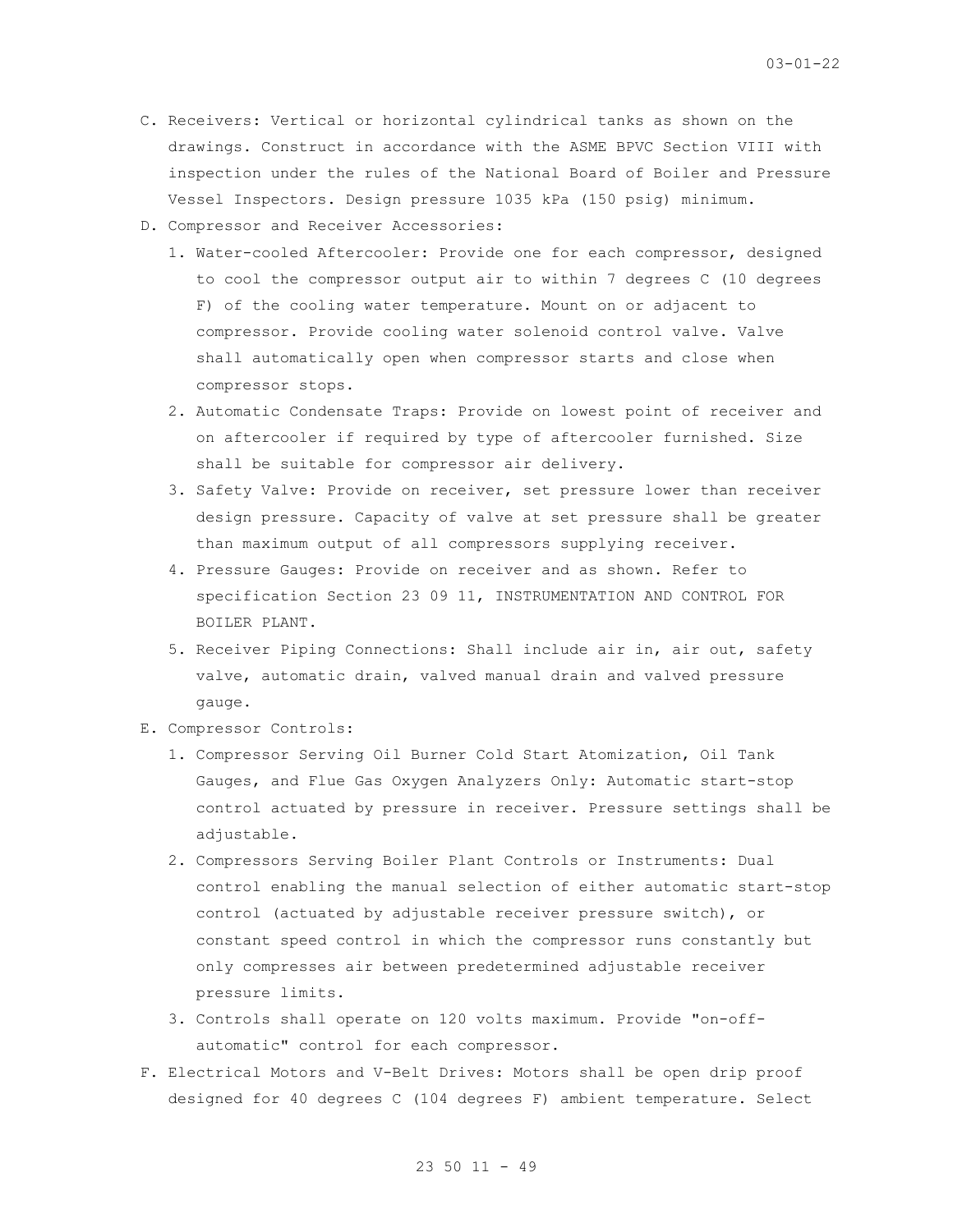V-belt drives in accordance with manufacturer's recommendations for frequent start-stop service. Provide belt guard that encloses belts on all sides.

- G. Vibration Isolation: Refer to specification Section 23 21 11, BOILER PLANT PIPING SYSTEMS, for isolators required in piping.
- H. //Refrigerated Air Dryer: Shall be refrigerant-type with capacity sufficient for all pneumatic controls and instruments in the boiler plant. Cycling type which turns on and off in response to load. Base capacity ratings on 690 kPa (100 psig) inlet pressure; 38 degrees C (100 degrees F) air inlet temperature; 38 degrees C (100 degrees F) ambient air temperature. Unit shall maintain dewpoint at 2 to 4 degrees C (35 to 40 degrees F) at 690 kPa (100 psig) air pressure. Provide unit with "power on" light, automatic water drain trap. Provide reheat of output air by heat exchange with input air to decrease condensation on air pipes. Design unit for 1035 kPa (150 psig).//
- I. //Desiccant Air Dryers: Shall be the heatless, or heated, or heated blower, twin desiccant tower all in one factory pre-piped and pre-wired package. When one tower is in regeneration mode the other tower will be in drying mode. Package to include digital electronic multi-function controller programmed to execute all valve switching functions, monitor drying operations, MODBUS compatible, backlit LCD display, NEMA 4 or better enclosure, remote alarm contact, sound attenuating purge muffler, pre-filter, after-filters, stainless steel desiccant screen, high strength desiccant, high temperature ball or butterfly valves with stainless steel internals and, double acting pneumatic actuators.//
- J. Air Filter: Located in compressed air line between receiver and air dryer, coalescing type, designed to remove oil, entrained water mist, and dirt from the compressed air. Provide automatic drain valve piped to nearest drain. Size unit for maximum pressure drop of 3.5 kPa (0.5 psig) at normal air flow rate. Design unit for 1035 kPa (150 psig) air pressure.
- K. Spare Parts:
	- 1. Complete set of drive belts.
	- 2. Two filter cartridges for each compressor intake filter.
	- 3. Two filter cartridges for air dryer intake filter.

SPEC WRITER NOTE: The vent silencer is essential on steam exhaust lines that are utilized for creating loads on boilers for tune-ups and testing.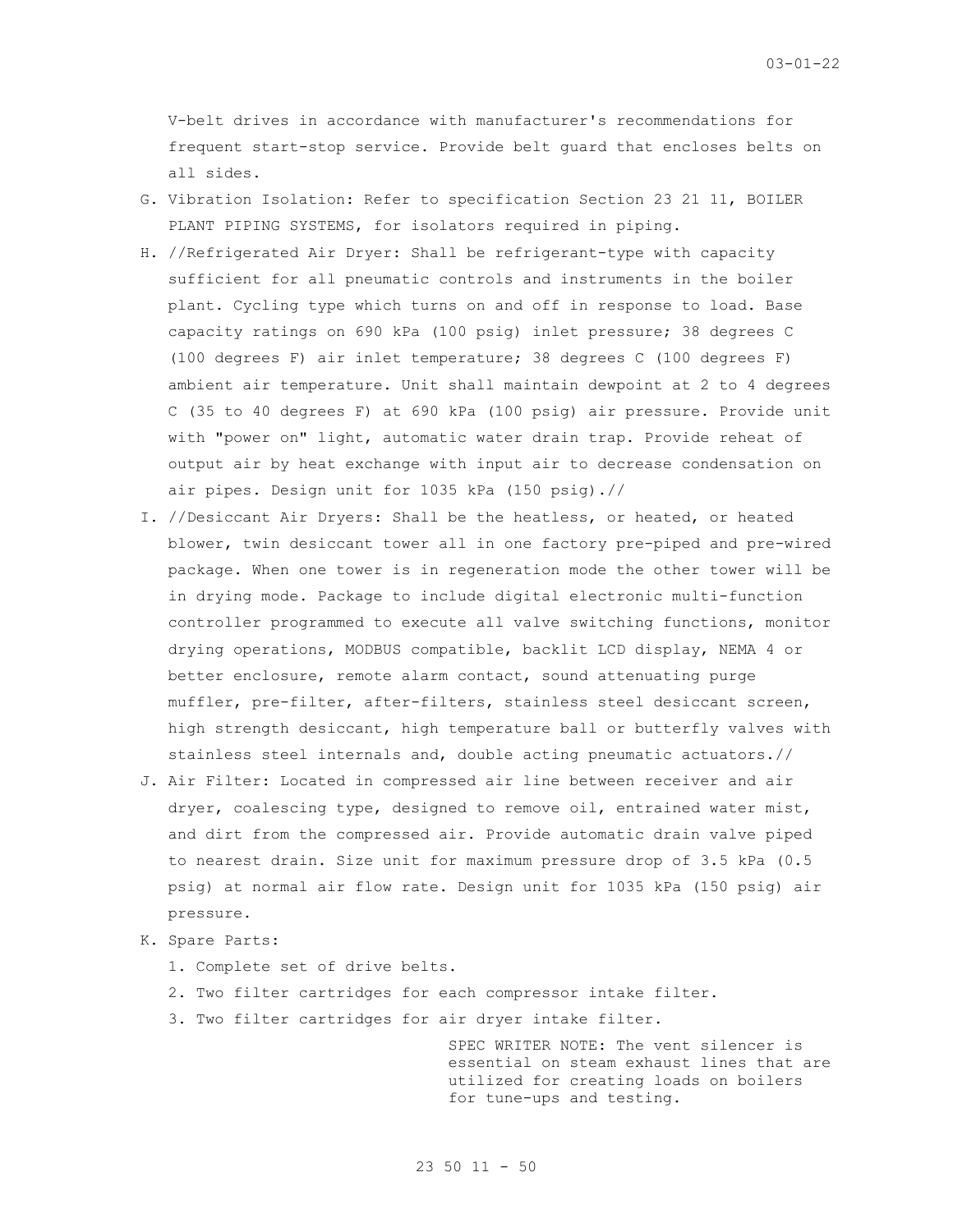$03 - 01 - 22$ 

### **2.17 STEAM VENT SILENCER (MUFFLER)**

- A. Type: Residential quality designed to attenuate low and high frequency sound generated by steam vented through a globe valve from a highpressure header.
- B. Service and Performance: Shall be capable of entire maximum steam output of largest boiler in the plant with superheated steam flowing through the silencer at 100 kPa  $(14.7 \text{ psig})$ , 150 degrees C  $(302 \text{ degrees})$ F). Steam in header will be 99.0 to 99.5 percent quality. Venting through globe valve to silencer will cause super-heating and pressure drop to near atmospheric. Unit will be a permanent installation and will be utilized to create steam loads to allow burner adjustments and boiler tests. Pressure loss through unit shall be low. Required attenuation listed below is the insertion loss. No credit is permitted for air absorption at the outlet.
- C. Minimum Attenuation:
	- 1. 12 dB minimum at 63 Hz
	- 2. 17 dB minimum at 125 250 Hz
	- 3. 25 dB minimum at 250 500 Hz
	- 4. 34 dB minimum at 500 8000 Hz
- D. Construction: Construct unit of steel with glass fiber or metallic wool acoustical packing. Protect glass fiber acoustical material from damage in high fluid impact areas. Line entire outer shell internally with acoustical material. Provide 1035 kPa (150 psig) ANSI inlet and outlet flanges as shown on the drawings. Where flanges are not shown, provide butt weld connections.

# **2.18 BOILER WATER AND DEAERATOR WATER SAMPLE COOLERS**

- A. Type: Factory-built shell and coiled tube heat exchanger with sample in tube, cooling water in shell, designed for wall mounting.
- B. Construction:
	- 1. Shell and Head: Iron, steel or stainless-steel shell, bolted or threaded into head. Head shall have wall mounting brackets and piping connections for sample in and out and cooling water out. Minimum design pressure for shell and head, 1035 kPa (150 psig). Shell removable without disturbing piping connections.
	- 2. Sample Coil: Shall be 6 mm (1/4 inch) outside diameter stainless steel tubing, 0.11 square meter (1.2 square feet) minimum heat exchange surface. Minimum design for 1035 kPa (150 psig), 188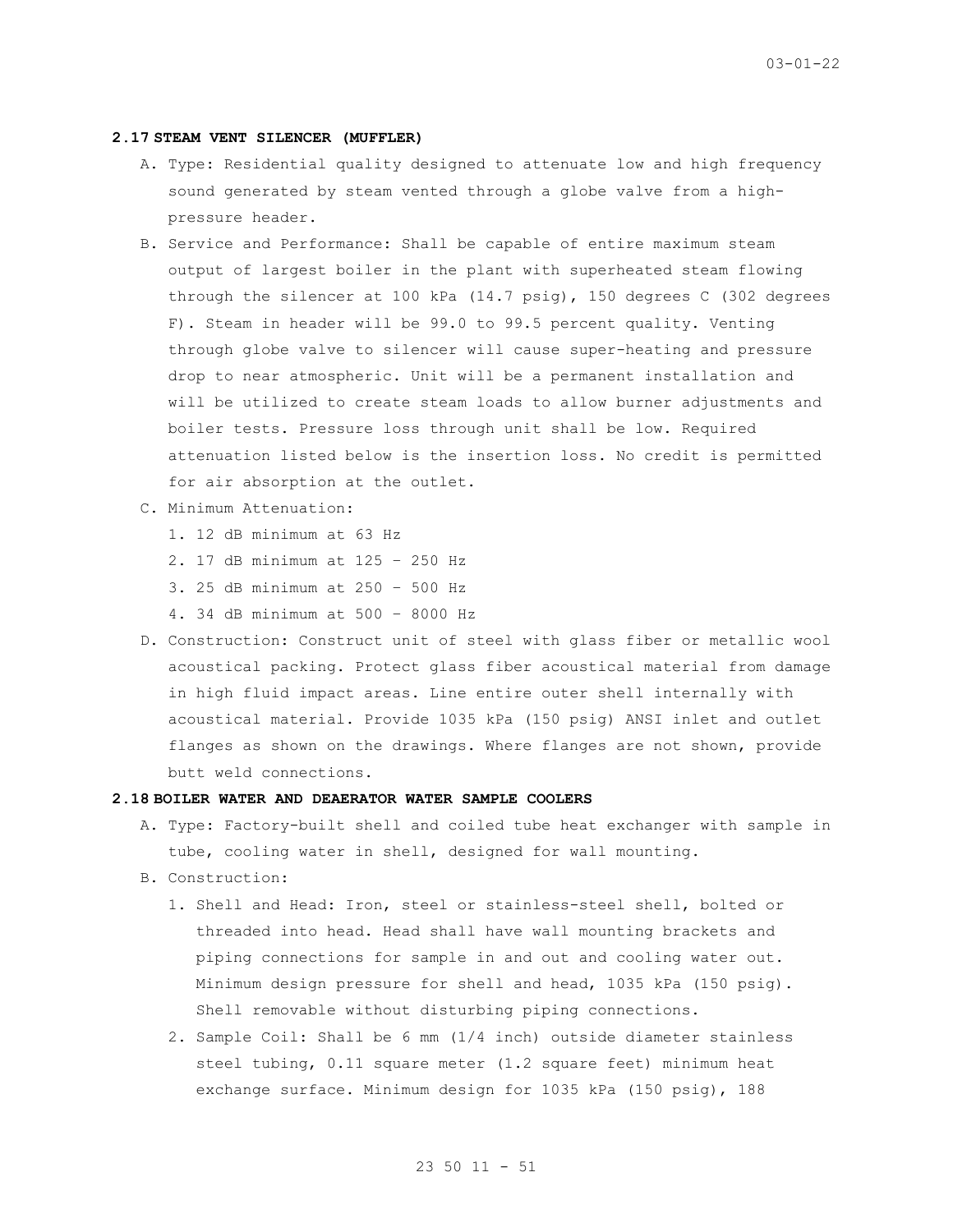degrees C (370 degrees F). Design coil to relieve stresses due to thermal expansion.

3. Arrangement: Shall be as shown on the drawings.

SPEC WRITER NOTE: Pump type chemical feed systems should be utilized for normal operation. Shot type feeders may be useful for boiler "lay-up".

#### **2.19 //CHEMICAL FEED SYSTEMS**

- A. System may be field installed or factory packaged prewired/pre-piped on skid equipment.
- B. Each boiler shall have a dedicated metering pump and injection quill for each chemical.
- C. Metering pumps shall be positive displacement diaphragm pumps with adjustable flow rate, thermoplastic construction, continuous duty, fully enclosed electric motor and drive, and relief valve. Rated pump discharge pressure shall take into consideration the pressure drop through the chemical feed lines and injection nozzles and the maximum operating pressure at the point of injection. //Both stroke length and stroke frequency shall be adjustable to provide a usable control range of 10 to 100 percent of capacity.// //Pumps shall be capable of being set up for automatic adjustment of stroke frequency based on an external signal.//
- D. Chemical Tanks: 190 liter (50 gallon) capacity, polyethylene, selfsupporting, 20 liter (5 gallon) graduated markings, molded fiberglass cover and liquid level switch. Each tank shall be provided with molded polyethylene containment basin of volume that can contain liquid spill from a bottom tank leak. Basin shall be one piece, seamless construction, UV stabilized (for outdoor installation), chemical and impact resistance and comply with U.S. Environmental Protection Agency regulations as listed under Title 40, Chapter 1, Part 264.193.
- E. Injection quills shall be of the appropriate length and capable of introducing medium to highly corrosive chemicals into a pipeline/equipment without damage to the side port or pipe wall at the point of injection and ensure that chemicals are evenly dispersed into the center of the pipeline/equipment. The materials of construction shall be suitable for use with the chemicals to be handled. The quills shall have //threaded// //flanged// connections and rated for pressure at the point of injection. Do not locate quills immediately upstream of steam pipe bends to preclude pipe wall erosion.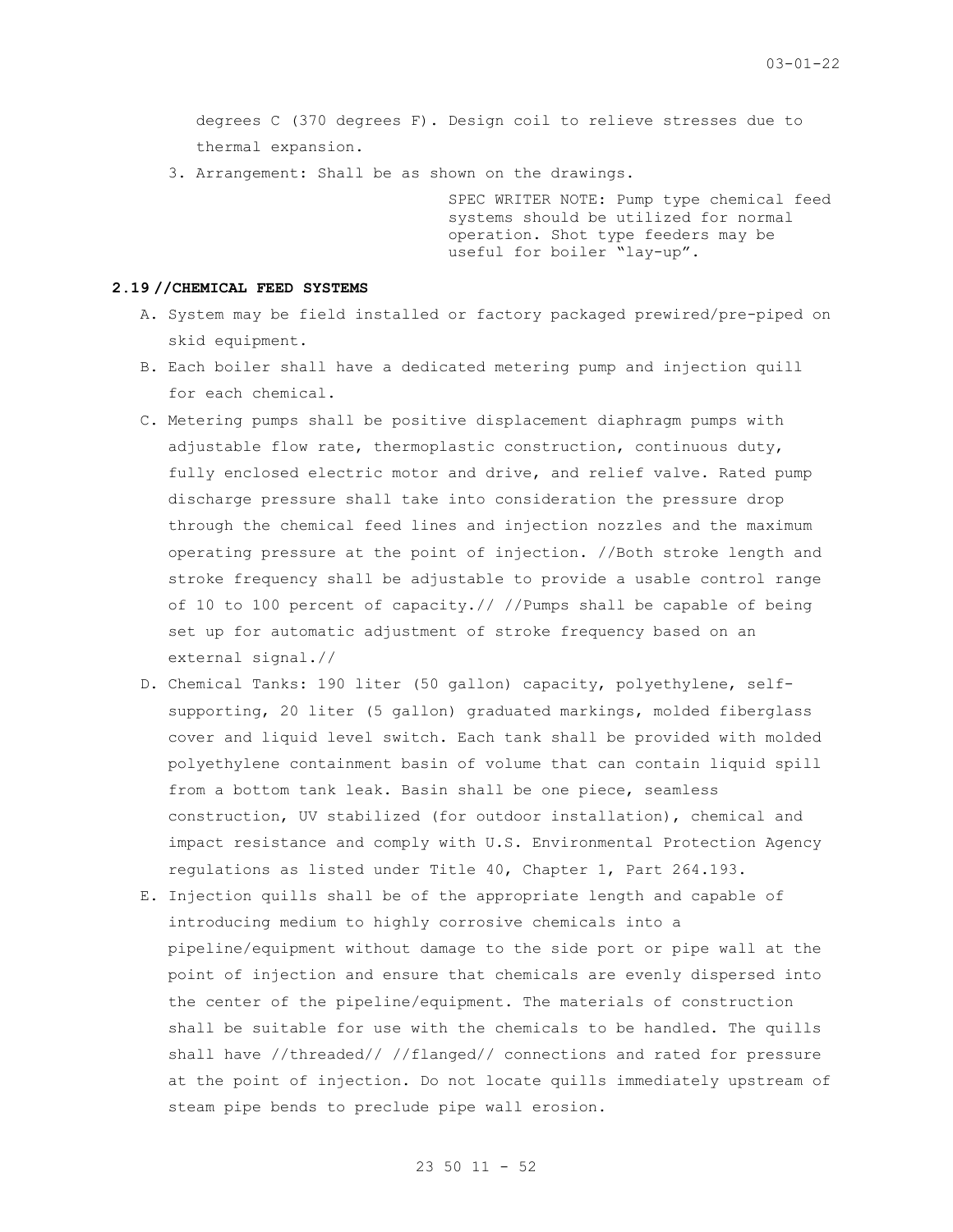- F. Controls:
	- 1. //Ratio Control: Provide control system that automatically controls output of metering pump in proportion to a variable, such as water flow rate, to maintain a fixed concentration of chemical in the water stream. Controller shall be microprocessor based or use industrial grade programmable logic controllers.//
	- 2. //Feedback Control: Provide control system that automatically controls output of metering pump based on the degree of deviation of a continuously measured variable from a predetermined setpoint. Controller shall be microprocessor based or use industrial grade programmable logic controllers.//
	- 3. Liquid Level Switch: Polypropylene housing with integrally mounted PVC air trap, receptacles for connection to metering pump, and lowlevel alarm. Electrical characteristics shall be suitable for load served.
	- 4. Conductivity Controller: Packaged monitor controller with solidstate circuiting, five percent accuracy, linear dial adjustment, built in calibration switch, on off switch and light, control function light, output to control circuit //and recorder//. Electrical characteristics shall be as indicated in Division 26 Electrical drawings and specifications.
	- 5. Water Meter: Displacement type cold water meter with sealed, tamper proof magnetic drive, impulse contact register, single pole, and double throw dry contact switch. Electrical characteristics shall be suitable for use with connected equipment.
	- 6. Solenoid Valves: Forged brass body globe pattern, normally open or closed as required, //general purpose// //explosion proof and watertight// solenoid enclosure, and continuous duty coil. Electrical Characteristics shall be as indicated in Division 26 Electrical drawings and specifications.
	- 7. Timers: Electronic timers, infinitely adjustable over full range, 150 second and 5-minute range, mounted together in cabinet with hands off automatic switches and status lights. Electrical characteristics shall be suitable for connected load. Refer to Division 26 Electrical drawings and specifications for power requirements.
- G. Relief Valve: Rated for maximum pump capacity, set at 1200 kPa (175 psig).//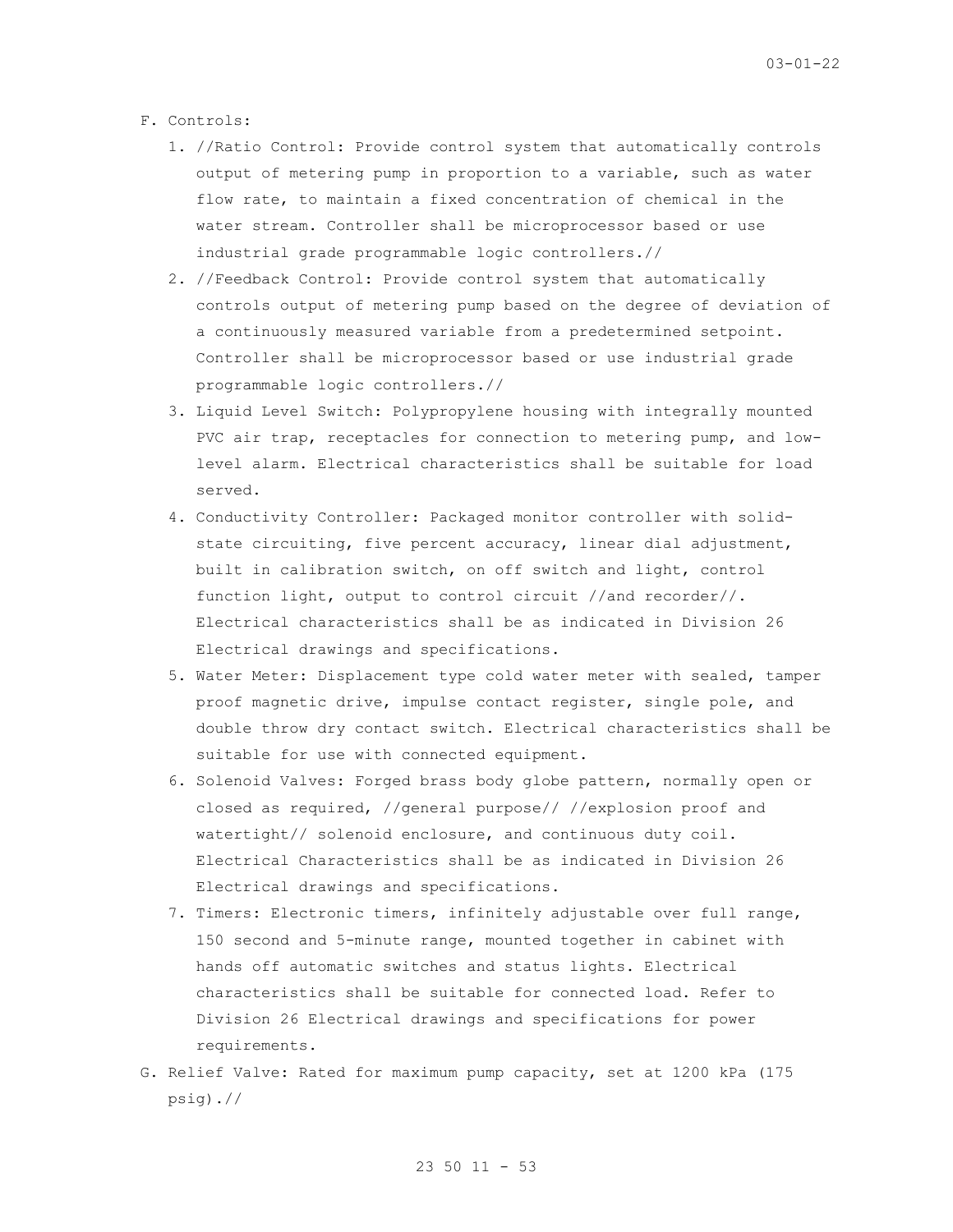#### **2.20 AUTOMATIC CONTINUOUS BOILER BLOWDOWN CONTROL SYSTEM**

- A. Type: One factory-assembled system per boiler to automatically sense boiler water conductivity and operate automatic electric-powered blowdown valve to maintain desired total dissolved solids content in boiler water. Micrometer-type adjustable manual blowdown valve piped to bypass the automatic blowdown valve and conductivity sensor.
- B. Service: Design valves, sensors and piping for steam and water at 1035 kPa (150 psig), 186 degrees C (366 degrees F) minimum. Controller shall be suitable for 50 degrees C (120 degrees F) ambient and resist splashing water. Design automatic and manual blowdown valves for maximum blowdown flow rate equivalent to two percent of boiler steam output. System shall automatically maintain boiler water total dissolved solids at any set point between 1000 ppm and 4000 ppm.
- C. Operation: Programmable timer cycles to intermittently operate the blowdown valve to obtain conductivity samples, and to maintain the valve open for a time period until the conductivity of the boiler water reaches the set point. Provide an automatic temperature compensating circuit.
- D. Controller: Shall be microprocessor-based sealed unit mounted at the boiler.
	- 1. Indicators on Panel Front: One-half inch high digital display showing conductivity and indicating normal or out-of-range conditions. Valve status indicators.
	- 2. Membrane Keypad on Panel Front: Allows manual operation of the blowdown valve, setting of conductivity set points and alarm set points, setting of timers, calibration data input.
- E. Automatic Valve Construction: Carbon steel body, Type 316 stainless steel ball and stem, TFE coated stainless steel body seal. Electric actuator with NEMA-4 or better enclosure. Rated for 1035 kPa (150 psig) minimum saturated steam.
- F. Manual Valve Construction: Bronze or forged steel angle-type body, hardened stainless steel disc and seat, threaded ends, rising stem, union bonnet, graduated micrometer-type dial and pointer showing amount of valve opening. Rated for 1035 kPa (150 psig) minimum saturated steam. Furnish valve blowdown chart showing flow rate versus valve opening based on 861 kPa (125 psig) boiler pressure.
- G. Provide gate valves and unions at inlet of conductivity sensor and outlet of automatic control valve so that these items can be removed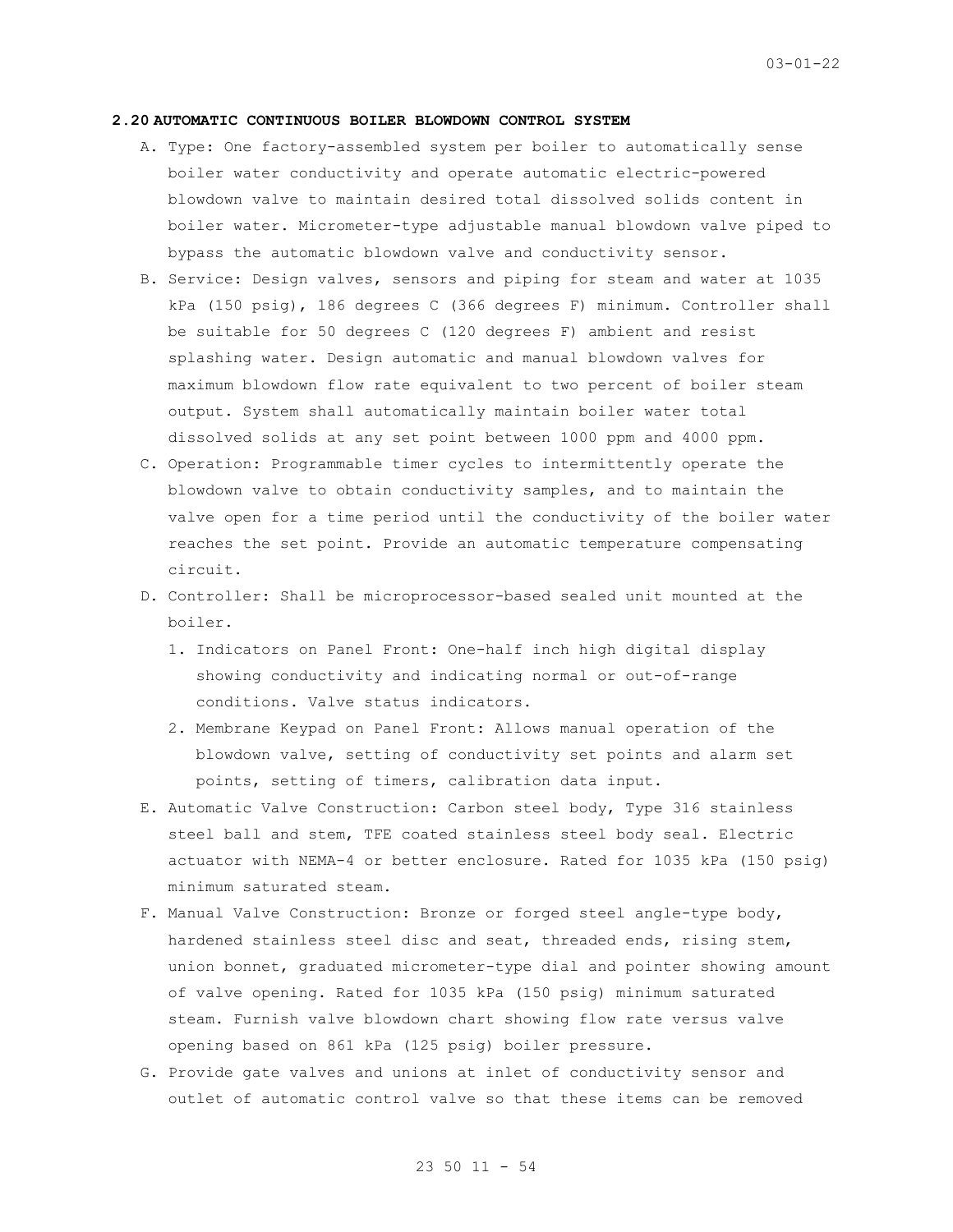from the system while maintaining the manual control valve in service. Comply with Section 23 21 11, BOILER PLANT PIPING SYSTEMS.

#### **2.21 CONTINUOUS BLOWDOWN HEAT RECOVERY SYSTEM**

- A. ASME code welded combined flash tank and heat exchanger vessel 1035 kPa (150 psig) construction.
- B. U tubes of type 304 stainless steel. Tubes shall be easily removed for inspection, cleaning and replacement.

### C. Accessories:

- 1. Pressure gauge.
- 2. External float valve of balanced pressure design.
- 3. Temperature gauge panel that shows performance of unit.
- 4. Customized inlet flow control manifold for all boilers.
- 5. Relief valve.
- 6. Gauge glass set.
- 7. 150 mm (6 inch) by 200 mm (8 inch) hand hole for inspection.
- 8. Heavy duty saddle type mounting base.
- 9. High level float with alarm.
- 10. Makeup water inlet flanged connection.
- 11. Makeup water outlet flanged connection.
- 12. Flanged flash steam vent connection.
- D. The Contractor shall furnish and install flow control for continuous boiler blowdown. This equipment shall have a maximum design working pressure of 1725 kPa (250 psig). The meter shall be capable of precise flow control of continuous boiler blowdown using the straight edge orifice principle at a boiler operating pressure of 110 psig.
- E. The flow control shall consist of a multiple orifice meter with an attached filter and sediment chamber designed to trap scale and suspended solids that could clog the small orifice holes. The stainless-steel filter screen mesh will be smaller than the smallest hole in the orifice plate. The flow control will have a hardened stainless-steel plate with not less than seventeen (17) graduated orifices, spaced and indexed so only one of the orifices will be opened to flow at a time. The orifices will be graduated in size to provide a range in rate of flow to cover the minimum and maximum continuous blowdown requirements of the boiler. The orifice plates shall be machined, heat treated, and along with the mating selector disc be ground and lapped to a flatness of three light bands to prevent leakage and wire drawing damage. The unit will have a gear driven indexing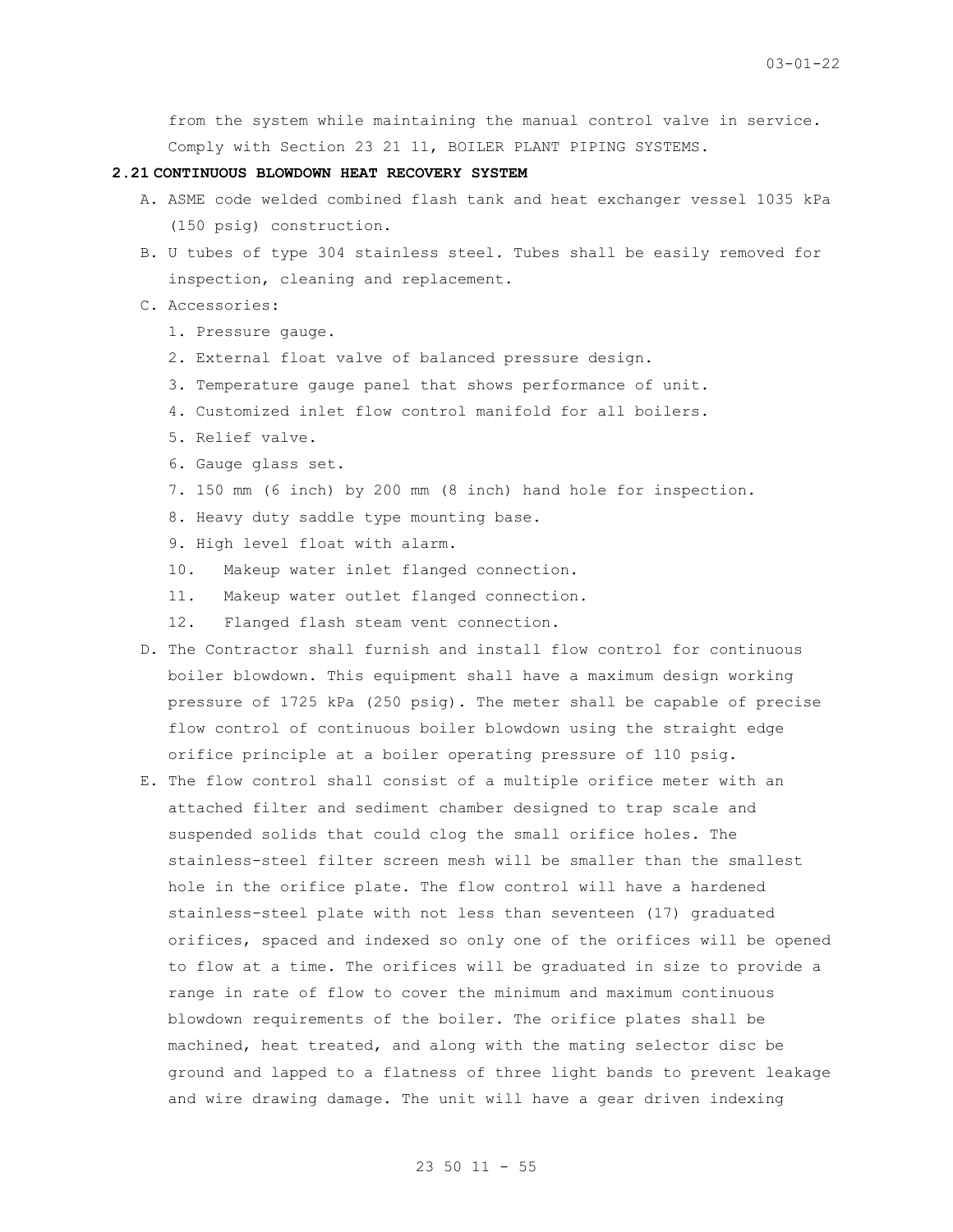mechanism with a removable key to prevent tampering. A drain valve will be provided to flush the filter and sediment chamber.

- F. A flowchart shall be provided showing the blowdown flow in pounds per hour at the boiler operating pressure for each orifice setting.
- G. Provide one orifice meter unit for each boiler.

# **PART 3 - EXECUTION**

### **3.1 INSTALLATION**

- A. If an installation is unsatisfactory to the COR, the Contractor shall correct the installation at no additional cost or time to the Government.
- B. Feedwater Deaerator with Storage Tank and Accessories, Condensate Storage Tank, Blowoff Tank, Flash Tank.
	- 1. Coordinate location with structural requirements of the building.
	- 2. Location shall permit access to and removal of all internal and external features without removing other items of equipment or piping.
	- 3. Bolt to building as recommended by manufacturer or as shown. //Comply with seismic requirements in Section 13 05 41, SEISMIC RESTRAINT REQUIREMENTS FOR NON-STRUCTURAL COMPONENTS.// Arrange anchorage to allow thermal expansion of unit.
	- 4. Clean interior of equipment before placing in service.
	- 5. Deaerator vent pipes must extend vertically through roof. Horizontal runs are prohibited.
	- 6. All controls, safeties, set points, etc. must conform to the VHA Boiler Plant Safety Devices Testing Manual.
- C. Boiler Feed and Condensate Transfer Pumps:
	- 1. For base-mounted horizontal-shaft pumps, connect base drain to 20 mm (3/4 inch) pipe. Extend pipe to nearest open sight or floor drain.
	- 2. Align pumps and drivers at the factory. At job site, a millwright shall level, shim, bolt, and grout the base plates or base frames onto the concrete pads, and shall also check the alignments of flexible-coupled pumps and drivers and make corrections necessary. Check alignment when both pump and driver are at normal operating temperature.
	- 3. Where packaged deaerator-feed pump unit is required, boiler feed pump base plates shall be welded or bolted to deaerator support frame.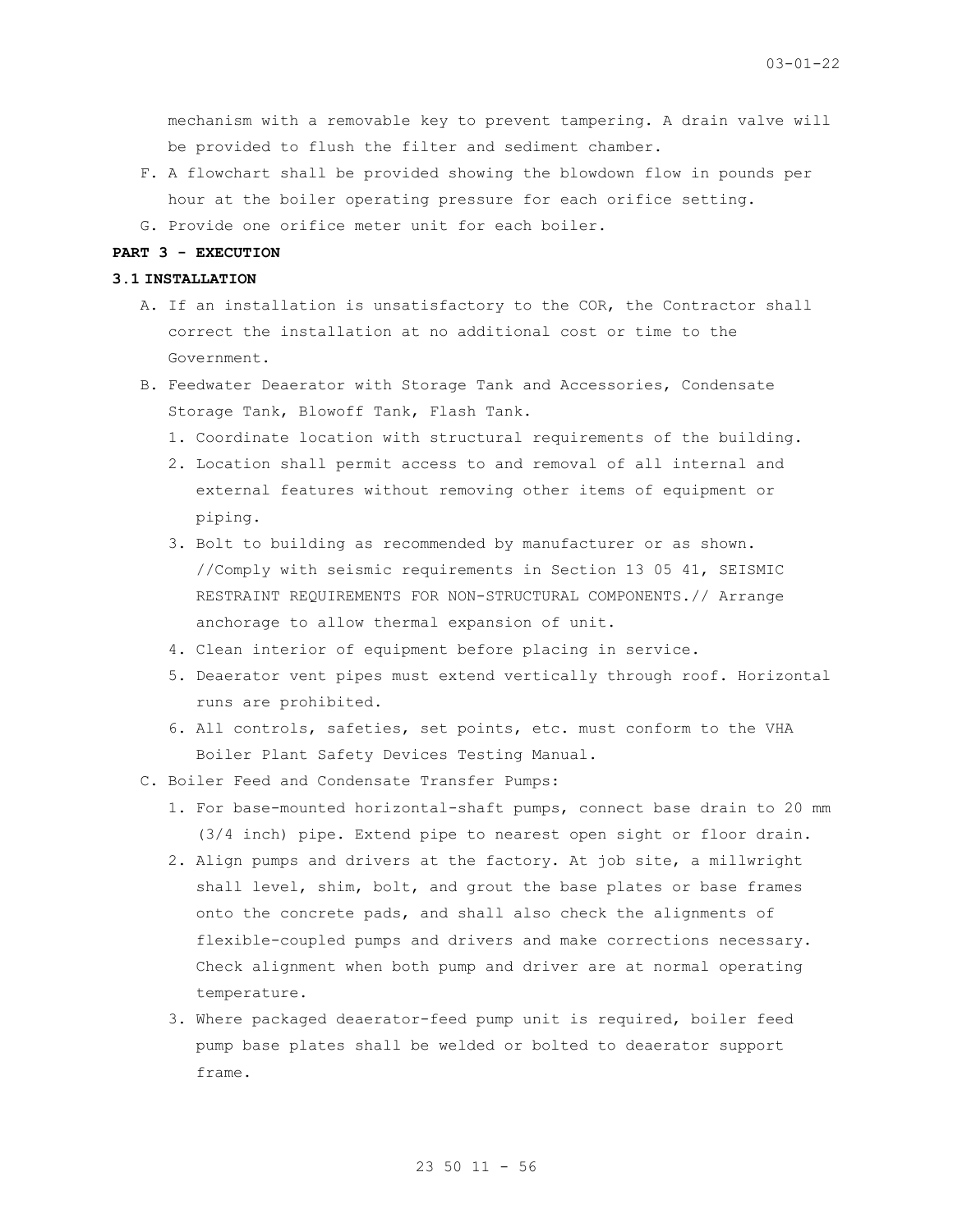- 4. If water-cooled bearings or quenched or flushed or water-cooled stuffing boxes are provided on pumps, contractor shall install on each pump valved 15 mm (1/2 inch) piping connections to cold water supply, and 15 mm (1/2 inch) drains to nearest open sight drain. Provide unions at all connections to pumps.
- D. Mechanical Condensate Pump: Provide sufficient elevation difference between the receiver condensate inlet and outlet and the trap inlet to assure the required head for proper functioning and capacity. Steam supply line shall include gate valve and Y-type strainer.
- E. Condensate Return Pump Units (Sump Type): Provide the exterior of new receiver tanks with two heavy coats of asphalt or bituminous waterproofing compound. Mounting into the floor shall include waterproofing gaskets and grouting that will prevent ground water from entering the building from around the receiver. Unit shall be level.
- F. Fuel Oil Pumping Equipment and Fuel Oil Heaters and Accessories: Locate equipment to permit access to all valves and controls, and to permit removal and cleaning of heat exchanger tubes.
- G. Compressed Air System: Pipe all drain connections individually to nearest floor drain. Use 15 mm (1/2 inch) piping. Provide union at each drain connection on the equipment.
- H. Automatic Continuous Boiler Blowdown Control System: Locate controller on floor-supported angle at four feet above the floor at the boiler adjacent to the continuous blowdown valves. Keypad and indicator must face aisle.

# **3.2 TESTING AND BALANCING FEEDWATER DEAERATOR WITH STORAGE TANK AND ACCESSORIES**

- A. Demonstrate the ability of the deaerator to perform as specified in regard to oxygen removal and outlet temperature, over the required output flow range and input temperature range of unit. Test performance at 5 percent and 100 percent of capacity, and at two intermediate points to be selected by the COR. Repeat test two times at each load point.
- B. Determine temperatures and pressures by calibrated thermometers and pressure gauges.
- C. Utilize the specified colorimetric comparator type dissolved oxygen test kit. After completion of tests, clean the test kit apparatus, replace all ampoules used and parts missing or broken, and deliver the kit to the COR.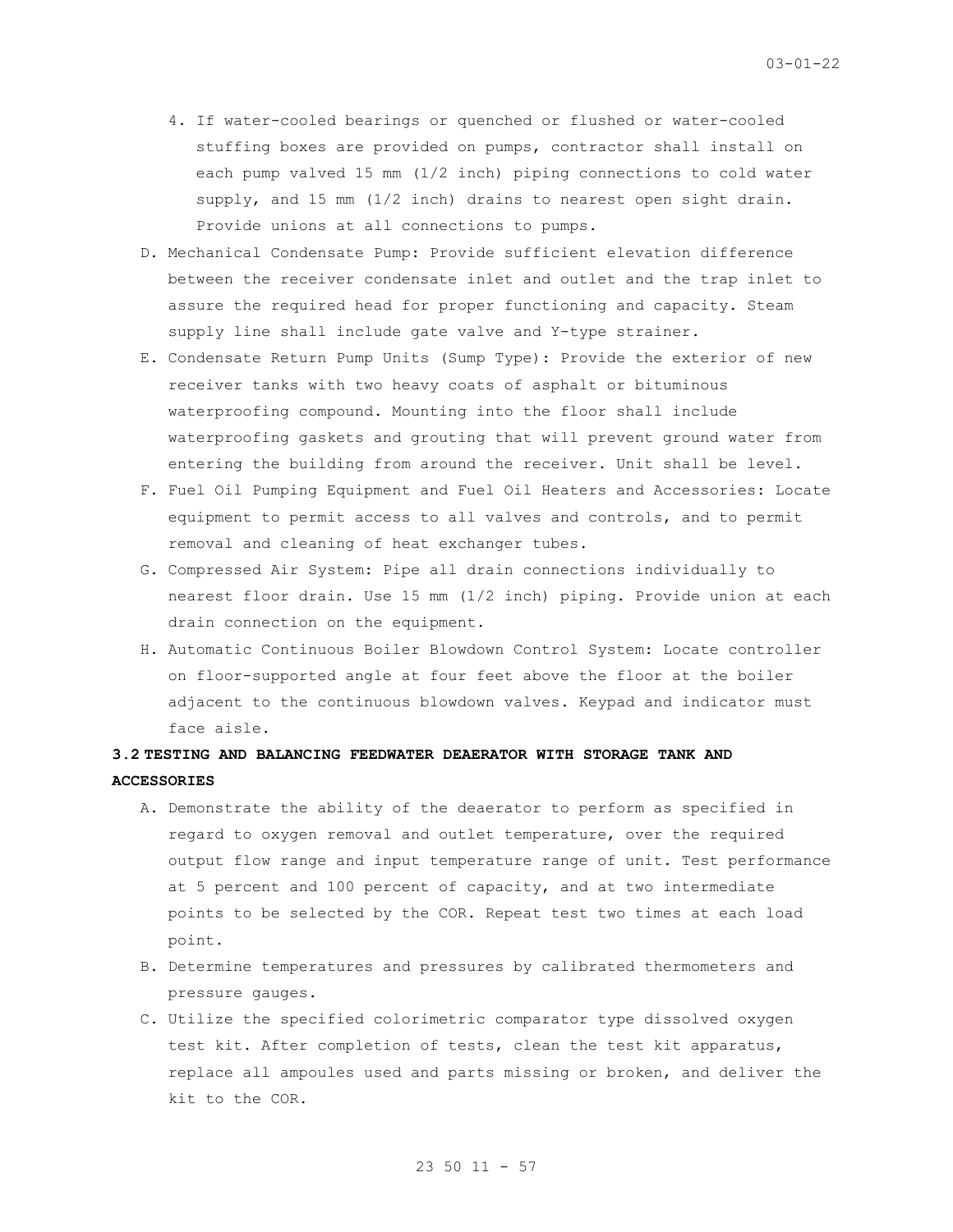- D. Various impurities in feed water can interfere with the colorimetric test. When impurities are present, the Contractor shall be prepared to test for dissolved oxygen using the titration test as described in ASME PTC 12.3. COR may permit other test methods.
- E. This test shall be performed in conjunction with any boiler tests that are specified.
- F. Prior to requesting final tests, pretest unit using method specified for final test. All final tests must include at the minimum the tests listed in the VHA Boiler Plant Safety Devices Testing Manual. Submit test data for review.
- G. All permanent work platforms shall be in place before testing. The use of or need for step ladders to perform any inspection, test, or maintenance shall be considered a failure to install the equipment in accordance with specifications that require access to equipment. The contractor shall correct at no additional cost or time to the Government before beneficial use can start.

#### **3.3 STARTUP AND TESTING**

- A. Perform tests as recommended by product manufacturer and listed standards and under actual or simulated operating conditions and prove full compliance with design and specified requirements. Tests of the various items of equipment shall be performed simultaneously with the system of which each item is an integral part.
- B. When any defects are detected, correct defects and repeat test at no additional cost or time to the Government.
- C. The Commissioning Agent will observe startup and contractor testing of selected equipment. Coordinate the startup and contractor testing schedules with the COR and Commissioning Agent. Provide a minimum notice of 10 working days prior to startup and testing.

# **3.4 //COMMISSIONING**

- A. Provide commissioning documentation in accordance with the requirements of Section 23 08 00, COMMISSIONING OF HVAC SYSTEMS.
- B. Components provided under this section of the specification will be tested as part of a larger system.//

### **3.5 DEMONSTRATION AND TRAINING**

A. Provide services of manufacturer's technical representative for //4// // // hour//s// to instruct each VA personnel responsible in operation and maintenance of the system.